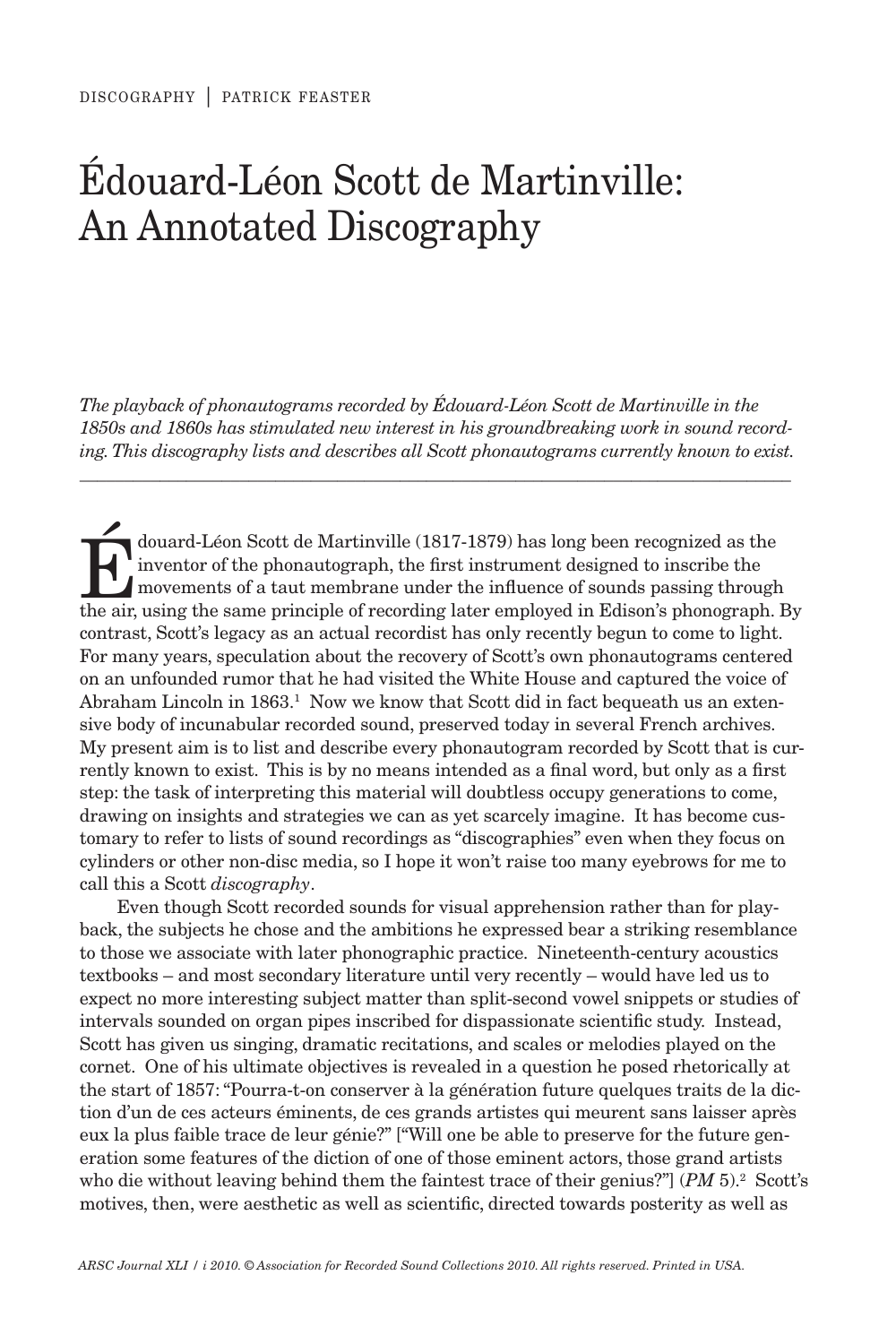# *44 a r s c Journal*

towards the world of his contemporaries. His phonautograms anticipated more familiar phonographic developments not just in a technical sense, but in a cultural sense as well.

I have defined the basic unit in this discography as the *item*, meaning a single side of a physical sheet of paper, regardless of whether that side contains multiple traces or has multiple pieces of phonautograms affixed to it. Items appear in chronological order as far as the current state of knowledge permits, and individual entries are organized as follows:

- assigned item number, assigned title, estimated date
- transcription of any notations found on the item itself (in boldface)
- archival location of the physical artifact
- circumstances of deposit, construed here as meaning when an item left Scott's hands
- • physical description
- • any other contemporary references to the item
- • comments

English translations of French texts are also provided in brackets wherever appropriate.

The quest for phonautograms reflected in this discography has now been underway for several years and has involved substantial contributions from many quarters. My first knowledge of a surviving Scott phonautogram came in 2004, when Jean-Paul Agnard kindly sent me fourth-generation photocopies of Scott's handwritten patent papers, including two that displayed the top and bottom of item 33.3 I drew attention to this document in 2007, when David Giovannoni, Richard Martin, Meagan Hennessey and I first began brainstorming together about the world's earliest surviving sound recordings and how they might be made to "talk." These discussions led in turn to the formation of the informal collaborative of audio historians, recording engineers, sound archivists, scientists, and other interested parties known as First Sounds, which provided the context for subsequent developments. When David visited the Institut National de la Propriété Industrielle (INPI) that December to obtain a high-resolution scan of item 33 as the basis for a playback attempt, he found item 2 in the same set of documents. Some passages in Scott's 1878 book, *Le Problème de la parole s'écrivant elle-même*, led me to conclude at the beginning of 2008 that there ought to be additional Scott phonautograms in the archives of the Académie des Sciences,<sup>4</sup> and David's diligent pursuit of this lead brought us access in March 2008 to items 1, 35-36, and 45-50.<sup>5</sup> These materials were new to us at the time, but I should mention that George Brock-Nannestad had also examined the INPI and Académie documents in connection with the phonautograph sesquicentennial in 2007.6 The playback of item 36 by the First Sounds initiative gained international media attention and brought new momentum to our search for primeval sound traces.<sup>7</sup> That same month, I happened across an online catalog entry listing further Scott phonautograms among the Victor Regnault papers in the library of the Institut de France – items 34 and 37-44.<sup>8</sup> A First Sounds delegation consisting of David, Laurent Scott de Martinville, and Karen Akerson first confirmed their existence in November 2008, and the information about them found in this discography was drawn primarily from photographs Michael Devecka and David took together that December.<sup>9</sup> We also knew that Scott had submitted some materials to the Société d'Encouragement pour l'Industrie Na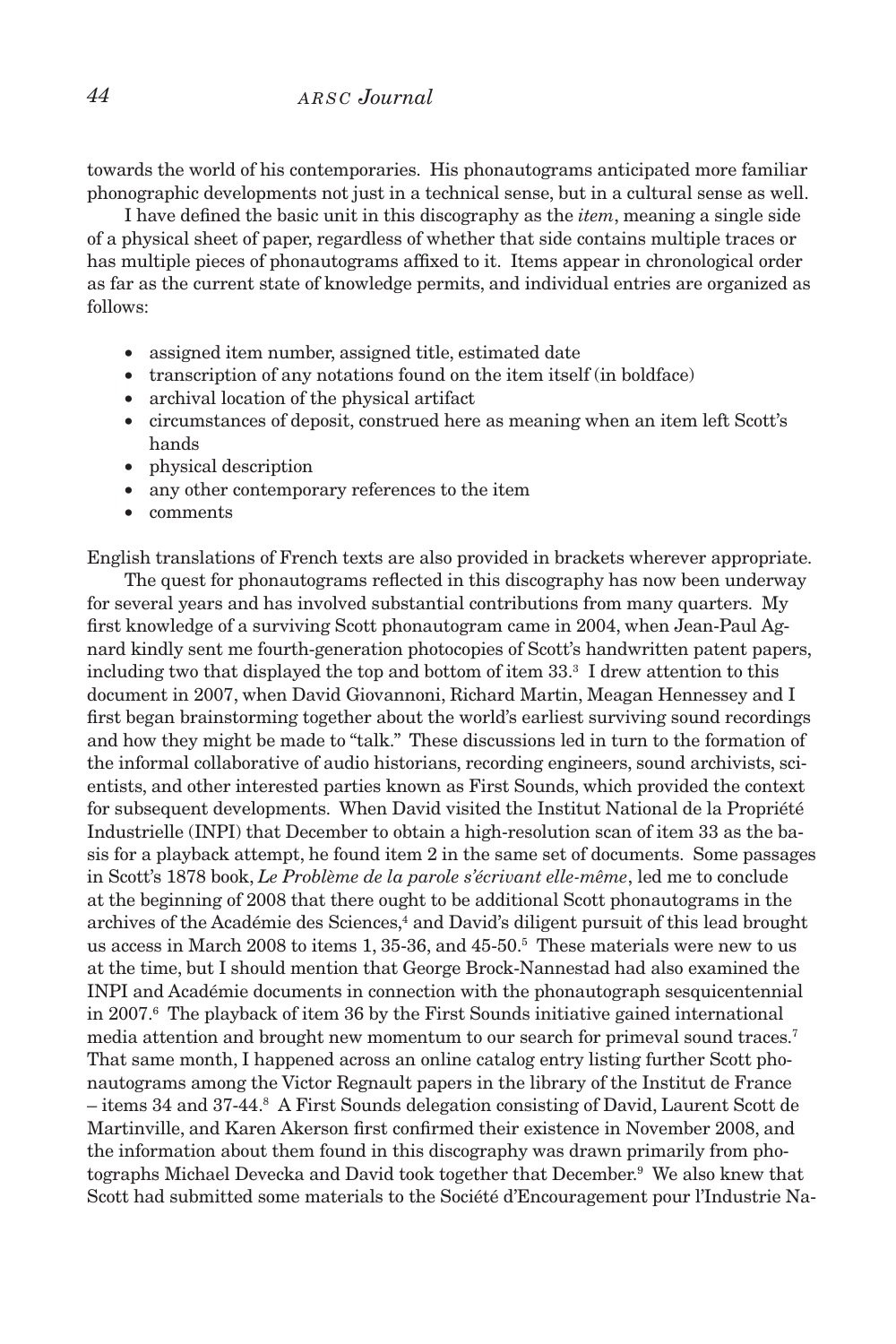tionale (SEIN),<sup>10</sup> but an article I had read suggested that the relevant parts of the SEIN archives had been lost years ago to water damage.11 Fortunately, David brought the matter up in a conversation with Valérie Marchal at INPI, who in turn consulted Gérard Emptoz of the SEIN historical commission.<sup>12</sup> This led to the unearthing in December 2008 of yet another cache of Scott phonautograms – items 3-32 – which David enabled Melissa van Drie and myself to scan on behalf of First Sounds in April 2009. The present discography would not have been possible without these ongoing collaborative efforts to locate and make public Scott's surviving legacy of recorded sound. Of course, the responsibility for any errors of fact or interpretation rests with me.

In order to assess the physical characteristics of phonautograms correctly, it will be necessary for us to understand something of how they came into being. The first three items listed in the discography used a "flat plate" format, but all remaining items were recorded as helical traces on sheets of paper wrapped around cylinders. Scott would first attach one edge of a sheet of paper to the cylinder, stretch the paper all the way around, and then attach it to itself, creating a loop and covering up a wider or narrower strip at the point of overlap. He would then blacken the paper with the smoke of an oil lamp, leaving the covered strip unblackened – I'll call this underlap area the *margin*. The paper nearest the edges of the cylinder often ended up less thoroughly blackened than the rest, resulting in inferior contrast in these areas.

Then it was time to record. In 1857, Scott typically used only a single recording stylus – the one attached to the membrane at the end of his conduit or funnel – though sometimes this had a frayed or brushlike tip that drew up to four parallel lines at once. In a *single-trace* phonautogram, the stylus made only one helical pass around the cylinder, analogous to recording a single mono track on a tape. In a *multiple-trace* phonautogram, one or more additional traces were recorded in the interlinear space left between the turns of the first trace, analogous to recording multiple mono tracks on a tape at different times. By 1860, these approaches had been superseded by the *trace-plus-timecode*  phonautogram, in which the space between the turns of the "main" trace was dedicated to a second trace made simultaneously by a stylus attached to a tuning fork. This was arguably analogous to recording two stereo tracks on a tape, although it was of course not intended to yield a "stereo effect."

When Scott removed a sheet from the cylinder after recording and flattened it out, it became a rectangle with linear traces running across its width at a slight angle. Traces that had originally been made continuously around the cylinder – and across the join in the paper – were now broken into strips, with each successive strip corresponding to one successive turn of the feedscrew. I will refer to a recorded strip of this kind as a *rotation*; note that a single rotation of a multiple-trace or trace-plus-timecode phonautogram generally contains sections of more than one trace.

Next, Scott sometimes scratched some notes into the lampblack, typically at the bottom but occasionally along the trace itself or at the beginning or end. When he did so, he usually oriented himself towards the paper by analogy with the familiar conventions of alphabetic writing: the beginning of the trace was at the top, the end was at the bottom, and the trace itself ran from left to right.13 This left the margin on the right, presumably reflecting consistency in the direction of wrapping.<sup>14</sup> Then Scott fixed the lampblack by immersion in baths of alcohol. All the steps described so far would have taken place in rapid succession at the time of recording.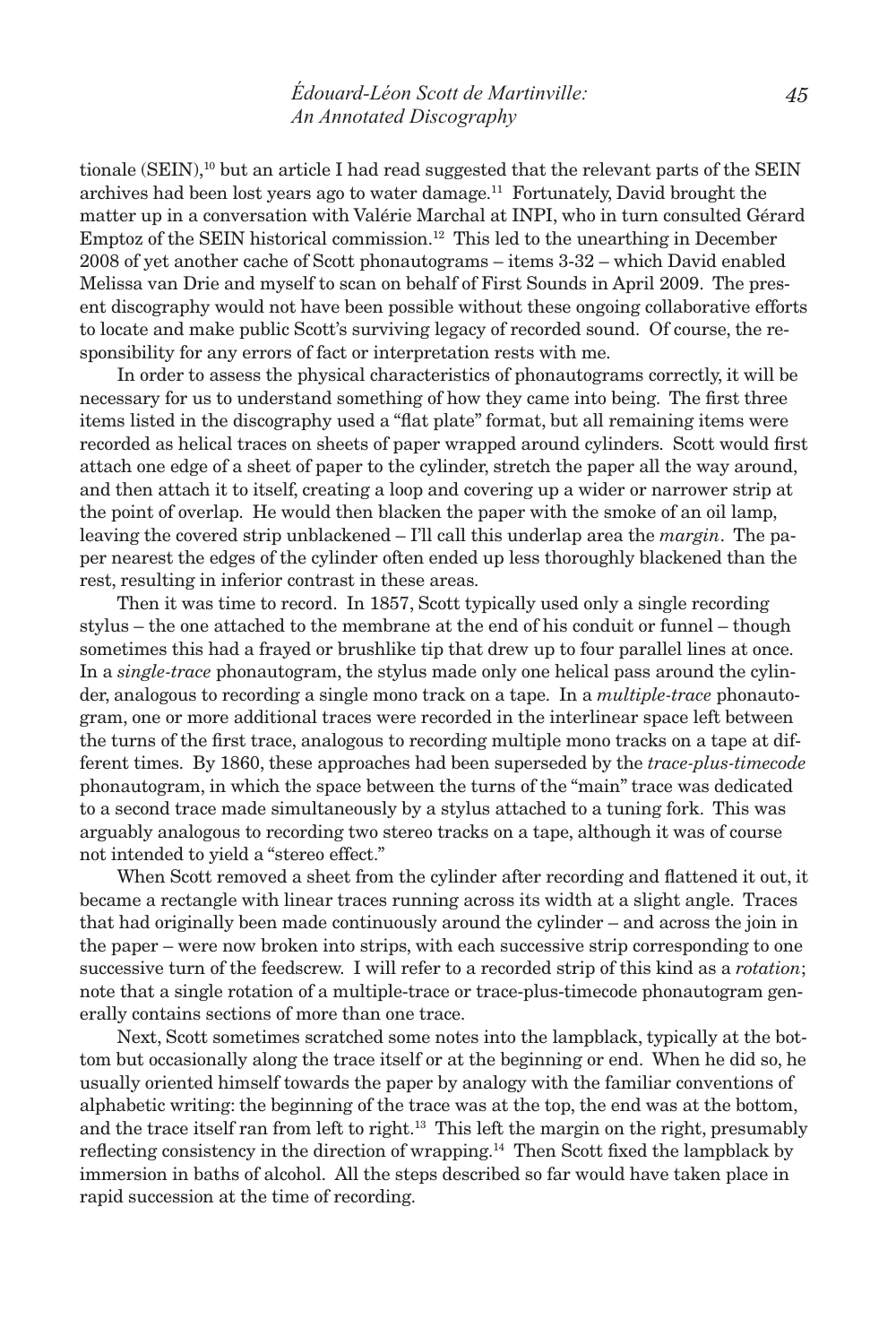

*Figure 1. Detail of a "flat plate" phonautogram recorded in early 1857. Each trace represents a discrete pass across the plate rather than part of a continuous helical rotation around a cylinder (item 2, FirstSounds.org).*

We encounter a lot of consistency in the dimensions of Scott's phonautograms, as we would expect from his repeated use of the same apparatus. They typically have a height (corresponding to cylinder length) of about 22.5 cm and a trace pitch of about 1.12 cm, allowing for twenty rotations, although Scott rarely used more than seventeen. Phonautograms made in the latter half of 1857 and 1859 have a consistent width (corresponding to circumference) of roughly 52.5 or 53 cm, but those made in 1860 reduce this dimension to 50 or 50.5 cm, presumably reflecting a switch to a different recording cylinder. Minor variations are common due to stretching, shrinkage, and irregular trimming of the paper, but the discography notes any more substantial departures from the usual range of dimensions.

Many phonautograms listed in the discography have undergone further labeling or modification. Sometimes Scott cut small pieces out of phonautograms and mounted them on sheets of paper with captions explaining what they were. I identify these in the discography as *fragments* whenever their width is less than the majority of the circumference of the cylinder (items 34 and 35). Sometimes Scott also mounted whole phonautograms on sheets of backing paper, except that he cropped off the unblackened margin and occasionally made further cuts at top, bottom, or edge. Inscriptions in ink or pencil went in the margin of an unmounted phonautogram or in the space underneath or to the right-hand side of a mounted one. Every now and then Scott also wrote in ink on the blackened portion of a phonautogram, correcting or touching up notations he had made at the time of recording. Unlike notes scratched in the lampblack itself, which had to be made before a phonautogram was fixed in alcohol, notes in pencil and ink could be made at any future time. A date written in pen or pencil can refer not to the time of recording, but to the time of labeling; thus, item 9 has the date October 1857 written in ink in its margin but the date 17 August 1857 scratched definitively in the lampblack itself. Scott often assembled phonautograms into numbered series for purposes of presentation, but the numbering reflects only his organizational logic at the time of assembly and implies nothing definite about the order of recording.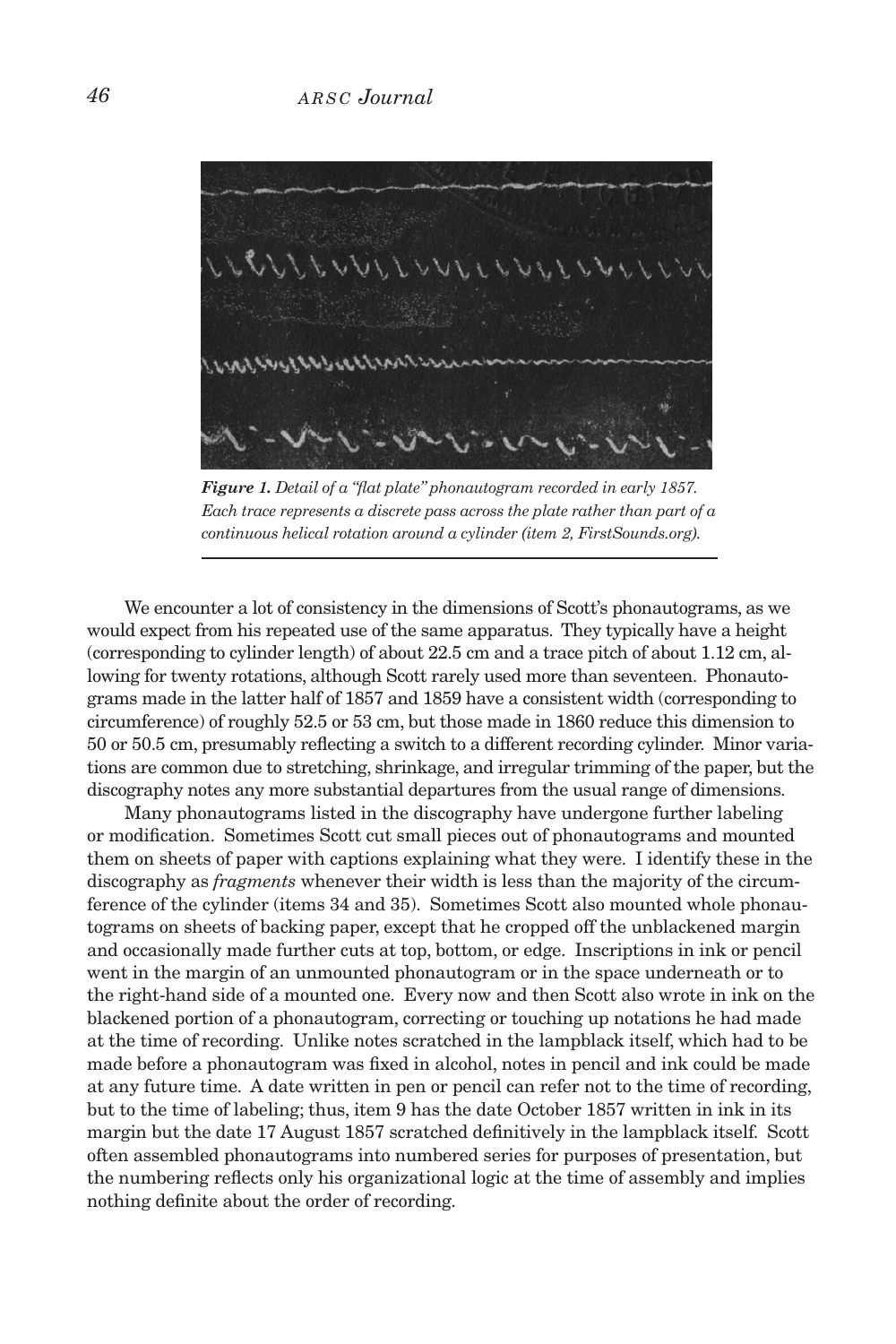The Scott dossier at the SEIN poses some special interpretive challenges that are worthy of mention here. Some of the phonautograms in it match cover letters documenting their official submission, but others (often found filed together in apparent groups) do not. Scott had probably given these "extra" items personally and informally to Jules Lissajous, whom the SEIN had assigned to investigate and pass judgment on his work. At some point, an archivist rubber-stamped each document "S. E. I. N. ARCHIVES" and assigned it a sequential number based in its position in the folder at the time, ranging from 8/54-1 (a cover document) through 8/54-37. This sequence clearly doesn't reflect the order in which Scott created or deposited the documents – his own numbered series are jumbled and scattered throughout the folder – but it may reflect the order in which Lissajous left them after completing his report at the start of 1858. In particular, 8/54- 25 (item 28) documents an experiment in which Lissajous was personally invested, and 8/54-26 through 8/54-28 (items 9, 13, and 14) all contain signed notations by Lissajous acknowledging that they "proved" the phonautograph could be used to study frequency or timbre. I hypothesize that items numbered from 8/54-25 upward may comprise a special subset of materials Lissajous kept out for ongoing reference after having determined that nothing up through 8/54-24 warranted further scrutiny. If so, the current order of documents in the dossier may reveal which phonautograms Lissajous considered more or less interesting.15

Items 49 and 50 have sometimes been identified as photographic reproductions,16 but on closer examination it can be seen that physical irregularities along the left edges of these documents correspond to irregularities in the boundaries of the right-hand margins (Scott trimmed the margins prior to mounting but left a tiny unblackened strip in both cases). This correspondence shows that the ragged left edges of these specific sheets of paper were physically present at the time of blackening, and hence that the phonautograms on them must be originals. I find no evidence that Scott ever used photographic processes to duplicate any of his helically recorded phonautograms. On the other hand, item 1 definitely consists of two small photographic paper prints of phonautograms made on flat glass plates. Scott's own terminology is somewhat confusing in this regard: in his writing, he uses the term *épreuve* (ordinarily "print" or "proof") to refer both to original phonautograms and to photographic duplicates. I have left this word untranslated here to draw attention to its ambiguity.

I have excluded most information about playback efforts from the discography, since any specifics I could give would soon be out of date. However, all items listed in this discography are playable to some degree. The results may not always be audibly identifiable with the "original" sounds, but sounds can still be generated according to consistent strategies that are equivalent in the case of undistorted waveforms to "playing" the groove of a gramophone disc – a process I refer to as *eduction*. Thus far, two methods have been applied successfully to the eduction of Scott phonautograms. The first – carried out by Carl Haber, Earl Cornell, and David Giovannoni – centers on the use of a "virtual stylus," based on the IRENE system.<sup>17</sup> The second, which I have been implementing, entails converting the traces into bands of varying width compatible with digital playback systems for optical film sound tracks.<sup>18</sup> Quite apart from the choice of method, there are also philosophical dilemmas involved in eduction – dilemmas similar to those associated with the transfer and restoration of historic phonograms in general, but exacerbated in Scott's case by loopback, broken traces, marks made by parts of the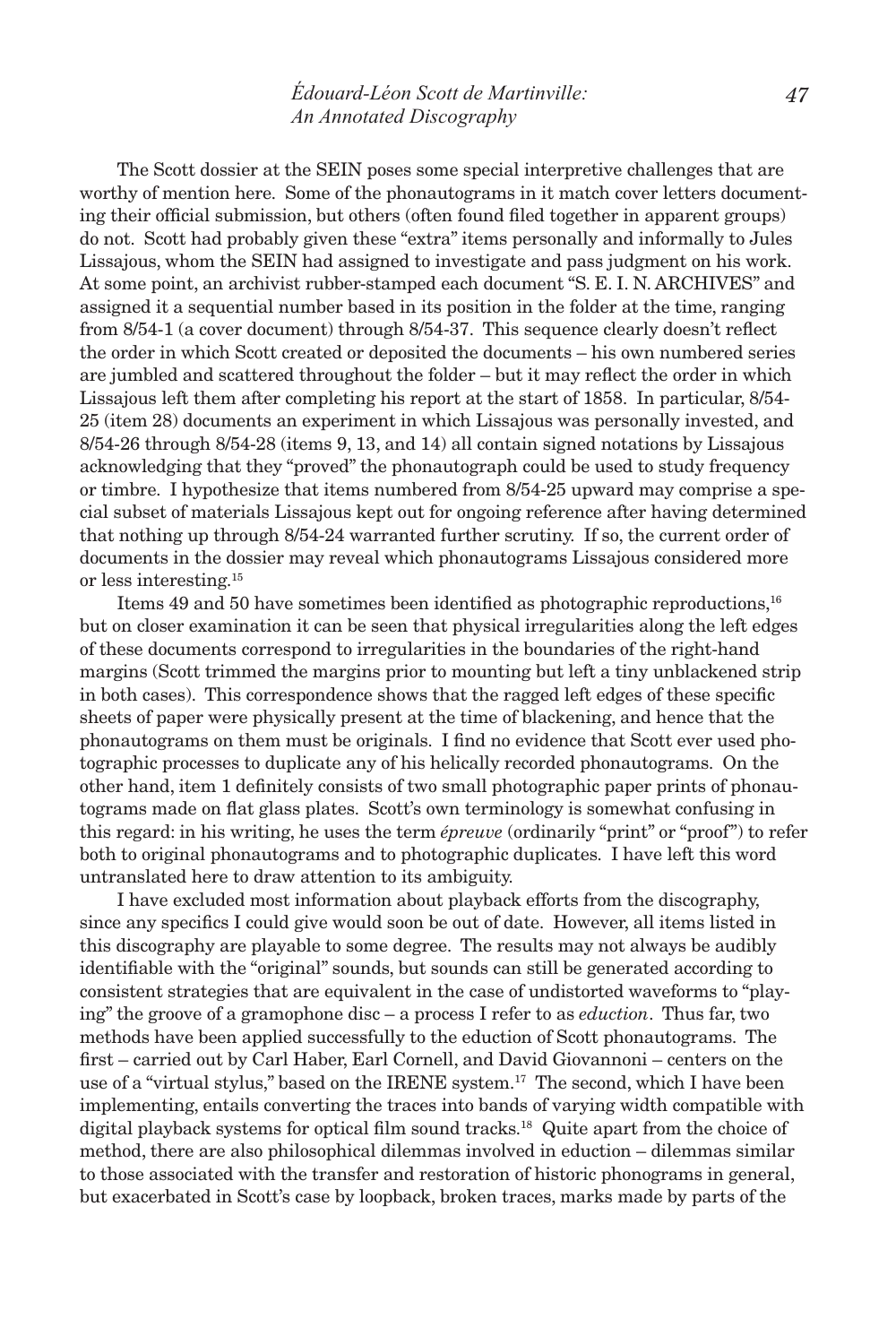| <b>BEGINNING</b>   |            |             |
|--------------------|------------|-------------|
| <b>ALONG TRACE</b> |            | SIDE/MARGIN |
|                    | <b>END</b> |             |
| <b>BOTTOM</b>      |            |             |
| UNDERNEATH         |            |             |

*Figure 2. Simplified diagram of the layout of a helically recorded phonautogram, with names shown for the places in which Scott made written notations. In the discography, margin refers to an unblackened part of the original phonautographic sheet, while* side *refers to part of a backing paper on which a phonautogram is mounted.*

stylus other than the tip, and other catastrophic departures from the orthogonal graphing of amplitude versus time. Should the goal be (1) to create the digital waveform most closely equivalent to the shape of the phonautographic trace, (2) to infer from that shape the motions of the phonautographic membrane that produced it, or (3) to infer from those motions in turn the aerial sounds that produced them? Each successive inference in this chain compounds the risk of error. However, each of the three goals has its own merits, and it is to be hoped that all three will be pursued with due rigor.

One type of restoration is clearly defensible, regardless of which method or philosophy of eduction one chooses: the time correction of trace-plus-timecode phonautograms. Scott himself stated that "la main tourne la manivelle du cylindre et le papier avance avec une vitesse à peu près uniforme que la main acquiert vite par la pratique" ["the hand turns the crank of the cylinder and the paper advances at a nearly uniform speed which the hand acquires quickly through practice"],<sup>19</sup> but in actuality the speed fluctuated so greatly that it is generally impossible to discern a sung melody by ear from an uncorrected sound file. Whenever Scott recorded a tuning fork timecode alongside the "main" trace, we can factor out those fluctuations – say, by adjusting every five tuning fork cycles to a set duration – but to restore the original recording speed we also need to know the frequency of the tuning fork. Scott wrote that he used a tuning fork of "500 simple vibrations per second." According to his own explanatory notes (*PM* 76-78), a "simple vibration" is a quarter cycle, in which case "500 simple vibrations per second" should mean 125 Hz. As soon as my First Sounds colleagues and I heard the opening rotations of item 36, however, we concluded by ear that this was far too slow, and that Scott must have been mistaken or confused. Adjusting the timecode to 500 Hz gave us what we took to be the natural-sounding voice of a young girl singing at a convincing speed, and that was the version First Sounds originally unveiled. The same speed remained plausible for item 46, a phonautogram of a vocal scale educed and released to the public later in 2008. However, early 2009 brought us the eduction of a third traceplus-timecode phonautogram: item 45, documenting speech rather than singing. This time, adjusting the timecode to 500 Hz as before yielded an eduction that sounded very much like a tape played back at twice the proper speed. On the other hand, adjusting the timecode to 250 Hz gave us a natural-sounding low male voice for items 45 and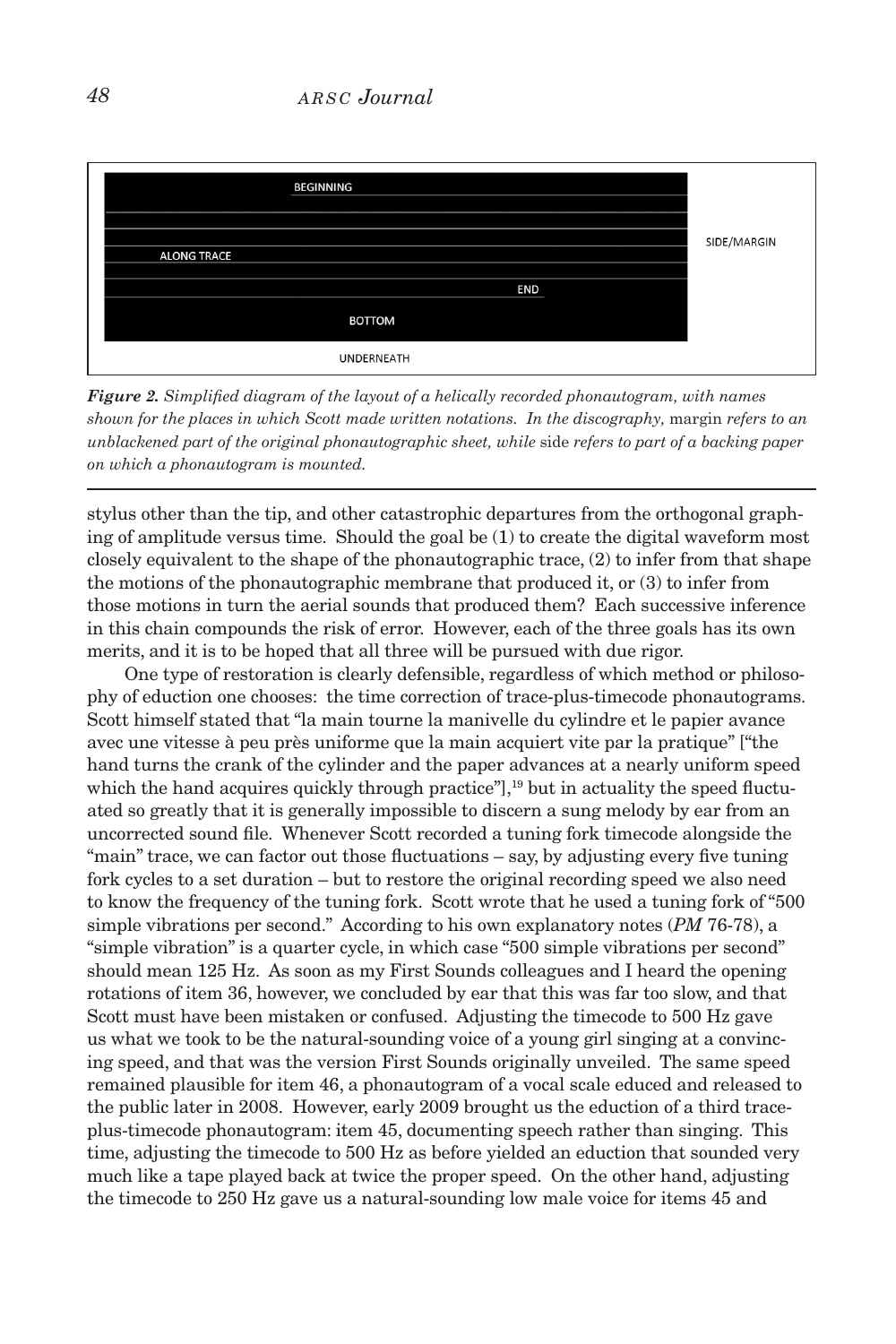# *édouard-Léon Scott de Martinville: An Annotated Discography*

46 and a plausible (though lugubrious) item 36.20 This made a great deal of sense in retrospect: despite Scott's own statements to the contrary, "500 simple vibrations per second" would clearly have meant 250 Hz in the terminology of mid-nineteenth century acoustics.21 Since then, the eduction of additional phonautograms has confirmed 250 Hz beyond reasonable doubt as Scott's timecode frequency.

Phonautograms without timecode cannot be speed-corrected with the same degree of confidence or objectivity as those with timecode can. That said, it may still be possible in some cases to restore such phonautograms to something resembling a "correct" speed. For example, early investigation suggests that item 29 documents several eight-note sequences played on a cornet à piston between each of which Scott stopped the rotation of the cylinder. A repeated eight-note sequence is likely to be an ascending scale, and "correcting" the notes on that assumption does yield a plausible-sounding result. That in itself doesn't prove anything, of course, but if other evidence were to point towards the same conclusion – for example, periodic patterns in pitch fluctuation identifiable with cranking – we might eventually assemble enough circumstantial evidence to make a persuasive case.<sup>22</sup> Even so, a restoration of item 29 as a set of ascending cornet scales would require us to impose outside knowledge of nineteenth-century cornet tunings – and yet Scott might have recorded an out-of-tune or atypically tuned cornet.

Fifty items are listed here, comprising four "flat plate" phonautograms, eight fragments, and forty-five helically recorded sheets of which sixteen contain multiple, nonsimultaneously recorded tracks. At the end of 1859, however, Scott claimed already to have dedicated "more than fifteen hundred experiments" to his work in phonautography.23 Thus, the phonautograms we currently know about would still seem to represent only a small fraction of his total recorded oeuvre, and other specimens may well survive. Still, as of this writing it has been nearly a year since the last "new" Scott phonautogram turned up, and it seems a good idea to take advantage of the lull in action to codify what is presently known.

# 1. premiers essais de fixation du son late 1853 or early 1854 *Underneath plate on left, in ink*: **(parole)** [(speech)]

*Underneath plate on right, in ink*: **(guitare)** [(guitar)]; **Premiers essais de fixation du son remontant à trois années exécutés sans aucun instrument.** [First

attempts at fixing sound dating back three years carried out without any instrument.] *Location:* Archives of the Académie des Sciences, attached to page 7 of "Principes de

Phonautographie," manuscript dated 25 January 1857 (*PM* 4-12). *Deposit:* submitted in a sealed packet (No. 1639) on 26 January 1857.

*Physical Description:* Paper prints mounted to one page of a manuscript; "speech" ca. 8 cm  $\times$  8.5 cm; "guitar" ca. 9 cm  $\times$  7 cm. The left half of the "guitar" plate contains several irregular circular or spiral traces, while the right half contains more or less parallel linear traces, mostly from the center of the plate to the right edge. The "speech"

plate consists of linear traces across its entire width.

*References:* Elsewhere on the page to which these prints are attached, Scott writes: "Voici comme preuve de mes assertions quelques épreuves de mes premiers essais, obtenues avec deux morceaux de verre et des membranes de papier. Les figures sont donc encore inégales, la table de verre étant conduite à la main. ["Here as proof of my assertions are some *épreuves* of my first attempts, obtained with two pieces of glass and from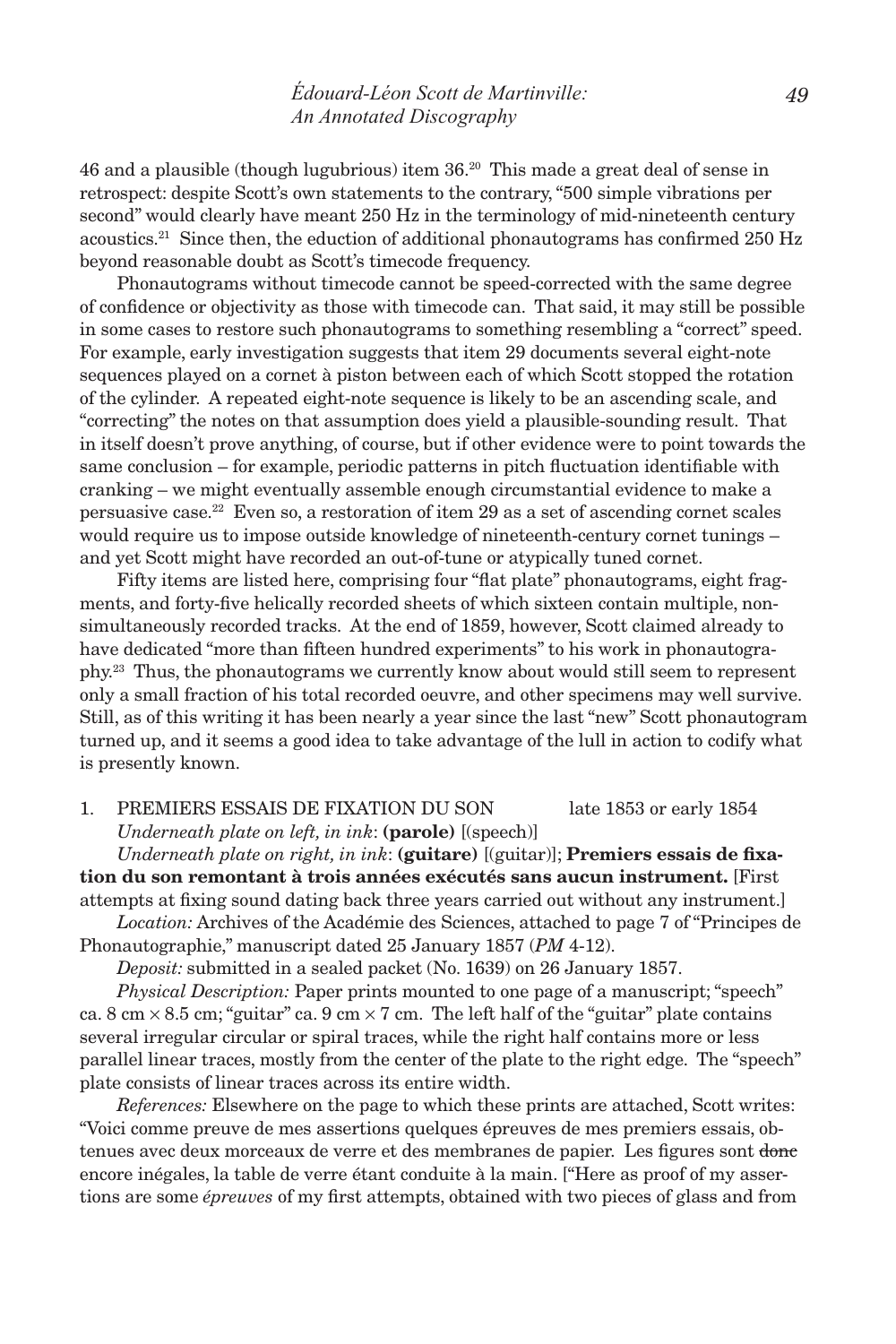membranes of paper. The figures are thus still uneven, the glass table being driven by hand"] (*PM* 12). In the manuscript of a talk given on 28 October 1857, Scott states further: "Il y a quatre ans, j'ai fait une première expérience chez M. Giacomelli rédacteur du Luth français un musicien, avec l'assistance de MM. Sabbatier, Reboux père et fils plusieurs amis; j'ai déposé un paquet cacheté descriptif à l'Institut au mois de janvier dernier. Ce paquet contient des épreuves faites il y a quatre ans" ["Four years ago, I made a first experiment at the house of Mr. Giacomelli editor of the *Luth français* a musician, with the assistance of Messrs. Sabbatier, Reboux father and son several friends; I deposited a sealed descriptive packet at the Institut in the month of January last. This packet contains *épreuves* made four years ago"] (*PM* 39).

*Comments:* These appear to be prints of Scott's very first phonautograms. The combination of circular and linear traces in the "guitar" plate may reflect Scott's initial uncertainty as to the most practical way of moving the plate by hand, while the "speech" plate may have been made after he had settled on trying to move the plate in a straight line rather than rotating it. Scott stated that these phonautograms were *three* years old in January 1857 but *four* years old in October 1857, which points to a recording date in late 1853 or very early 1854. In the "Principes de Phonautographie," he adds: "Sous peu de jours j'aurai l'honneur de vous présenter des épreuves plus significatives" ["Within a few days I shall have the honor of presenting you with more significant *épreuves*"] (*PM*  12), which hints that he had not recorded anything more impressive than these two plates as of 26 January 1857 but was planning to do so in the near future. This interpretation would be consistent with his characterization of his phonautographic research in the same document as "longtemps interrompues" ["long interrupted"] (*PM* 4). The "M. Giacomelli" at whose house the experiments are said to have been made was Adolphe Giacomelli, also prominent as a theatrical agent.

### 2. phonautographie de la voix humaine à distance early 1857 *Underneath, in ink*: **phonautographie de la voix humaine à distance.** [phonautography of the human voice at a distance.]

*Underneath, upside down, in pencil:* **31470/4**; *top right, in pencil:* **5**

*Location:* INPI, plate included with Scott's *brevet d'invention*, number 31,470, page number 5.

*Deposit:* with *brevet d'invention*, 24 March 1857.

*Physical Description:* Paper, mounted on a paper backing, ca. 30.3 cm × 12.3 cm, 18 separate parallel traces, apparently recorded starting from a state of rest at the right edge; some small holes are torn in the sheet as though it had once been glued to a flat surface and imperfectly removed.

*References:* In the accompanying manuscript, Scott writes: "Pour plus de clarté j'annexe au dessin de mes appareils une épreuve en double des figures acoustiques de la voix, du cornet à piston, des dessins que j'obtiens avant toute construction d'appareils et par l'usage unique du procédé de la figure 1" ["For greater clarity, I am appending to the drawing of my apparatuses an *épreuve* in duplicate of the acoustic figures of the voice, of the cornet – of drawings I obtain before any construction of apparatuses and by the sole use of the process of figure 1"] (*PM* 18).

*Comments:* Scott's references in the patent text to voice *and* cornet as subject matter and the submission "en double" ["in duplicate"] are not an obvious match for the accompany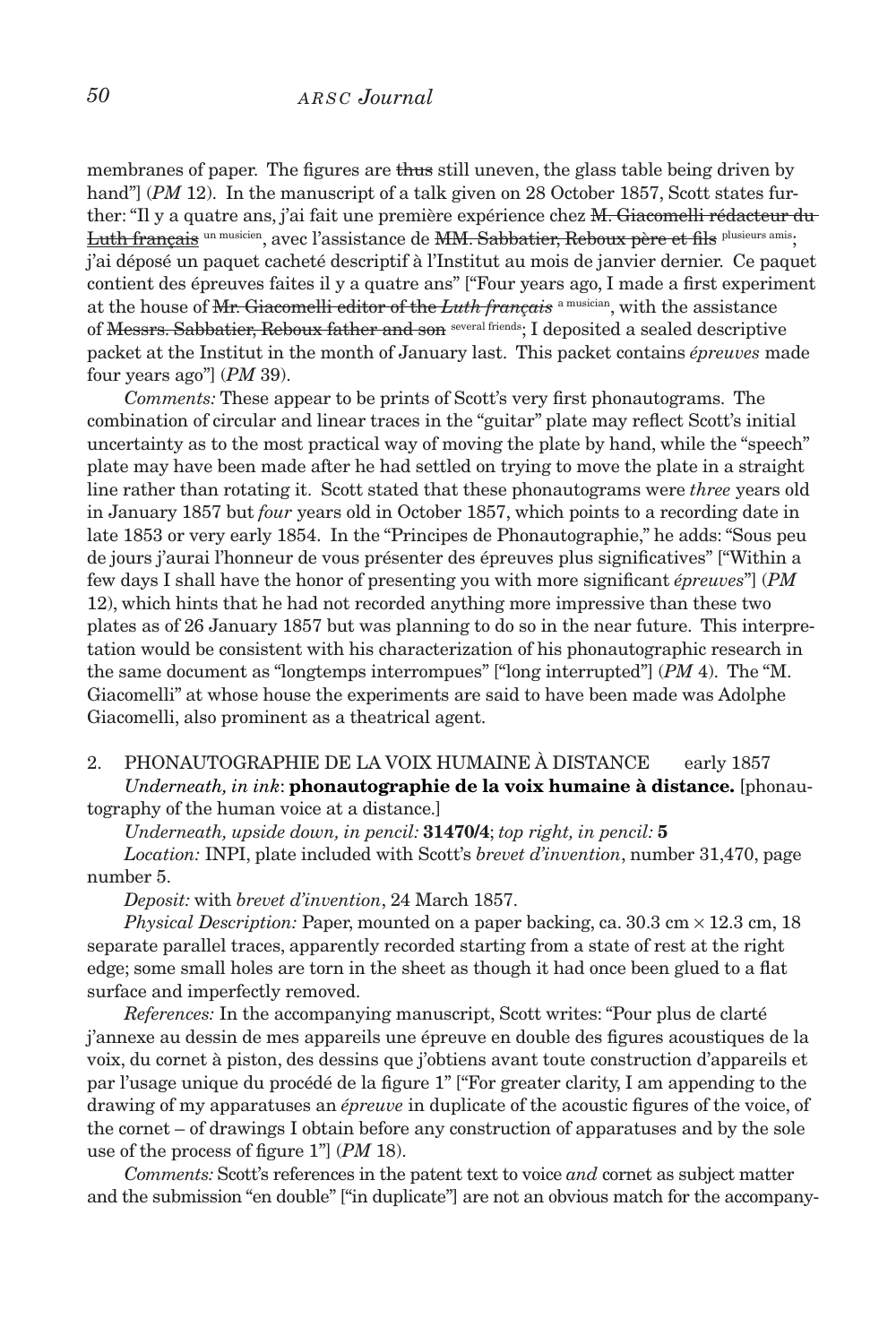ing phonautogram, as labeled. However, it is likely that each trace of item 2 documents a single note, much as item 3 documents individual notes on the cornet, so "en double" might conceivably refer to pairs of traces documenting the same note for comparison (either both sung, or one vocal versus one played on the cornet as a point of reference). Scott's allusion to the voice being recorded "at a distance" stresses his fundamental innovation of using a membrane to register aerial sound waves. Figure 1 in the *brevet d'invention* depicts a stylus attached to a single membrane at the end of a conduit that is not fully shown (*PM* 15). In stressing the "sole use" of the process shown in this figure, Scott presumably meant to clarify that he had not used the full apparatus described in his patent, which would have included two membranes and various adjustable parts. Item 2 could perhaps be the phonautogram "représentant les vibrations produites par la voix humaine" ["representing the vibrations produced by the human voice"] referenced by the Viscount du Moncel in the first known reference to phonautography in print. $24$ 

### 3. CORNET: GAMME PAR DEMI-TONES early 1857

*Top left, in lampblack: two apparent bottom halves of letters partially cropped, perhaps "GR"*

*Side, in ink:* **ut | ut# | ré | ré# | mi | fa | fa# | sol | sol# | la | la# | si | do2 | do#<sup>2</sup>** | **ré<sup>2</sup> ton fondament. du tuyau** [fundamental tone of pipe]

*Immediately underneath, in ink*: **cornet. | L. Scott, brevet d'invention s.g.d. gouv. | mars 1857** [cornet. | L. Scott, patent without governmental guarantee | March 1857]

*Further underneath, in pencil:* **cornet | gamme par demi-tones – Le nombre des vibrations est parfaitement conforme aux principes théoriques – mais l'appareil n'est pas réglé à la seconde** [cornet | scale by half-tones – The number of the vibrations is perfectly in keeping with theoretical principles – but the apparatus is not regulated to the second]

*Location:* SEIN 8/54-2.

*Deposit:* unknown; personal gift to Lissajous?

*Physical Description:* Paper, mounted on a paper backing, ca.  $30.2 \text{ cm} \times 11.5 \text{ cm}$ ; fifteen separate parallel traces, apparently recorded starting from a state of rest at the left edge, individually labeled with notes of the scale, made with a stylus ending in a composite, brushlike tip.

*Comments:* The enigmatic reference in the 1857 patent text to the cornet as subject matter (see comments on item 2) suggests that Scott had a particular interest in recording the sound of this instrument during the "flat plate" period. In the patent text, Scott also states: "Je me propose d'appliquer mon procédé à la construction...d'un accordeur mathématique de tous les instruments" ["I propose to apply my process to the construction...of a mathematical tuner for all instruments"] (*PM* 14), and in the "Principes de Phonautographie" he claims: "Convenablement construit, cet appareil me paraît propre à fournir dès aujourd'hui un accordeur universel" ["Properly built, this apparatus seems to me suitable to furnish as of today a *universal tuner*"] (*PM* 11). That is presumably the use scenario Scott was seeking to illustrate with item 3, the idea being that someone would use a phonautograph to find out whether a given cornet was in tune or not. Of course, as long as the linear motion of the recording medium was irregular – "not regulated to the second" – the traces could not actually be used to measure frequency, making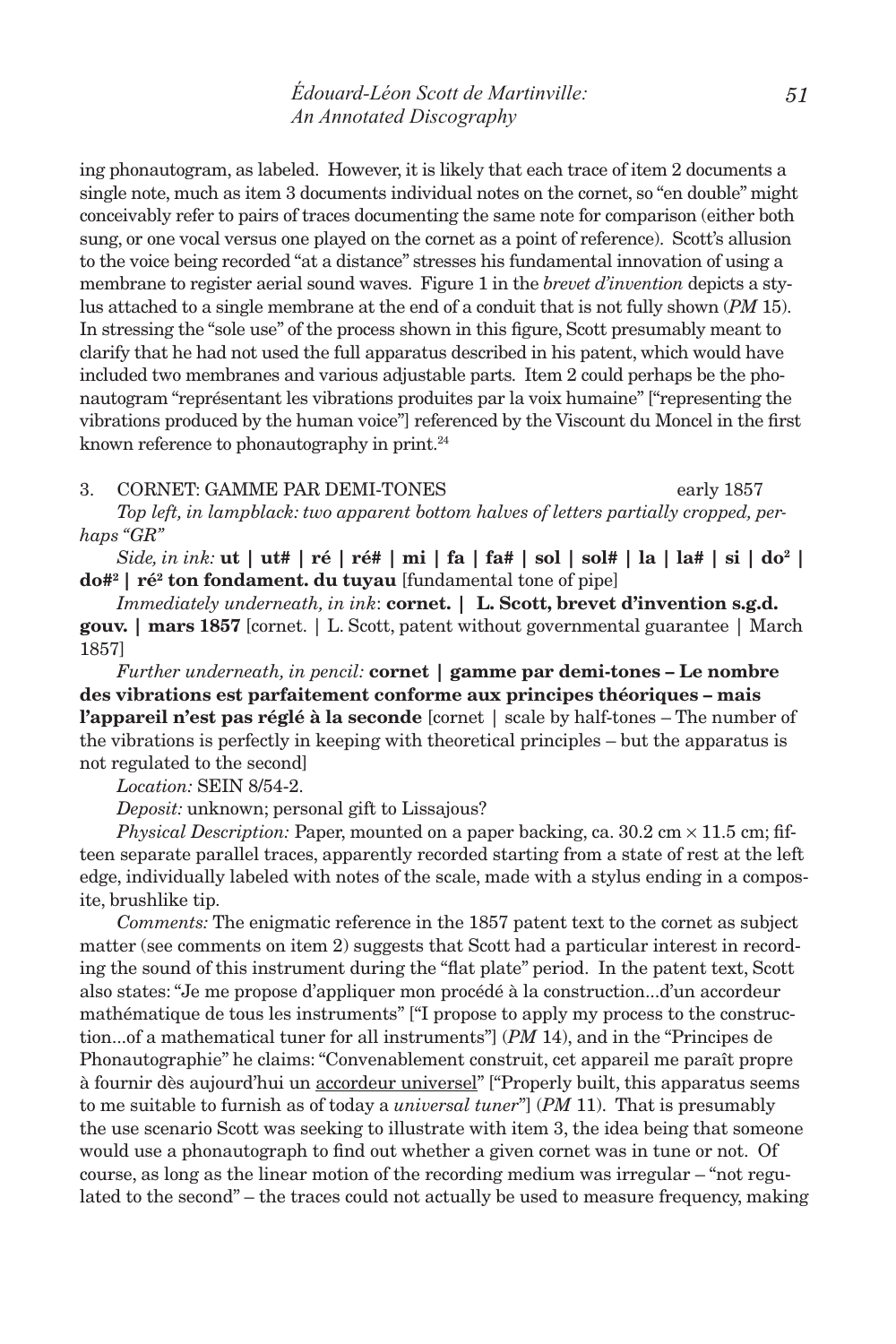this plate a mere mock-up rather than a real study. Scott's *brevet d'invention* further describes a "style, simple ou composé à son extrémité" ["stylus, simple or composite at its end"] (*PM* 16); this is also seen in item 4.

4. chant de la voix – changements de ton July 1857

Underneath, in ink: **Axxxx le Chant de la voix – changements de ton – membrane de baudruche perpendiculaire – vitesse à la main | Juillet 1857** [Xxxxx  $\overline{\text{xx}}$  Song of the voice – changes of tone – perpendicular membrane of goldbeater's skin – speed by hand | July 1857]

*Location:* SEIN 8/54-3

*Deposit:* unknown; personal gift to Lissajous?

*Physical Description:* Paper, mounted on a paper backing, but the right edge of the phonautogram extends well beyond the right edge of the backing paper; helical multipletrace; twenty rotations; recorded with a stylus ending in a composite, brushlike tip.

*Comments:* This is Scott's earliest known helically recorded phonautogram, and hence the oldest one we possess with a duration greater than a split second – the first opportunity Scott would have had to document "changes of tone," or continuous sung melodies or scales. It is unclear from the inscription when during July this phonautogram was recorded (or mounted and labeled), but Scott reported on some recently conducted experiments in a document entitled "Graphie du son," dated 22 July and deposited with the Académie des Sciences on 27 July (*PM* 19-20), so he appears to have been actively engaged in phonautograph work towards the end of the month. The note "speed by hand" refers to the fact that Scott turned the cylinder manually during recording – something he would continue to do in all future cases, as far as is known. Scott did not write selection titles on any of the known "song" phonautograms he recorded during 1857, with the possible exception of item 9, so it is unclear what song or songs he was using as test pieces in this period, and *chant* could even mean merely "singing," for instance of a vocal scale. The perpendicular placement of the membrane relative to the axis of the conduit contrasts with the oblique placement noted in item 13. On the composite stylus tip, see item 3.

5. VOIX HUMAINE – CHANT August 1857

*Underneath, in ink*: **voix humaine – chant | Léon Scott – août 1857** [human voice – song | Léon Scott – August 1857]

*Location:* SEIN 8/54-30

*Deposit:* unknown; personal gift to Lissajous?

*Physical Description:* Paper, mounted on a paper backing, helical multiple-trace, twenty rotations, with a vertical strip approximately 4 cm wide missing from the right or left edge.

*Comments:* It is unclear from the inscription when during August this phonautogram was recorded (or mounted and labeled). However, the fact that it contains a full twenty rotations, like item 4, rather than a lesser number of rotations as all other known helical phonautograms do, suggests it may fall chronologically between item 4 and the items that follow. I speculate that Scott stopped trying to fill his sheets to capacity sometime in early August to avoid having the stylus run off the "bottom" in mid-recording, as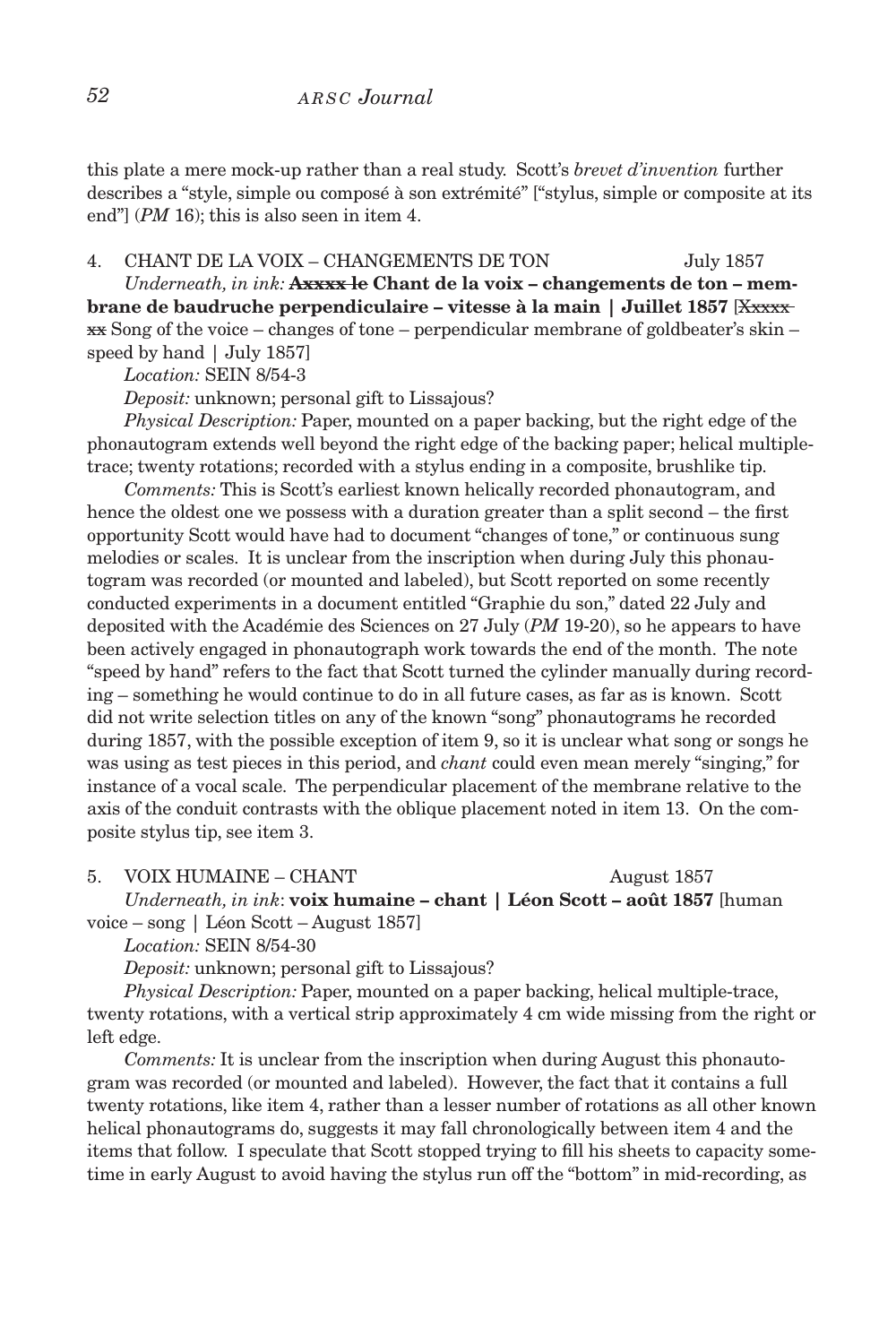happened in both items 4 and 5. He might have dedicated the missing vertical strip to some other purpose, or he may simply have wanted to crop off a section that had been torn or otherwise damaged in removal from the cylinder.

# 6. la voix chantée ca. Aug.-Oct. 1857

*Underneath, in pencil:* **la voix chantée écrite par elle-même à 50 centimètres de distance** [the sung voice written by itself at 50 centimeters of distance]

*Location:* SEIN 8/54-15

*Deposit:* unknown, but items 6-8 (SEIN 8/54-15 through 17) may have formed a group; personal gift to Lissajous?

*Physical Description:* Paper, mounted on a paper backing, helical multiple-trace, height ca. 19.4 cm.

*Comments:* The notation that the voice was recorded at a distance of 50 cm suggests that this detail was still considered novel at the time (cf. item 7). Like items 4 and 5, this phonautogram is labeled merely as documenting vocal singing – a very general description of its subject matter, probably reflecting a stage at which such basic experiments were still new.

### 7. NOTES CADENCÉES ca. Aug.-Oct. 1857

*Bottom, in lampblack:* **notes cadencées – on voit l'onde de condensation et l'onde d'inflexion se produire simultanément** [cadenced notes – one sees the wave of condensation and the wave of inflection produced simultaneously]

*Underneath, in pencil:* **la cadence dans le chant à 50 centimètres de distance** [the cadence in the song at 50 centimeters of distance]

*Location:* SEIN 8/54-16

*Deposit:* unknown, but items 6-8 (SEIN 8/54-15 through 17) may have formed a group; personal gift to Lissajous?

*Physical Description:* Paper, mounted on a paper backing, helical single-trace, height ca. 20 cm. A trace of "le toton d'acier" ["the steel teetotum"] is attached to the same backing sheet, on the left.

*Comments:* The experiment described here closely resembles the one documented in item 16. The notation that the voice was recorded at a distance of 50 cm suggests that this detail was still considered novel at the time (cf. item 6). Physiologists associated "waves of condensation" with vibrations conveyed to the eardrum directly by the air and "waves of inflection" with those conveyed to it by passing along the walls of the auditory conduit.25 Scott seems to have identified "waves of inflection" visually with longer-period, higher-amplitude oscillations superimposed on the ordinary "waves of condensation," as illustrated in Fig. 3 and described further in the notes attached to item 16.26 Scott's 1857 patent text associates an oblique placement of the membrane relative to the axis of the conduit with the ability to record such "waves of inflection" (*PM* 15), and the notes on item 13 explicitly state that the membrane was positioned in that way, which may have been a consistent arrangement for all of Scott's "waves of inflection" phonautograms. The phrase *notes cadencées* ["cadenced notes"] conventionally refers to "trilled" notes, which may be the sense in which Scott means "cadences" here and in item 16.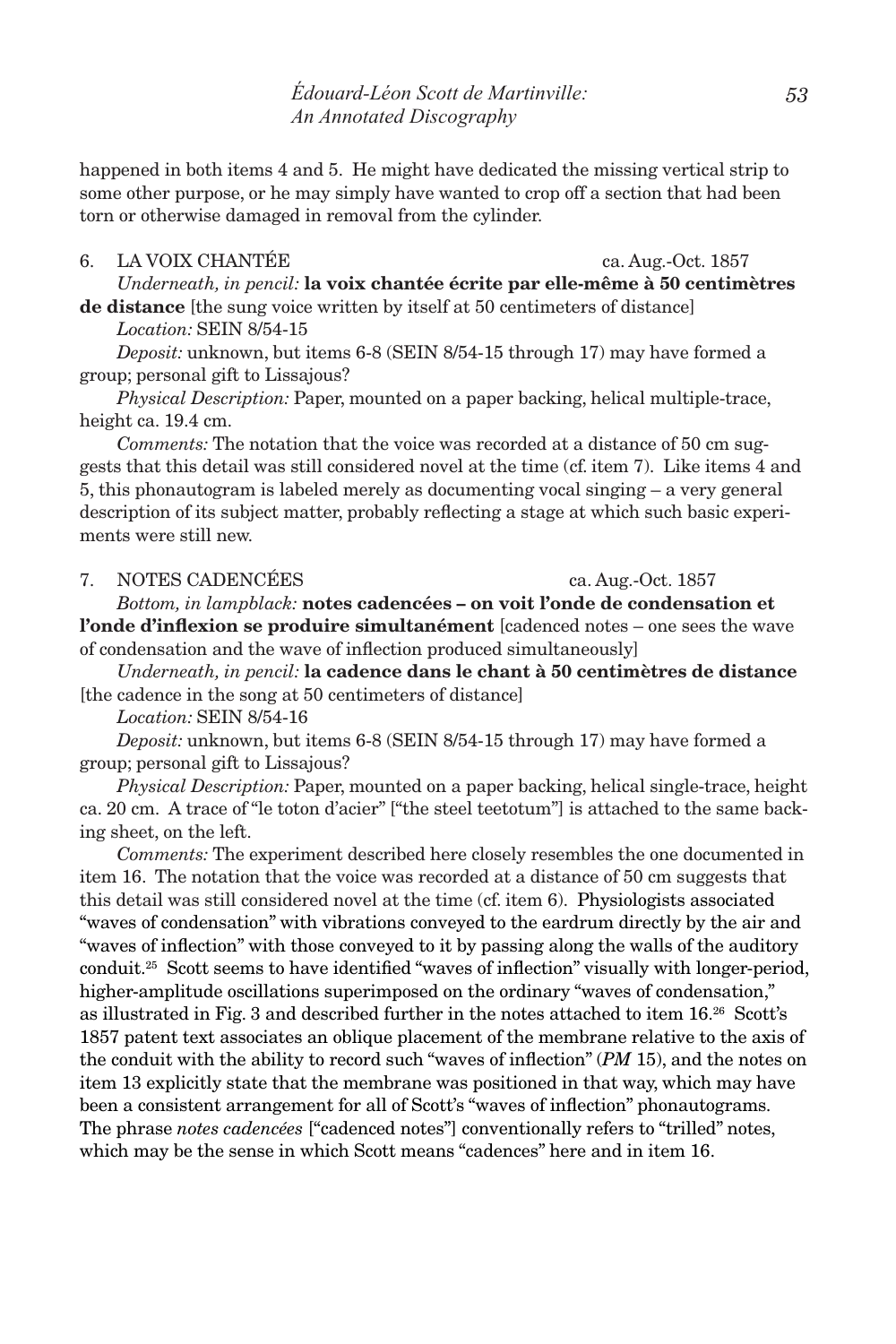

*Figure 3. Based on traces such as these, Scott asserted in 1857 that longerperiod, higher-amplitude "waves of inflection" were superimposed on shorterperiod, lower-amplitude "waves of condensation" (item 16, FirstSounds.org).*

### 8. TUYAU DE FRÊNE (a) ca. Aug.-Oct. 1857

*Bottom, in lampblack:* **vibrations du bois sous l'influence de la voix** [vibrations of wood under the influence of the voice]

*Underneath, in pencil:* **graphie moléculaire d'un tuyau de frêne sous** 

**l'influence de la voix** [molecular writing of a pipe of ash under the influence of the voice]

*Location:* SEIN 8/54-17

*Deposit:* unknown, but items 6-8 (SEIN 8/54-15 through 17) may have formed a group; personal gift to Lissajous?

*Physical Description:* Paper, mounted on a paper backing, helical multiple-trace, height ca. 18.5 cm.

*Comments:* See item 10.

### 9. JEUNE JOUVENCELLE 17 August 1857

*Beginning, in lampblack*: **jeune jouvencelle** [young little girl] *End, in lampblack*: **les** [or **des**] **echos** [the echoes, *or* of the echoes]

*Bottom, in lampblack*: **17 août 1857 – L. Scott | chant à distance** [17 August 1857 – L. Scott | song at a distance]

*Margin, in ink*: **octobre 1857 | S**[**co**]**tt** [October 1857 | Scott]; **pl. 2.** [pl. 2.]; **Cette planche prouve que l'appareil est apte à compter les vibrations | J. Lissajous** 

**[**This plate proves that the apparatus is capable of counting vibrations | J. Lissajous] *Location:* SEIN 8/54-27

*Deposit:* with SEIN 8/54-12, a cover letter apparently submitted before 28 October 1857, covering items 9-12.

*Physical Description:* Paper, unmounted, helical single-trace.

*References:* In the cover letter, Scott writes: "Les planches 2, 3, 4 montrent le mouvement d'une membrane sous l'influence de la voix et particulièrement l'onde d'inflexion ou transversale longitudinale de la membrane, particularité sur laquelle la science ne possède encore aucune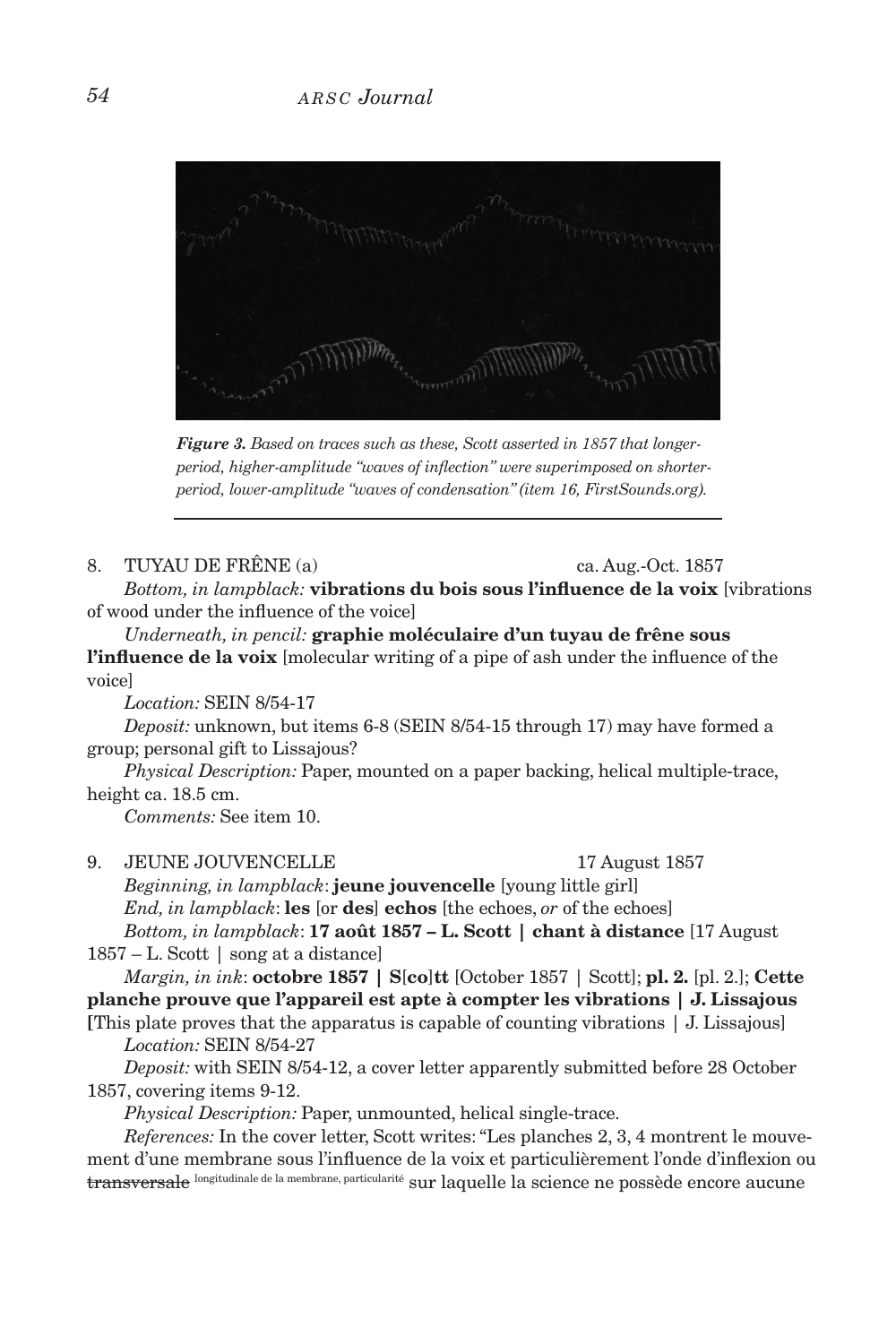lumière" ["Plates 2, 3, 4 show the motion of a membrane under the influence of the voice and particularly the wave of inflection or the transverse one longitudinal to the membrane, a characteristic on which science does not yet possess any light"]. He states further: "Je compte mettre sous peu sous vos yeux le mouvement du pendule à fil et le tracé de la parole" ["I intend soon to place beneath your eyes the motion of the string pendulum and the trace of speech"] (*PM* 21).

*Comments:* This phonautogram contains the earliest known example of a date scratched in the lampblack – and hence definitely inscribed at the time of recording – rather than written in ink. It is also the earliest case of a phonautogram associated with a specific day rather than a month, and only one of two such cases known from 1857, the other being item 24. The significance of the beginning and end inscriptions is unclear; they could conceivably refer to song titles, lyrics, or subject matter. As in item 7, Scott emphasizes the presence here of "waves of inflection," while the notation by Lissajous shows that he saw this phonautogram as a good example of the documentation of frequency.

### 10. TUYAU DE FRÊNE (b) ca. Aug.-Oct. 1857

*Margin, in ink:* **planche 1.** [plate 1.]; **octobre 1857** [October 1857] *Location:* SEIN 8/54-7

*Deposit:* with SEIN 8/54-12, a cover letter apparently submitted before 28 October 1857, covering items 9-12.

*Physical Description:* Paper, unmounted, helical multiple-trace.

*References:* In the cover letter, Scott writes: "Je vous dirai que le bois et d'autres corps écrivent comme les membranes leurs vibrations sous l'influence de la voix. La planche 1 a été écrite par un tuyau de frêne d'un centimètre d'epaisseur" ["I will say to you that wood and other bodies, like membranes, write their vibrations under the influence of the voice. Plate 1 was written by an ashen pipe one centimeter in thickness"]. He also characterizes the content of the deposit as a whole as "un spécimen des expériences que je poursuis sur la graphie des mouvements rapides, des mouvements moléculaires, du son des instruments et des voix" ["a specimen of the experiments which I am pursuing on the writing of rapid motions, of molecular motions, of the sound of instruments and of voices"] (*PM* 21).

*Comments:* This is one of three phonautograms Scott recorded by attaching his stylus to an ashen pipe rather than to a membrane; the others are items 8 and 15. Judging from item 9, an October date written in ink on phonautograms accompanying cover letter 8/54-12 refers strictly to when they were labeled for deposit, and not to when they were recorded. The other phonautograms submitted with 8/54-12 (items 9, 11, and 12) are all characterized as documenting the human voice, and two teetotum traces physically attached to 8/54-12 document "rapid motions" but not sound. By process of elimination, it seems the documentation of "the sound of instruments" mentioned in the cover letter would have to appear in item 10 if at all. Apart from earlier phonautograms of the guitar (item 1) and the cornet (item 3), Scott mentions having recorded the oboe in his presentation of 28 October (*PM* 35).27 On the other hand, Scott also states in his cover letter that a wooden body could be used to record the voice, arguably implying that "plate 1" furnishes evidence of that claim. This leaves the content of item 10 something of a mystery; perhaps it combines a variety of subject matter.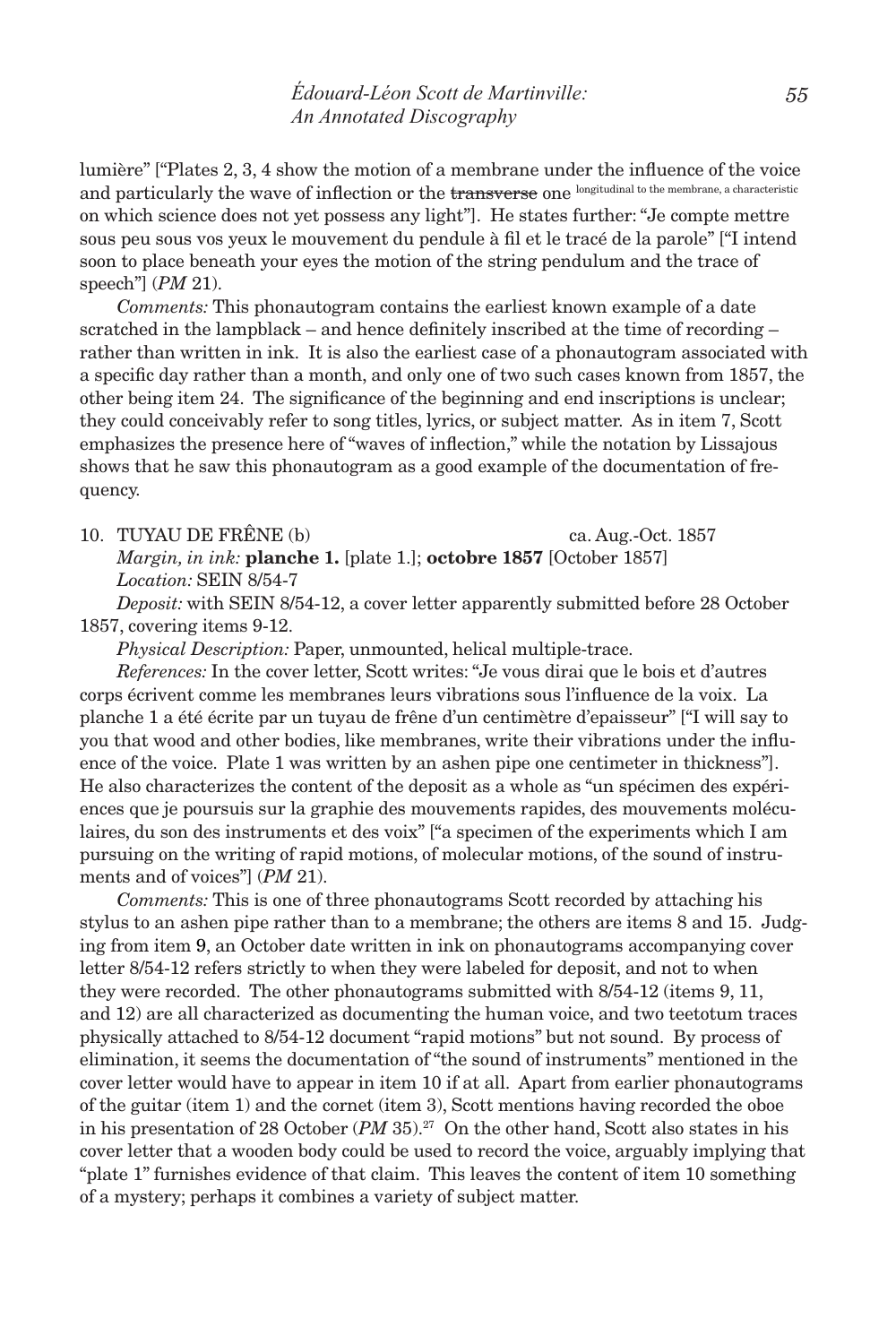11. STYLE DE SOIE (a) ca. Aug.-Oct. 1857

*Margin, in pencil:* **style de soie** [stylus of bristle] *Margin, in ink:* **pl. 3.** [pl. 3.] *Location:* SEIN 8/54-36

*Deposit:* with SEIN 8/54-12, a cover letter apparently submitted before 28 October 1857, covering items 9-12.

*Physical Description:* Paper, unmounted, helical multiple-trace. *References:* See item 9.

*Comments:* Scott's cover letter (*PM* 21) establishes that items 9, 11, and 12 are all phonautograms of the voice made with a membrane, and since the same letter also promises "the trace of speech" as a future deposit, all of these items presumably document singing rather than speech. The notations on items 11 and 12 indicate that Scott considered both to be distinctive for their use of a "stylus of bristle." It is not clear whether this detail was noted in contrast to other phonautograms of the same period, or whether the bristle stylus was simply a recent innovation at the time and therefore still noteworthy. Scott had already mentioned the use of a "soie de sanglier" ["boar's bristle"] as a stylus in the "Principes de Phonautographie" (*PM* 9).

12. STYLE DE SOIE (b) ca. Aug.-Oct. 1857 *Margin, in pencil:* **style de soie** [stylus of bristle] *Margin, in ink:* **pl. 4.** [pl. 4.] *Location:* SEIN 8/54-8 *Deposit:* with SEIN 8/54-12, a cover letter apparently submitted before 28 October 1857, covering items 9-12. *Physical Description:* Paper, unmounted, helical multiple-trace. *References:* See item 9.

*Comments:* See item 11.

13. NOTES DU MÉDIUM TENUES ET VOCALISANT ca. October 1857

*Margin, in ink:* **Pl. I. notes du médium tenues et vocalisant – La membrane est une mince baudruche. Elle est placée, comme dans le conduit acoustique, dans une position inclinée par rapport à l'axe du tuyau. Les silences se traduisent par une ligne droite, certains renflements du son par l'onde dite d'inflexion. Dans les sons voilés l'onde de condensation est subdivisée en deux dents, l'une grande, l'autre petite** [Pl. I. notes of medium pitch held and vocalized – The membrane is a thin goldbeater's skin. It is placed, as in the acoustic conduit, in a position inclined with respect to the axis of the pipe. The silences are rendered by a straight line, certain swells of the voice by the wave called of *inflection*. In the muted sounds the wave of condensation is subdivided into two teeth, one large, the other small]

*On reverse of sheet, in ink:* **Cette planche preuve nettement que l'appareil peut servir à compter le nombre des vibrations. | J. Lissajous** [This plate proves nicely that the apparatus can serve to count the number of vibrations. | J. Lissajous]

*Location:* SEIN 8/54-28

*Deposit:* unknown, but apparently part of a group of phonautograms used to illustrate Scott's presentation of 28 October 1857 (*PM* 23-39), spanning items 13-20; henceforth the "28 October series."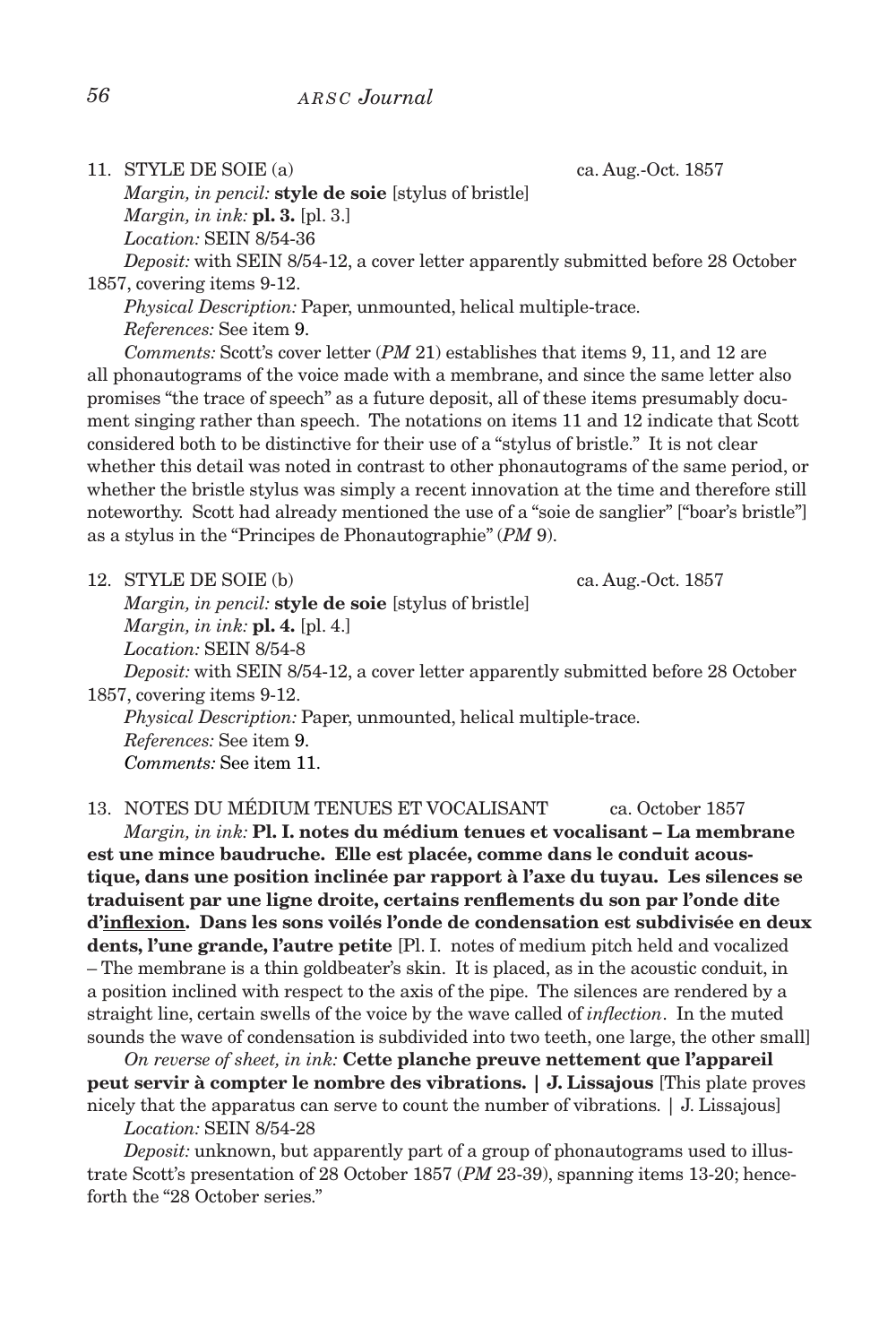*Physical Description:* Paper, unmounted, helical single-trace; a dotted line has been drawn from the end of the margin inscription to rotation eleven.

*References:* Scott states in his 28 October presentation: "Voici un autre aspect de la question du timbre : c'est une planche qui montre les mauvais sons de la voix, les sons voilés. Avec un peu d'attention vous apercevrez une et quelquefois deux et même trois vibrations secondaires se combinées avec l'onde de condensation principale" ["Here is another aspect of the question of timbre: this is a plate that shows the bad sounds of the voice, the muted sounds. With a little attention you will see one and sometimes two and even three secondary vibrations  $\mathbf{x}\mathbf{x}$  combined with the principal wave of condensation" (*PM* 35).

*Comments:* The "vocalizing" of notes presumably refers here to the *vocalise,* a wordless singing exercise (see also items 18 and 26). Scott notes that his goldbeater's-skin membrane was positioned obliquely with respect to the axis of the conduit; see item 7 for the connection Scott drew between this arrangement and his ability to record "waves of inflection," which he also observes here. The notation by Lissajous shows that he considered this phonautogram a good example of the documentation of frequency.

### 14. un son de voix grave ca. October 1857

*Underneath, in ink:* **Pl. 2. Un son de voix grave tenu dans le voisinage de la membrane. Deux vibrations secondaires se produisent pendant la vibration principale** [Pl. 2. A sound of deep voice held in proximity to the membrane. Two secondary vibrations are produced during the principal vibration]

*Underneath, in pencil, partly overwritten by the above:* **étude du tracé des ondes par un son de voix grave** [study of the trace of the waves by a sound of deep voice]

*Top, in pen:* **Cette épreuve prouve nettement que l'appareil est apte à étudier le timbre. | J. Lissajous** [This *épreuve* proves nicely that the apparatus is suitable for studying timbre. | J. Lissajous]

*Location:* SEIN 8/54-26

*Deposit:* 28 October series (see item 13)

*Physical Description:* Paper, mounted on paper backing, helical multiple-trace (although one trace consists of little more than "dots"); only eight rotations; height ranges from about 6.9 cm to about 8.8 cm. The lampblack lightens at the top of the sheet, indicating that this was the original edge of the cylinder and that the bottom of the sheet has probably been cut away.

*Comments:* The inscription suggests that the vocal sounds represented in this phonautogram were produced nearer the membrane than usual. The notation by Lissajous shows that he considered this phonautogram a good example of the documentation of timbre.

### 15. TUYAU DE FRÊNE (c) ca. October 1857

*Margin, in ink:* **Pl. 3. Le style est appliqué directement sur le tuyau de frêne qui porte la membrane et trace ses vibrations sous l'influence du chant. La figure de l'onde diffère notablement des formes données par les membranes minces.** [Pl. 3. The stylus is attached directly to the pipe of ash wood which carries the membrane and traces its vibrations under the influence of song. The figure of the wave differs notably from the forms given by thin membranes.]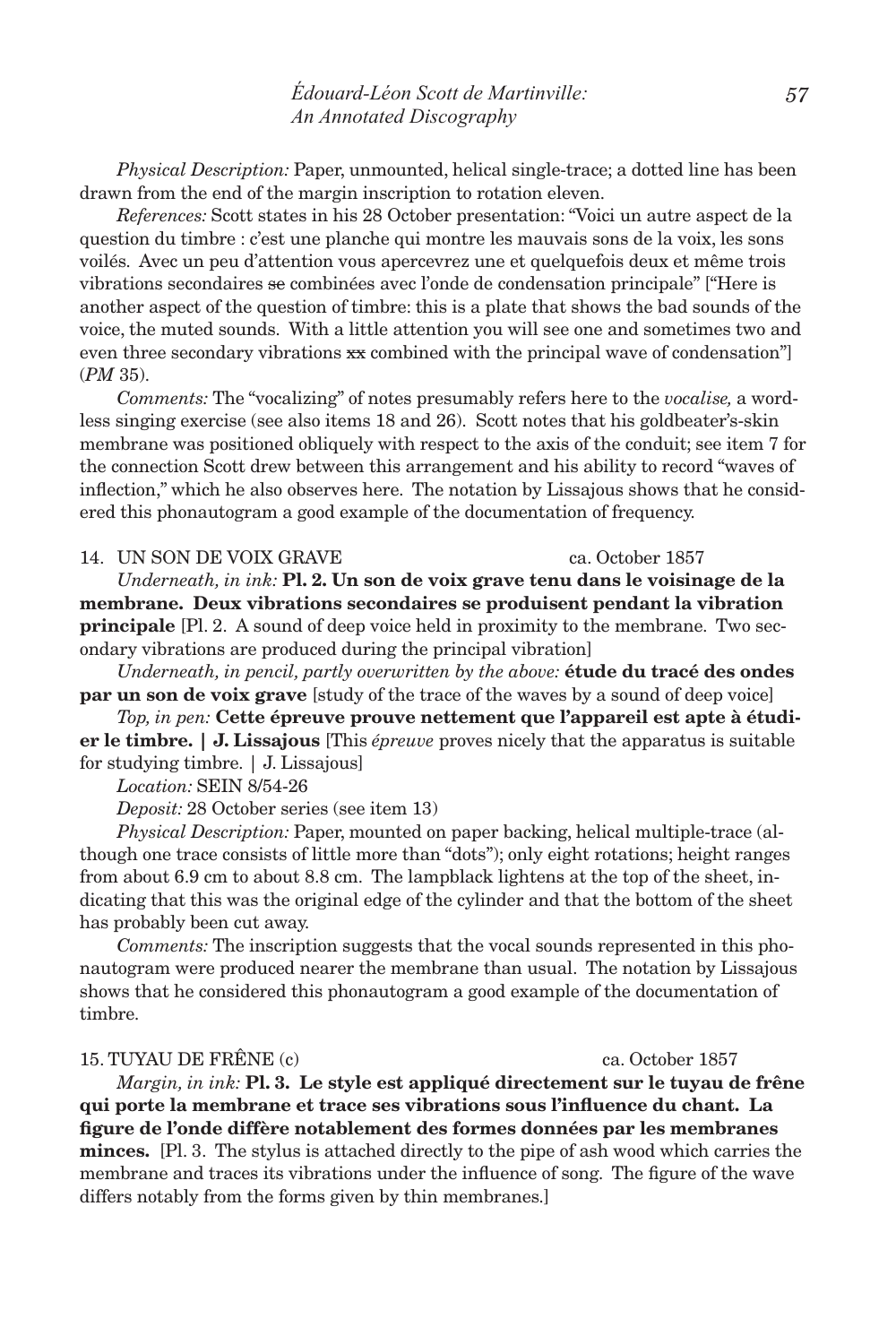*Location:* SEIN 8/54-4

*Deposit:* 28 October series (see item 13)

*Physical Description:* Paper, unmounted, helical multiple-trace.

*References:* Scott states in his 28 October presentation: "Voici une planche qui fournit une notion de visu sur le mouvement moléculaire d'un tuyau de frêne sous l'influence de sons de la voix. Le style qui écrit a été placé directement sur le bois du tuyau au lieu de l'être sur la membrane" ["Here is a plate which furnishes an idea by sight of the molecular motion of an ashen pipe under the influence of sounds of the voice. The stylus which writes was placed directly upon the wood <sup>of the pipe</sup> instead of being upon the membrane"] (*PM* 34).

*Comments:* See item 10.

### 16. CADENCES ca. October 1857

*Bottom, in lampblack:* **cadences – on voit simultanément l'onde de condensation et l'onde d'inflexion** [cadences – one sees simultaneously the wave of condensation and the wave of inflection]

*Margin, in ink:* **Pl. IV. – Sous l'influence des mouvements énergiques de la glotte qui ont lieu dans la cadence, la membrane éprouve un mouvement d'inflexion longitudinale qui ne trouble pas la régularité de l'onde de condensation. Dans cette expérience le conduit a la forme du conduit auditif externe, la membrane est inclinée et tendue par le manche du marteau.** [Pl. IV. – Under the influence of energetic motions of the glottis which give place to the cadence, the membrane experiences a motion of longitudinal inflection which does not mar the regularity of the wave of condensation. In this experiment the conduit has the form of the external auditory canal, the membrane is inclined and stretched by the handle of the hammer.]

*Location:* SEIN 8/54-14

*Deposit:* 28 October series (see item 13)

*Physical Description:* Paper, unmounted, helical single-trace.

*References:* Scott states in his 28 October presentation: "Cette autre épreuve représente l'onde d'inflexion pendant une gamme cadencée de la voix.... Vous remarquerez dans mes épreuves que l'existence de ce second mouvement, de cette crête longitudinale qui parcourt la membrane d'une de ses extremités à l'autre, n'altère en rien l'onde de condensation, la vibration proprement dite; elles coexistent et cette dernière ne cesse pas de marquer la tonalité, le timbre et, dans les cas ordinaires, l'intensité" ["This other *épreuve* represents the wave of inflection during a cadenced scale of the voice.... You will notice in my *épreuves* that the existence of this second motion, of that longitudinal ridge which runs through the membrane from one of its ends to the other, does not distort in any way the wave of condensation, the vibration properly so called; they coexist and this last does not cease to mark the tonality, the timbre and, in ordinary cases, the intensity"] (*PM* 33).

*Comments:* The experiment described here closely resembles the one documented in item 7 (q.v. on "cadences," "inflection," and "waves of condensation"). Scott notes that his conduit was modeled after the outer ear and mentions using the "handle of the hammer" to increase the tension of the membrane here and in item 19 (q.v.).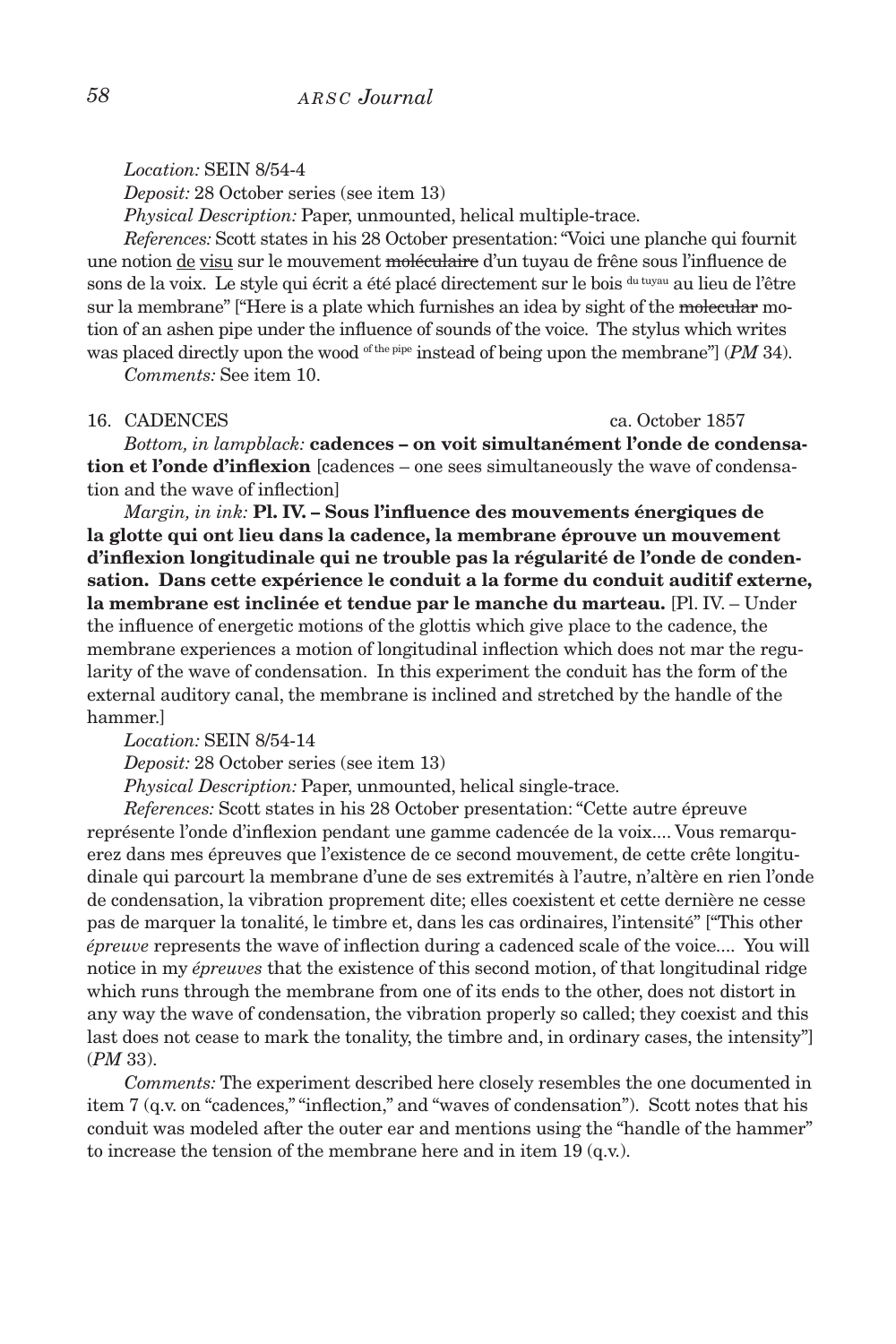### 17. mouvement de sforzendo sur chaque ton ca. October 1857

*Bottom, in lampblack:* **l'appogiatura. Etude sur l'intensité** [*strikeout and following text in ink*] **mouvement de sforzendo sur chaque ton** [appogiatura. Study of intensity | motion of sforzendo on each tone]

*Margin, in ink:* **Pl. V. Si l'on vient à renfler brusquement un son de voix, la membrane accomplit pendant la vibration un mouvement d'ondulation longitudinal très prononcé dans les distances de 30 à 40 centimètres.** [Pl. V. If one should happen abruptly to swell a sound of voice, the membrane carries out during the vibration a very pronounced motion of longitudinal undulation in distances of 30 to 40 centimeters.]

*Physical Description:* Paper, unmounted, helical single-trace.

*Location:* SEIN 8/54-5

*Deposit:* 28 October series (see item 13)

*Comments:* The 30-40 cm distance contrasts with the 50 cm distance mentioned in connection with items 6, 7, 20, and 21. Scott may have departed from usual practice due to the special interest he expresses here in studying dynamics.

18. vocalises / hurlements et cris ca. October 1857

*Beginning, in lampblack:* **vocalises**  $\rightarrow$  [vocalises $\rightarrow$ ] *Along trace, in lampblack:* **hurlements et cris:→** [yells and cries:**→**]

*Bottom, in lampblack:* **dans le cri absence d'isochronisme : dans le chant le son est d'autant plus pur qu'il y a plus d'isochronisme** [in the cry absence of isochronism: in the song the sound is the purer the more isochronism there is]

 $\emph{Margin}, \emph{in ink:}$  **Pl. VI. Les mouvements brusques**  $\Lambda^{\text{de totalité}}$  **de l'air du tuyau qui se produisent dans le cri et le hurlements produisent des ressauts dans la membrane. Les vibrations ne sont pas isochrones comme dans la vocalise.** [Pl. VI. The abrupt motions  $\Lambda^{\text{of totality}}$  of the air of the pipe which are produced in the cry and the yells produce jumps in the membrane. The vibrations are not isochronous as in the vocalise.]

*Location:* SEIN 8/54-11

*Deposit:* 28 October series (see item 13)

*Physical Description:* Paper, unmounted, helical single-trace.

*References:* Scott states in his 28 October presentation: "Voici le tracé de cris explosifs, de hurlements comparés avec le chant. Je crois avoir constaté ce fait curieux qu'un son, soit d'un instrument, soit d'une voix, donne une suite de vibrations d'autant plus régulières, plus égales, et par conséquent plus isochrones qu'il est plus pur pour l'oreille, mieux filé. Dans le cri déchirant, dans les sons aigres des instruments, les ondes de condensation sont irrégulières, inégales, non isochrones. On pourrait presque dire qu'il y a, à ce point de vue, des sons faux et discords d'une façon absolue" ["Here is the trace of explosive cries, of yells compared with singing. I believe I have noted the curious fact that a sound, be it of an instrument or of a voice, gives a series of vibrations the more regular, more even, and in consequence more isochronous, the more pure it is for the ear, the better held. In the heartrending cry, in the sour sounds of instruments, the waves of condensation are irregular, uneven, not isochronous. One could almost say that there are, from this point of view, false and discordant sounds in an absolute way"] (*PM* 35).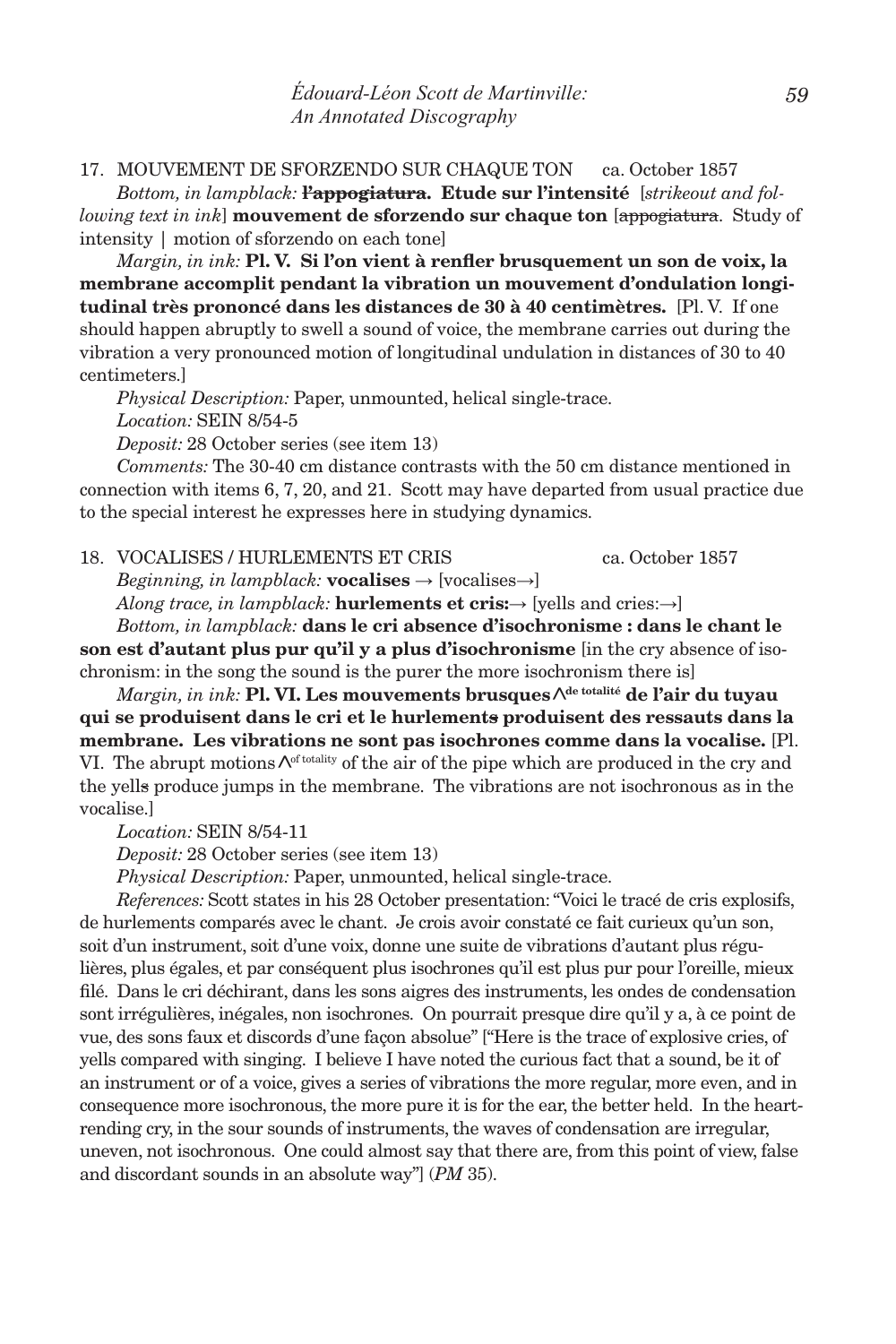*Comments:* This appears to be the first item in the discography which Scott conceived as presenting two contrastive subjects side by side, in this case one at the top of the sheet and one at the bottom; cf. item 31.

### 19. AFFOLLEMENT ca. October 1857

*Bottom, in lampblack:* **affollement d'une membrane fortement tendue par le marteau** [craziness of a membrane strongly stretched by the hammer]

*Margin, in ink:* **Pl. VII. quand la voix en montant ou descendant vient à rencontrer le ton propre ou fondamental du conduit, il se produit un affollement qui est une sorte de combinaison du mouvement de vibration avec le mouvement marqué dans la planche V.** [Pl. VII. when the voice in rising or descending happens to encounter the proper or fundamental tone of the conduit, it produces a craziness which is a sort of combination of the motion of the vibration with the motion shown in plate V.]

*Physical Description:* Paper, unmounted, helical single-trace. *Location:* SEIN 8/54-9

*Deposit:* 28 October series (see item 13)

*Comments:* Scott mentions using the "handle of the hammer" to increase the tension of the membrane here and in item 16. He notes in his talk of 28 October that the "rôle de cet osselet de l'ouïe appelé le marteau" ["role of that ossicle of the ear called the hammer"] is an important issue but that he is reserving its discussion for a future time (*PM* 31). According to the writings of Félix Savart, which exerted a profound influence on the theoretical side of Scott's work, the handle of the hammer increases the tension of the eardrum to reduce its sensitivity when the ear is exposed to extremely intense sounds.<sup>28</sup> Like Savart, Scott may sometimes have introduced an artificial "handle of the hammer" to pull on his experimental membrane in order to reduce the amplitude of its vibrations. This interpretation would be consistent with an observation found in Scott's 1861 communication to the Académie des Sciences: "Une membrane qui n'est point...tirée vers son centre ne trace qu'imparfaitement son mouvement et s'*affolle* sous l'influence du ton propre au conduit" ["A membrane which is not...pulled towards its center traces its movement only imperfectly and goes *crazy* under the influence of the tone proper to the conduit"] (*PM* 74). Scott notes explicitly that item 19 displays "craziness," but perhaps his understanding was that the "handle of the hammer" had reduced it and that an unmodified membrane would have given even "crazier" results.

### 20. notre père qui êtes aux cieux October 1857

*Bottom, in lampblack:* **notre père qui êtes aux cieux | Léon Scott octobre 1857** [our father who art in heaven | Léon Scott October 1857]

*Margin, in ink*: **Pl VIII. Trace obtenu sous l'influence de la parole | c'est l'oraison dominicale tout entière. Les modifications du tube oral sont indiqués par les mouvements de torsion de la membrane.** [Pl VIII. Trace obtained under the influence of speech | this is the whole Lord's Prayer. The modifications of the oral tube are indicated by the motions of torsion of the membrane.]

*Location:* SEIN 8/54-10

*Deposit:* 28 October series (see item 13)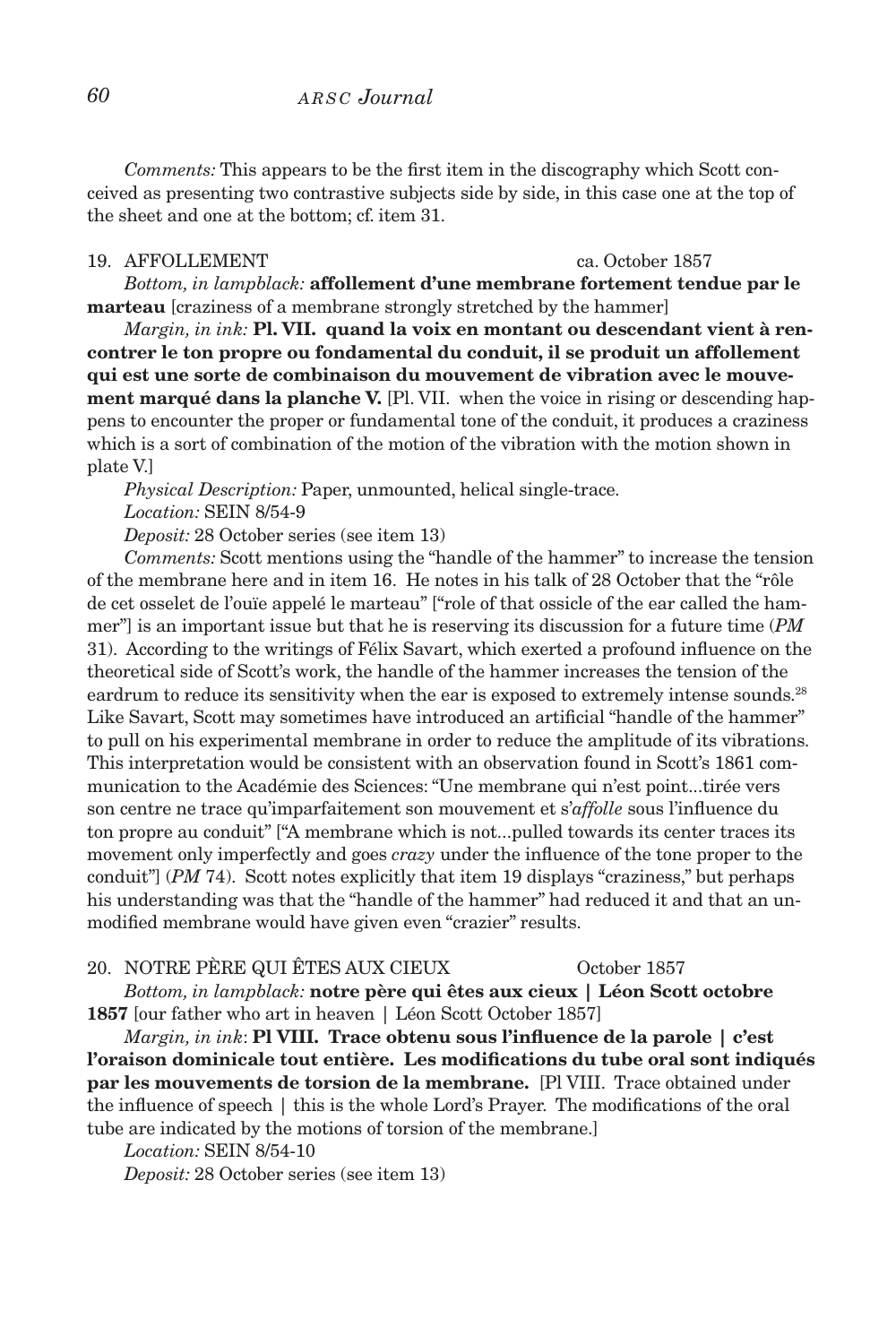# *édouard-Léon Scott de Martinville: An Annotated Discography*

*Physical Description:* Paper, unmounted, helical single-trace.

*References:* Scott states in his 28 October presentation, in connection with waves of inflection: "J'ai l'honneur d'en mettre une bonne figure sous vos yeux dans cette épreuve qui montre le tracé de l'oraison dominicale récitée d'une voix accentuée, à cinquante centimètres de la membrane" ["I have the honor of placing beneath your eyes a figure thereof in this *épreuve* which shows the trace of the Lord's Prayer recited in an accentuated voice fifty centimeters from the membrane"] (*PM* 33).

*Comments:* This is the only known phonautogram clearly dated October 1857 in the lampblack at the time of its recording. Judging from Scott's (apparently) recent promise to the SEIN – "Je compte mettre sous peu sous vos yeux...le tracé de la parole" ["I intend soon to place beneath your eyes...the trace of speech"] (*PM* 21) – it probably reflects a heightened interest in recording speech as opposed to singing, also manifested in items 21 and 22.

### 21. S'IL FAUT QU'À CE RIVAL (A) ca. early Nov. 1857

*Bottom, in lampblack:* **Déclamation écrite par la voix même : s'il faut qu'à ce rival...... terribles mains! L. Scott, 1857** [Declamation written by the voice itself: so it must be that to this rival........ terrible hands! L. Scott, 1857]

*Underneath, in ink:* **la voix a trop d'intensité pour la distance de 50 centimètres. Dans les mots pour lui, et tomber vivant formant explosion, le style s'est affolé et a quitté la couche sensible (voir la glose ci-joint).** [the voice has too much intensity for the distance of 50 centimeters. In the words *pour lui* and *tomber vivant* forming explosion, the stylus went crazy and left the sensitive stratum (see attached gloss)]; **Reçu le 16 9bre 1857 Ch A** [Received 16 Nov 1857 Ch A]

*Location:* SEIN 8/54-19

*Deposit:* with cover letter SEIN 8/54-18 *bis*, 16 November 1857.

*Physical Description*: Paper, mounted on a paper backing with two supplementary documents attached, helical single-trace, height ca. 19 cm. The top appears to have been trimmed across the trace specifically to remove the first two-thirds of the first rotation.

*References:* In the cover letter, Scott writes: "Je viens vous prier de vouloir bien recevoir, au nom de la Société d'Encouragement, les trois pièces suivantes et d'y apposer le cachet et la date" ["I am going to ask you to be so kind as to receive, in the name of the Société d'Encouragement, the three following pieces and to affix thereon the seal and the date"] (*PM* 43). In an attached "Note sur l'écriture phonautographique" ["Note on phonautographic writing"] dated 14 November 1857, Scott writes of "la tenue et la coulée du son, la voix saccadée, si bien formées dans la planche naturelle ci-jointe" ["the holding and the flow of the sound, the jerky voice, so well formed in the natural plate attached"] (*PM* 44).

*Comments:* The selection is from Jean-François Ducis, *Othello,* Act 4, Scene 2 – a test piece Scott used repeatedly. This particular item presumably predates 14 November 1857 (since it is referenced in a note bearing that date) and closely resembles item 22. The third of the three documents identified in the cover letter is a "Traduction en écriture figurative ordinaire de l'écriture phonautographique réprésentant l'intensité, la mesure, la tonalité, le timbre" ["Translation into ordinary figurative writing of phonautographic writing representing intensity, measure, tonality, timbre"] with a key showing what Scott believed to be corresponding waveform types (*PM* 45). A similar hand-drawn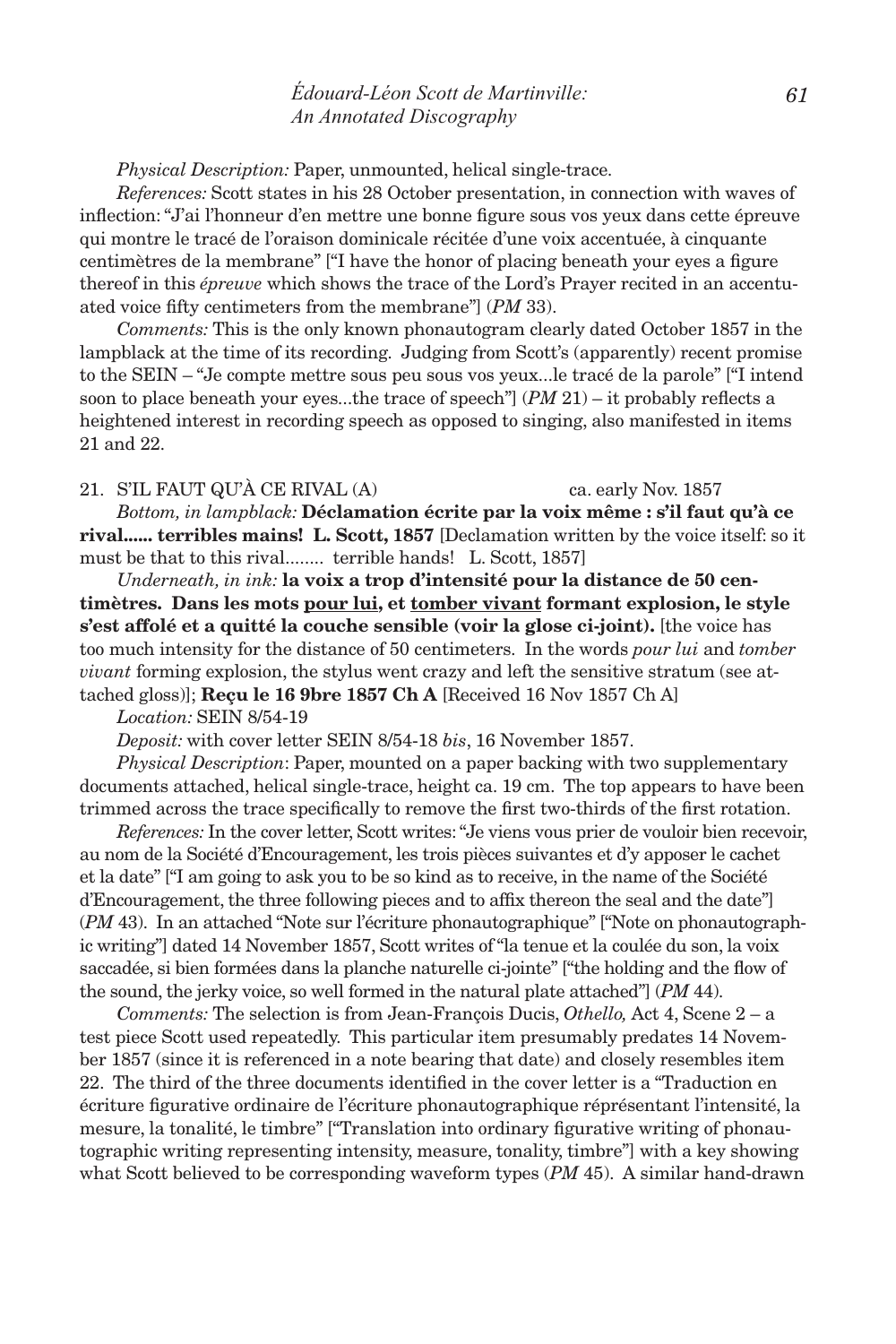illustration, also based on the *Othello* passage, appears as plate two in Scott's 1859 *certificat d'addition* (*PM* 66-67); George Brock-Nannestad has argued that this illustration must consist of tracings of parts of an actual phonautogram, basing this conclusion on a slant he identifies with the helix thread.<sup>29</sup> Item 38 is a phonautogram from 1860 of the same *Othello* passage, and item 41 may be as well.

22. S'IL FAUT QU'À CE RIVAL (B) ca. early Nov. 1857 *Underneath, in pencil:* **la déclamation écrite par la voix elle : même : s'il faut qu'à ce rival (voir la glose ci-jointe)** [declamation written by the voice itself: so it must be that to this rival (see attached gloss)]

*Location:* SEIN 8/54-35

*Deposit:* unknown; personal gift to Lissajous?

*Physical Description:* Paper, mounted on a paper backing with supplementary document attached, helical single-trace, height approx 16.7 cm.

*Comments:* This item closely resembles item 21 (q.v.), and the attached supplementary document is another "Traduction en écriture figurative" (*PM* 51).

### 23. GAMME DE DO À DO ca. November 1857

*Bottom, in lampblack (circled):* **gamme de do à do2 puis de do2 à do. Voix** [scale from do to do $^2$  then from do $^2$  to do. Voice]

*Margin, in pencil:* **les conduits de forme géométrique ont un ton propre qui affole la style : étude sur la tonalité** [conduits of geometrical form have a proper tone which makes the stylus go crazy: study of tonality]

*Location:* SEIN 8/54-20

*Deposit:* unknown, but items 23-27 (SEIN 8/54-20 through 24) may have formed a group; see also item 28; personal gift to Lissajous?

*Physical Description:* Paper, unmounted, helical multiple-trace.

*Comments:* This phonautogram apparently documents an ascending vocal scale followed by a descending vocal scale. Scott's pencil notation – presuming it is a comment on a problem with the phonautogram – emphasizes the catastrophic reinforcement of certain notes by the inherent resonant properties of the recording conduit. Scott had already drawn attention to this danger in document entitled "Graphie du son," dated 22 July 1857 and deposited with the Académie des Sciences on 27 July: "Toute forme géométrale ou régulière est impropre à un conduit acoustique qui ne doit être qu'un simple collecteur d'ondes sonores. Toute masse d'air incluse dans une forme géométrique aurait un son propre qui troublerait l'audition" ["Any geometrical or regular form is unsuited to an acoustic conduit which should be nothing but a simple *collector* of sound waves. Any mass of air enclosed in a geometrical form would have a proper tone which would confuse hearing"] (*PM* 19-20). By "geometrical or regular," Scott may mean such forms as ellipses and parabolas, which he had cited as possibilities in his 1857 *brevet d'invention* (*PM* 16).

### 24. CONDUIT DE PLÂTRE 25 November 1857

*Bottom, in lampblack:* **conduit de plâtre imitant les courbures du conduit externe : il n'a pas de ton propre sensible | Léon Scott 25 novembre** [conduit of plaster imitating the curves of the external conduit: it has no perceptible proper tone | Léon Scott 25 November]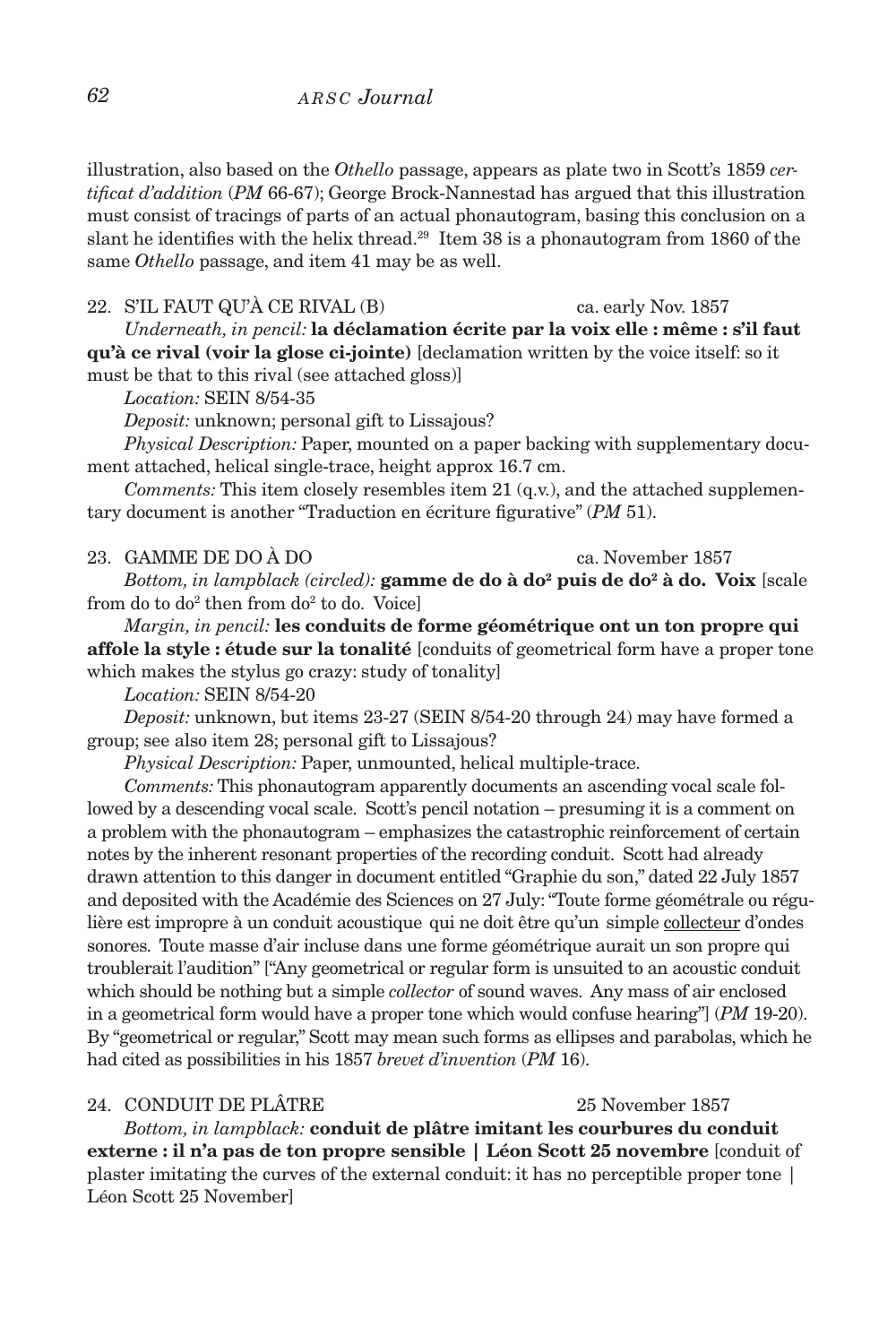*édouard-Léon Scott de Martinville: An Annotated Discography*

*Location:* SEIN 8/54-21

*Deposit:* unknown, but items 23-27 (SEIN 8/54-20 through 24) may have formed a group; see also item 28; personal gift to Lissajous?

*Physical Description:* Paper, unmounted, helical multiple-trace.

*Comments:* This item was probably intended to contrast with item 23 and to eliminate the "craziness" described there through the substitution of a conduit modeled after the outer ear, as in item 16. In the 1859 *certificat d'addition,* Scott favors "matières insonores (plâtre coulé ou pâtes solidifiées)" ["non-sonorous materials (cast plaster or solidified pastes)"] for conduits on the grounds that they would not absorb vibrations before they could reach the membrane (*PM* 56), and in his presentation of 28 October he mentions using apparatus "en bois, en carton, en plâtre" ["of wood, of cardboard, of plaster"] (*PM* 39). This is one of only two phonautograms from 1857 associated with a specific day, the other being item 9.

# 25. TIMBRE DE LA VOIX ca. November 1857

*Margin, in pencil:* **étude sur le timbre de la voix | cette épreuve ne me satis-**

**fait pas** [study of the timbre of the voice | this *épreuve* does not satisfy me] *Location:* SEIN 8/54-22

*Deposit:* unknown, but items 23-27 (SEIN 8/54-20 through 24) may have formed a group; see also item 28; personal gift to Lissajous?

*Physical Description:* Paper, unmounted, helical multiple-trace.

*Comments:* This could conceivably be one of the "timbre" phonautograms Scott deposited on 9 December 1857 (see item 29), but the note "this *épreuve* does not satisfy me" would seem to mark it as a reject.

### 26. l'onde d'inflexion : vocalises ca. November 1857

*Bottom, in lampblack:* **étude sur l'onde d'inflexion : vocalises** [study of the wave of inflection: vocalises]

*Location:* SEIN 8/54-23

*Deposit:* unknown, but items 23-27 (SEIN 8/54-20 through 24) may have formed a group; see also item 28; personal gift to Lissajous?

*Physical Description:* Paper, unmounted, helical single-trace.

*Comments:* This item has a close resemblance to item 27. On "vocalises," see item 13.

### 27. l'onde d'inflexion ca. November 1857

*Bottom, in lampblack:* **étude sur l'onde d'inflexion** [study of the wave of inflection]

*Location:* SEIN 8/54-24

*Deposit:* unknown, but items 23-27 (SEIN 8/54-20 through 24) may have formed a group; see also item 28; personal gift to Lissajous?

*Physical Description:* Paper, unmounted, helical single-trace.

*Comments:* This item has a close resemblance to item 26.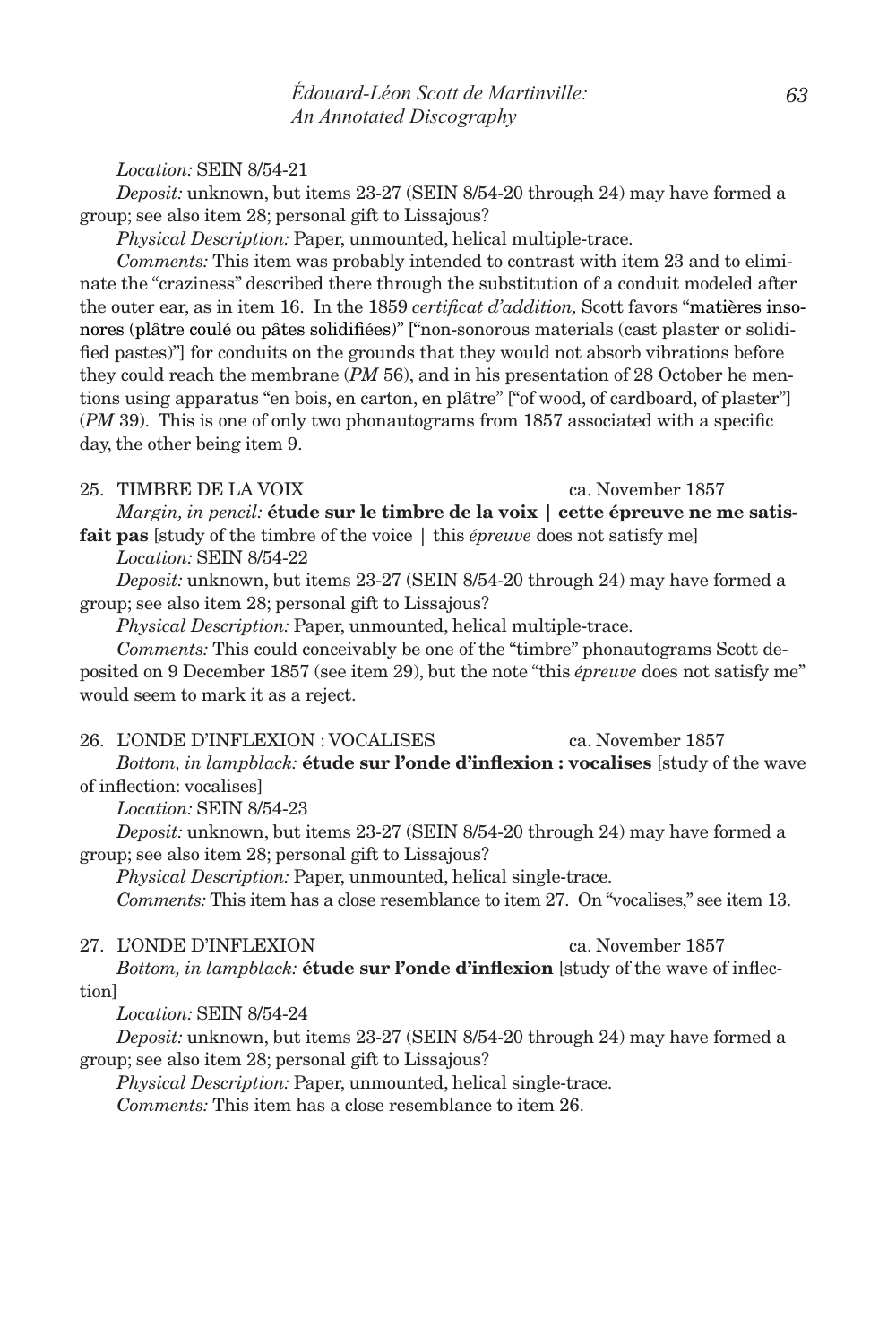# 28. diapason donnant 512 vibrations par seconde ca. November 1857 *Along trace, in lampblack:* **1 | 2 | 3 | 4 | 5 | 6 | 7 | 8 | 9 | 10 | 11 | 12 | 13 | 14**

**| 15 | 16 | 17 | 18 | 19 | 20 | 21 | 22 | 23 | 24 | 25 | 26 | 27** [*labeling segments of trace demarcated by perpendicular lines, all in the same rotation, third from the bottom of the sheet*]

*Location:* SEIN 8/54-25

*Deposit:* likely retained by Lissajous after the experiment. If items 23-28 (SEIN 8/54-20 through 25) formed a group, Lissajous may have obtained all six items on that same occasion.

*Physical Description:* Paper, unmounted, helical multiple-trace.

*References:* Lissajous states in his report of January 1858: "L'appareil de M. Scott paraît éminemment propre à compter le nombre de vibrations correspondant à un son donné. Pour nous en assurer nous avons fait tracer sur le cylindre les vibrations d'un diapason donnant 512 vibrations par seconde, et nous avons en même temps fait tracer par l'appareil lui-même le son rendu par un autre diapason, exactement d'accord avec le précédent. Les deux lignes sinueuses présentaient, sur une même longueur, rigoureusement le même nombre de vibrations, 222 de part et d'autre. Nous sommes convaincus, d'après cette expérience, que l'appareil de M. Scott peut servir à compter, avec une très-grande précision, le nombre des vibrations des sons produits dans l'air" ["The apparatus of Mr. Scott appears eminently suitable for counting the number of vibrations corresponding to a given sound. To assure ourselves of this, we caused to be traced on the cylinder the vibrations of a tuning fork giving 512 vibrations per second, and at the same time we caused the sound given by another tuning fork, exactly in accord with the preceding one, to be traced by the apparatus itself. The two sinuous lines presented, over the same length, strictly the same number of vibrations, 222 in both cases. We are convinced, in accordance with this experiment, that the apparatus of Mr. Scott can serve to count with very great precision the number of vibrations of sounds produced in the air"].30

*Comments:* Parallel traces in the same rotation of item 28 tend to display the same number of oscillations in the same linear space, "spreading out" and "tightening up" at the same rate, suggesting that both were recorded simultaneously from sound sources of the same frequency and were subject to the same rotational irregularities – as would have been the case in the experiment Lissajous describes. The number of cycles in each of the segments numbered 1 through 27 varies between four and fifteen, with the perpendicular lines separating the segments drawn in different parts of the cycle, creating some confusion. However, I count 223 cycles total, which under the circumstances is close enough to 222 to be considered a match. If Lissajous retained item 28 immediately after the experiment, this would explain why Scott did not label it.

29. TIMBRE DU CORNET À PISTON (A) ca. late Nov. / early Dec. 1857 *Side, in pencil:* **Timbre du Cornet à piston** [Timbre of the Cornet] *Location:* SEIN 8/54-31

*Deposit:* probably with 8/54-18 (cover letter) and 8/54-37 (a page of notes), both dated 9 December 1857.

*Physical Description:* Paper, unmounted, helical multiple-trace.

*References:* The cover letter refers to "quatre nouvelles pièces expérimentales auxquelles s'attachera, je l'espère, un certain intérêt, puisqu'elles jettent du jour sur une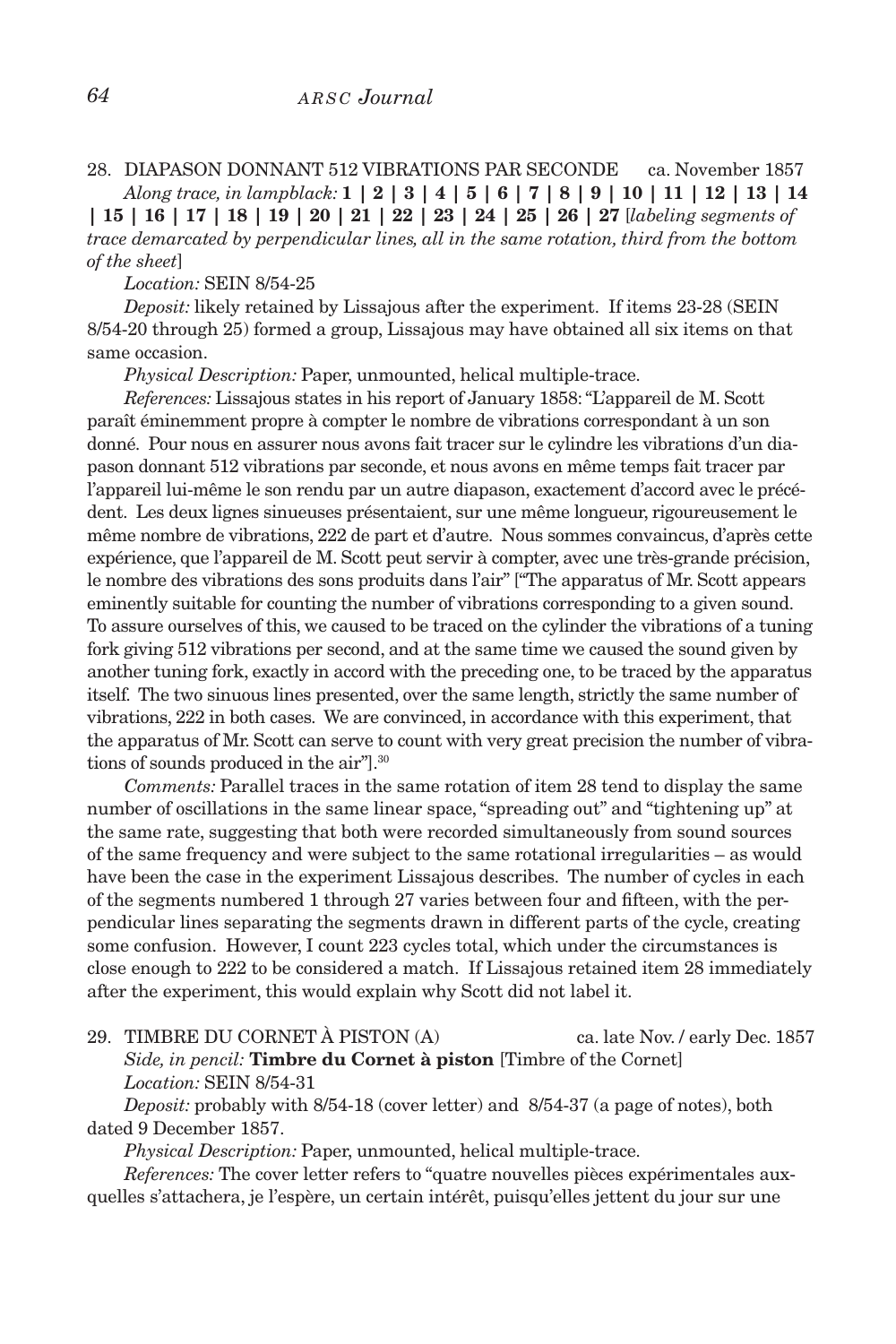question bien obscure jusqu'à présent, celle du timbre" ["four new experimental pieces to which will be attached, I hope, a certain interest, since they cast light on a question hitherto quite obscure, that of *timbre*"] (*PM* 46).

*Comments:* The "four" pieces mentioned in the cover letter may be items 29-32 (SEIN 8/54-31 through 34), but this is not absolutely certain; item 25 could belong to the group instead, for instance. 8/54-37 contains some manually traced or redrawn examples of "figures du timbre du cornet à piston dans l'air à 25 centimètres de la membrane du tympan graphique" ["figures of the timbre of the cornet in the air at 25 centimeters from the membrane of the graphic tympanum"] (*PM* 47), presumably copied from item 29, item 30, and/or another, similar phonautogram.

30. timbre du cornet à piston (b) ca. late Nov. / early Dec. 1857 *Side, in pencil:* **Timbre du Cornet à piston** [Timbre of the Cornet] *Location:* SEIN 8/54-34 *Deposit:* see item 29 *Physical Description:* Paper, unmounted, helical multiple-trace. *Comments:* see item 29

31. CRI DE RUGISSEMENT / CHANT late 1857

*Bottom, in lampblack:* **étude comparative du cri de rugissement et du chant = le chant est mis en interligne. Dans le chant les vibrations sont égales ou isochrones, dans le rugissement elles ne le sont pas. Regardez à la loupe, s. v. plait.** | L. Scott [comparative study of the shout of roaring and of song = the song is given in the interlinear space. In the song the vibrations are equal or isochronous, in the roar they are not. Examine with loupe, please. | L. Scott]

*Location*: SEIN 8/54-32

*Deposit:* see item 29

*Physical Description:* Paper, unmounted, helical multiple-trace.

*Comments*. This is the only known case in which Scott used the interlinear relationship between two traces for purposes of contrast. In 8/54-37, a note about timbre dated 9 December 1857, Scott mentions that one relevant distinction in the form of vibrations is "leur régularité ou leur irrégularité et leur isochronisme ou leur non-isochronisme" ["their regularity or irregularity and their isochronism or nonisochronism"] (*PM* 47). This is the point Scott seems to be trying to illustrate with item 31, so it may have been one of the four timbre-related phonautograms Scott deposited on 9 December 1857 with cover letter 8/54-18 (see item 29); however, see also item 18 in the 28 October series, which would already have made essentially the same point.

### 32. VOIX ET CORNET late 1857

*Bottom, in lampblack:* **voix et cornet sans déranger la position du style** [voice and cornet without disturbing the position of the stylus]

*Along trace, in lampblack: "voix" and "cornet" at various spots to show transitions. Location:* SEIN 8/54-33

*Deposit:* see item 29

*Physical Description:* Paper, unmounted, helical multiple-trace; vertical lines drawn across trace to show points of transition between voice and cornet.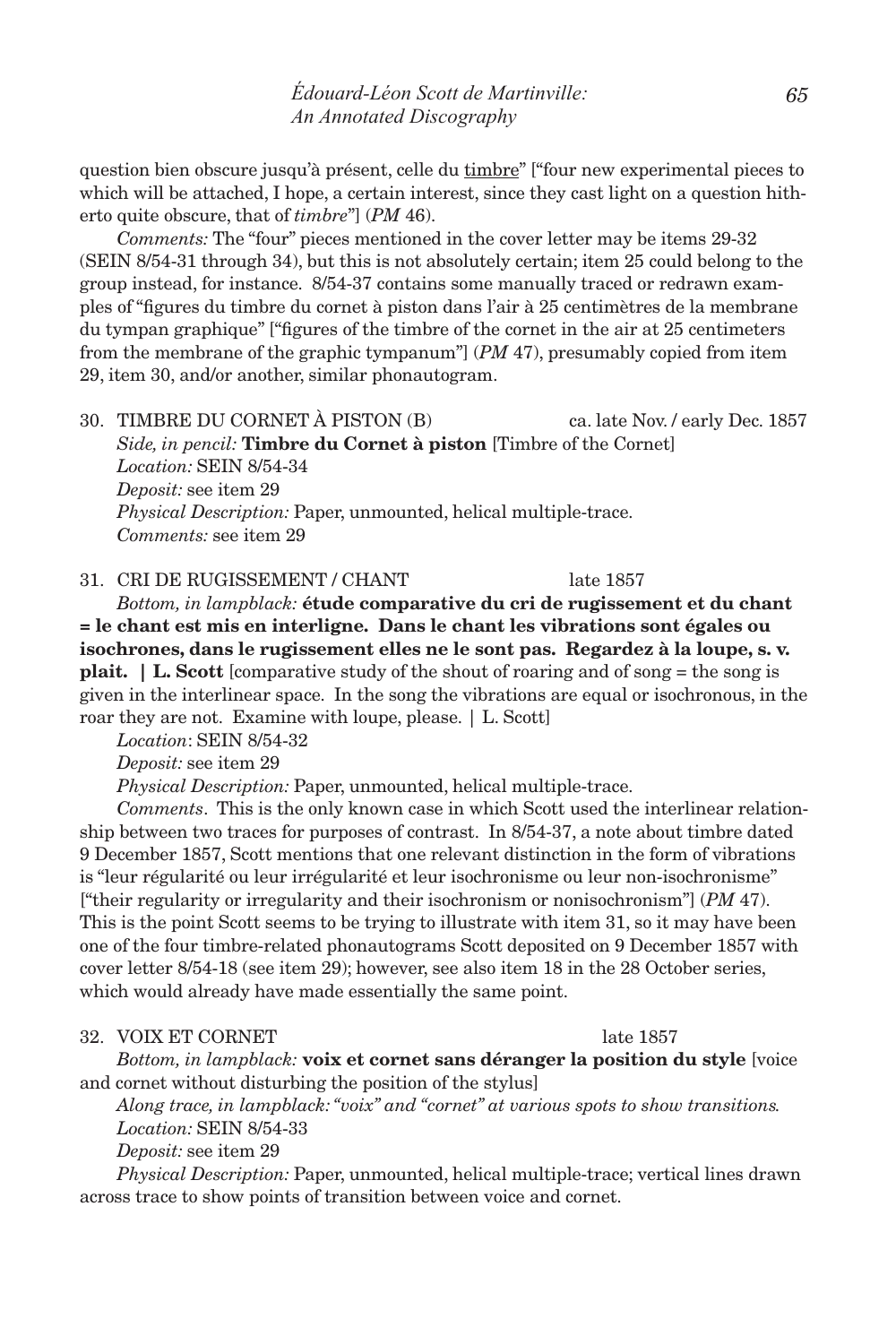# *66 a r s c Journal*

*Comments:* Scott states in his 28 October presentation: "J'ai réuni un certain nombre d'épreuves présentant les sons de la voix comparés à ceux du cornet à piston, du hautbois, et d'une grande membrane de caoutchouc rendant des sons très-graves. Les instruments, comme on pouvait le pressentir, se distinguent d'avec les voix par les caractères de la vibration. Je vous soumettrai quelques épreuves de ce genre dans une prochaine séance" ["I have gathered together a certain number of *épreuves* showing the sounds of the voice compared to those of the cornet, of the oboe, and of a large membrane of rubber producing very low sounds. The instruments, as one might imagine, distinguish themselves from the voices by the characters of the vibration. I will submit to you some *épreuves* of this kind in an upcoming session"] (*PM* 35). This passage indicates that Scott had already made some comparative voice-versus-cornet phonautograms as of 28 October. The distinction is arguably one of timbre, so item 32 may have been one of the four timbre-related phonautograms Scott deposited on 9 December 1857 with cover letter 8/54-18 (see item 29).

33. étalonnage d'un son au moyen du chronomètre ca. mid 1859 *Along trace, in lampblack, upside down relative to the usual orientation:* **100 | 200 | 300 | 400 | 500 | 600 | 700 | 800 | 900 | 1000 | 1100 | 1200 | 1300 | 1400 | 1500 | 1600 | 1700 | 1800 | 1900 | 2000 | 2100 | 2200 | 2300 | 2400 | 2500 | 2600**

*Margin, in ink:* **Planche 3, représentant l'étalonnage d'un son au moyen du chronomètre, annexée à ma demande du 29 juillet 1859 d'un certificat d'addition à mon brevet d'invention délivré le 25 mars 1857 sous le nº 31470 pour un procédé d'écriture et de dessin par le son (acoustique).** [Plate 3, representing the calibration of a sound by means of the chronometer, appended to my request of 29 July 1859 for a certificate of addition to my patent of invention issued 25 March 1857 under the number 31470 for a process of writing and drawing by sound (acoustic).]

*Location:* INPI, plate included with Scott's *certificat d'addition* (*PM* 52-67), page number 15.

*Deposit:* with *certificat d'addition*, 29 July 1859.

*Physical description:* ca. 21.6 cm high, and with a trace pitch of ca. 1.6 cm. The interlinear space contains chronometer traces (straight lines, broken at first, then solid, then broken again) at two points, one near the beginning, the other about two thirds of the way to the end. A perpendicular line has been drawn through the "main" trace at the point where each chronometer trace begins. Between those two perpendicular lines, a dot appears over each cycle, with shorter perpendicular lines marking increments of ten and numbers written next to the trace at increments of 100. The second taller perpendicular line, marking the start of the second chronometer trace, falls on cycle 2,613.

*References:* In the *certificat d'addition,* Scott writes: "Le chronomètre pointeur employé dans l'appareil et destiné à étalonner un son de solide ou de fluide est celui imaginé par M. Redier. Une pointe préparée pour cet office porte un style souple qui est mis en contact avec le cylindre dans l'entreligne du tracé phonautographique. Un échappement le relève pendant une durée de 6 secondes. On obtient ainsi sur chaque bande des séries de 6 secondes; le sixième de chacune est le nombre de vibrations exécutées en une seconde de temps (Voir la planche 3)" ["The marking chronometer employed in the apparatus and intended to calibrate a sound of a solid or fluid is the one devised by Mr. Redier. A point prepared for this purpose carries a flexible stylus which is put in contact with the cylinder in the interline space of the phonautographic trace. An escapement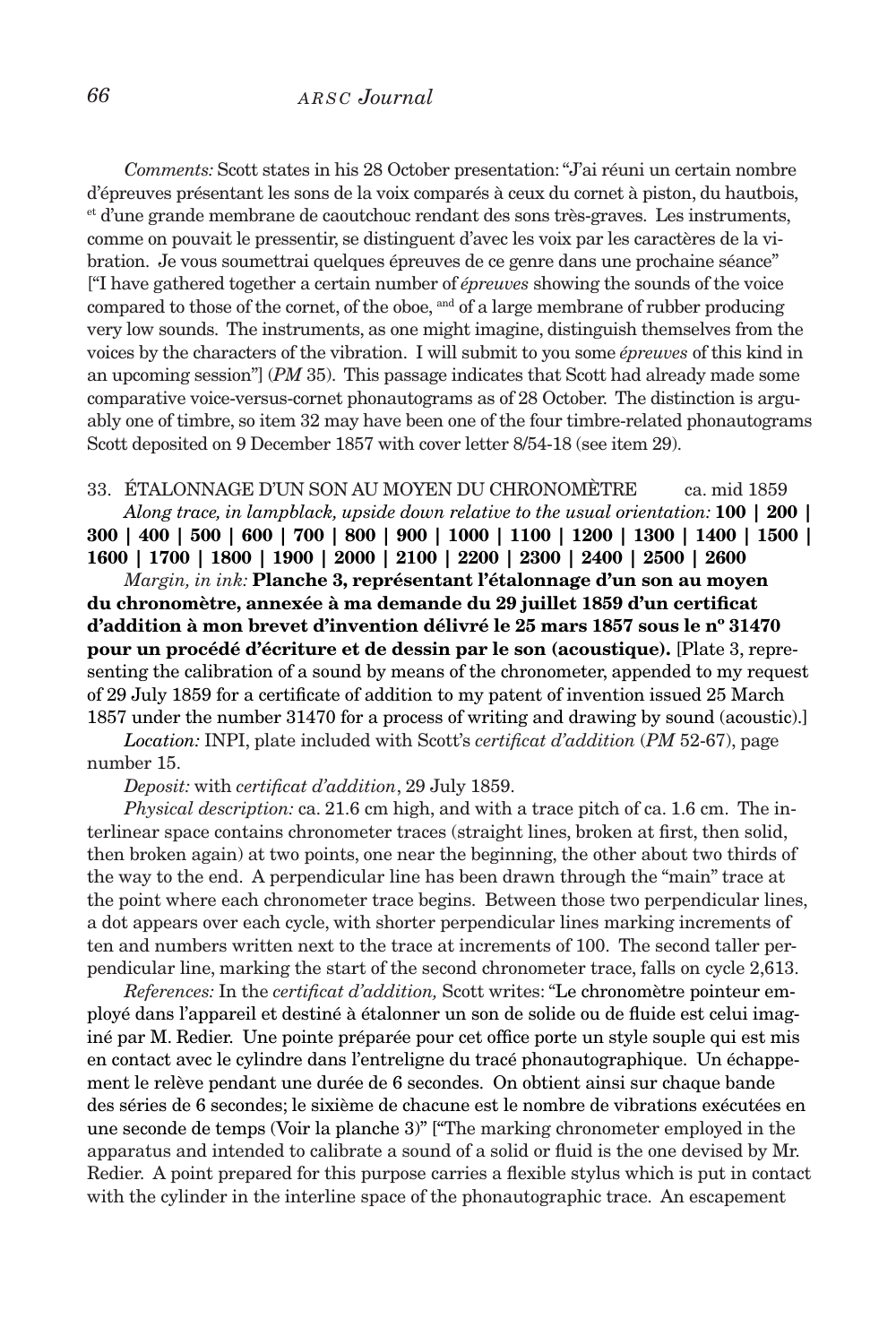releases it for a duration of 6 seconds. Therefore series of 6 seconds are obtained on each strip; the sixth of each one is the number of vibrations carried out in a second of time (See plate 3)"] (*PM* 60-61).

*Comments:* The method Scott uses this plate to illustrate is described in print elsewhere in connection with traces left by a stylus attached directly to a sounding tuning for  $k^{31}$ . However, it is uncertain whether item 33 was recorded in this way or via a membrane; Scott writes only of recording "a sound." David Giovannoni has pointed out that 2,613 cycles divided by six seconds gives a result of 435.5 Hz, which is as close as Scott's method could have come to 435.45 Hz, a measurement of the Diapason Normal at 15° C attributed to Rudolph Koenig.<sup>32</sup> A set of handwritten instructions furnished with a phonautograph in 1865 also accounts for the breaks in the interlinear chronometer traces and their significance in the counting of cycles: "Presque toujours en tombant sur le cylindre, la pointe rebondit d'abord plusieurs fois et trace ainsi une ligne discontinue, puis elle reste tranquillement appuyée sur le cylindre et y trace pendant quelque temps un trait continu; ensuite la pointe se relève et reste éloignée du cylindre jusqu'à ce qu'un nouvel échappement la fasse retomber sur ce dernier. Par conséquent, pour connaître le nombre de vibrations de la note, il faut compter les vibrations du commencement du premier trait discontinu jusqu'àu commencement du trait suivant, et diviser ce nombre par le nombre de secondes qui s'écoulent entre deux échappements" ["Almost always in falling onto the cylinder, the point initially bounces several times and thus traces a broken line; then it remains quietly pressed onto the cylinder and traces a continuous line thereon for some time; then the point is raised and remains distant from the cylinder until a new escapement makes it fall back onto the latter. Consequently, to know the number of vibrations of the note, it is necessary to count the vibrations from the beginning of the first discontinuous line until the beginning of the following line, and to divide this number by the number of seconds which pass between two escapements".<sup>33</sup> The upside down orientation of the numbers relative to Scott's usual practice may reflect his effort to reach across as little of the paper as possible while counting cycles to minimize the risk of brushing the unfixed lampblack with his arm.

# 34. hommage à m. le professeur regnault mid-to-late (fragments) 1859 or early 1860

*Top fragment, along trace, in ink:* **diapason de 500 vibr. simpl. | harmoniques** 

**d'un son de voix** [tuning fork of 500 simple vibrations | harmonics of a sound of voice] *Middle fragment, side, in ink:* **le ton fondamental avec harm. | diapason** [fundamental tone with harmonics | tuning fork]

*Bottom fragment, side, in ink:* **diapason de 500 v. s. écriv. simultan. son fondament. avec harmoniques.** [tuning fork of 500 simple vibrations writing simultaneously fundamental sound with harmonics.]

*Underneath, in ink:* **hommage à M. le professeur Regnault | Léon Scott | 28 mars 1860** [compliments to Professor Regnault | Léon Scott | 28 March 1860]

*Location:* Library of the Institut de France, Regnault Papers, Ms. 2935, leaf [2]. *Deposit:* unknown; gift to Henri-Victor Regnault.

*Physical Description:* Three fragments mounted to a sheet of paper, unbound. In each case, Scott has labeled one rotation of a pair of traces, one representing the voice, one representing a tuning fork. Each fragment also contains one or more other traces in addition to the ones Scott has marked, giving the appearance of a sheet reused for multiple experiments.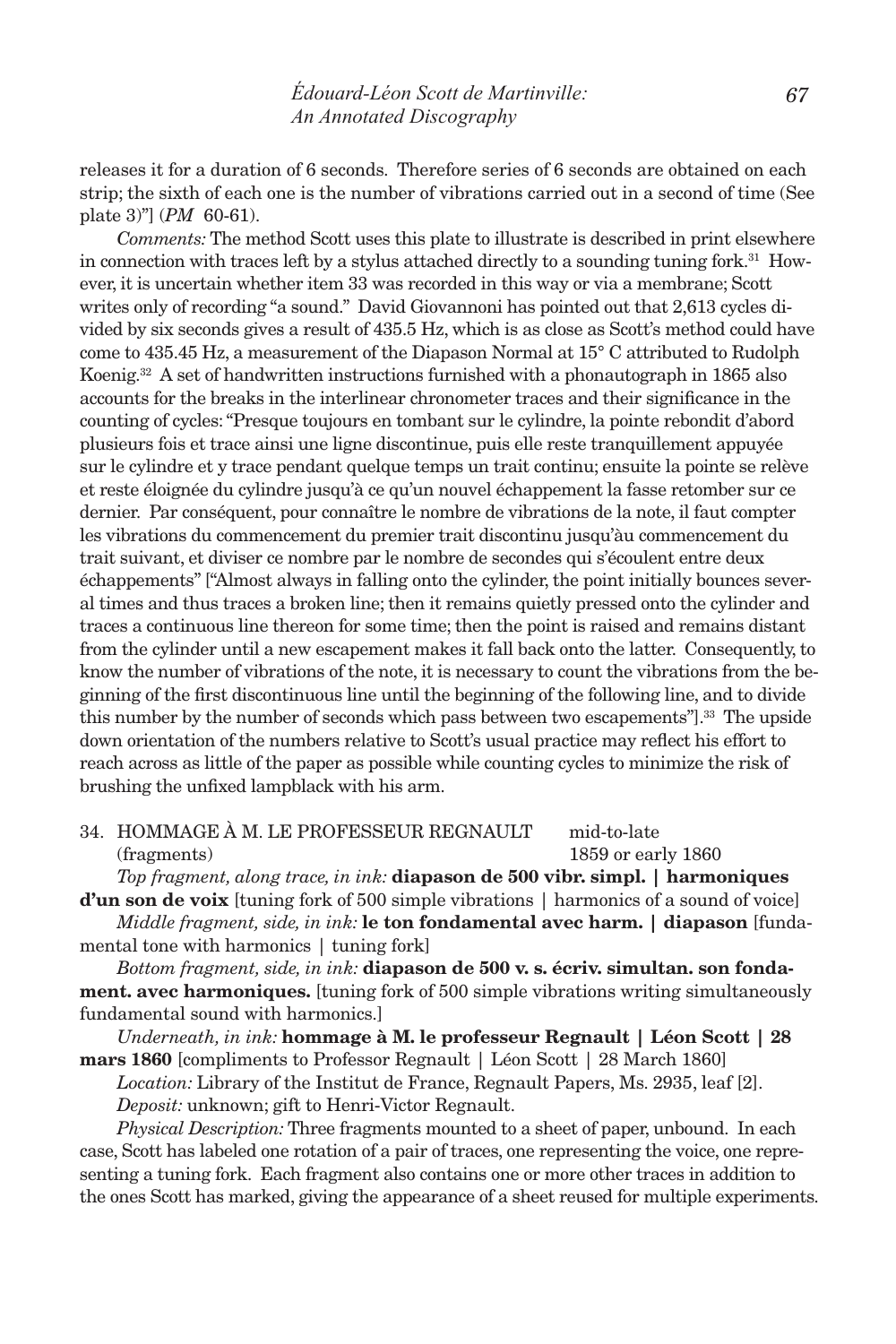

*Figure 4a. Illustration of the use of a marking chronometer to measure the frequency of a sound, from Johann Müller,* Lehrbuch der Physik und Meteorologie, *2 vols. (Braunschweig: Friedrich Vieweg und Sohn, 1862-63), 1:440, author's collection.*



*Figure 4b. Detail of a phonautogram in which Scott used a marking chronometer to measure the frequency of a sound. As oriented here, the trace of the sound was made from left to right and from bottom to top, with the chronometer positioned to mark below it. Following a series of cycles marked off in groups of ten, Scott has drawn a taller vertical line at the point where the chronometer stylus initially struck the lampblack when released for the second time, "skipping" at first and then drawing a solid line. This taller vertical line is equivalent to the line b in Fig. 4a (item 33, FirstSounds.org).*

*Comments:* This is the earliest dated document containing vocal phonautograms with tuning-fork timecode, an innovation Scott credited to his collaboration with Rudolph Koenig in 1859.<sup>34</sup> Scott presented all three fragments to Regnault as illustrating vocal harmonics (on which see also item 41).

35. divers mouvements inscrits automatiquement mid-to-late 1859 (fragments) or 1860

*Underneath top center plate, in ink:* **figure d'une sorte de grognement sur la voyelle in avec diapason de 500 en entreligne.** [figure of a sort of growl on the vowel *in* with tuning fork of 500 in interlinear space.]

*Underneath middle center plate, in ink:* 2 voix simultanés l'un fait le si<sup>2</sup>, l'autre **l'ut3** [2 simultaneous voices the one does *si*<sup>2</sup> *,* the other *do*<sup>3</sup> ]

*Underneath bottom center plate, in ink:* **un des harmoniques de la voix** [one of the harmonics of the voice]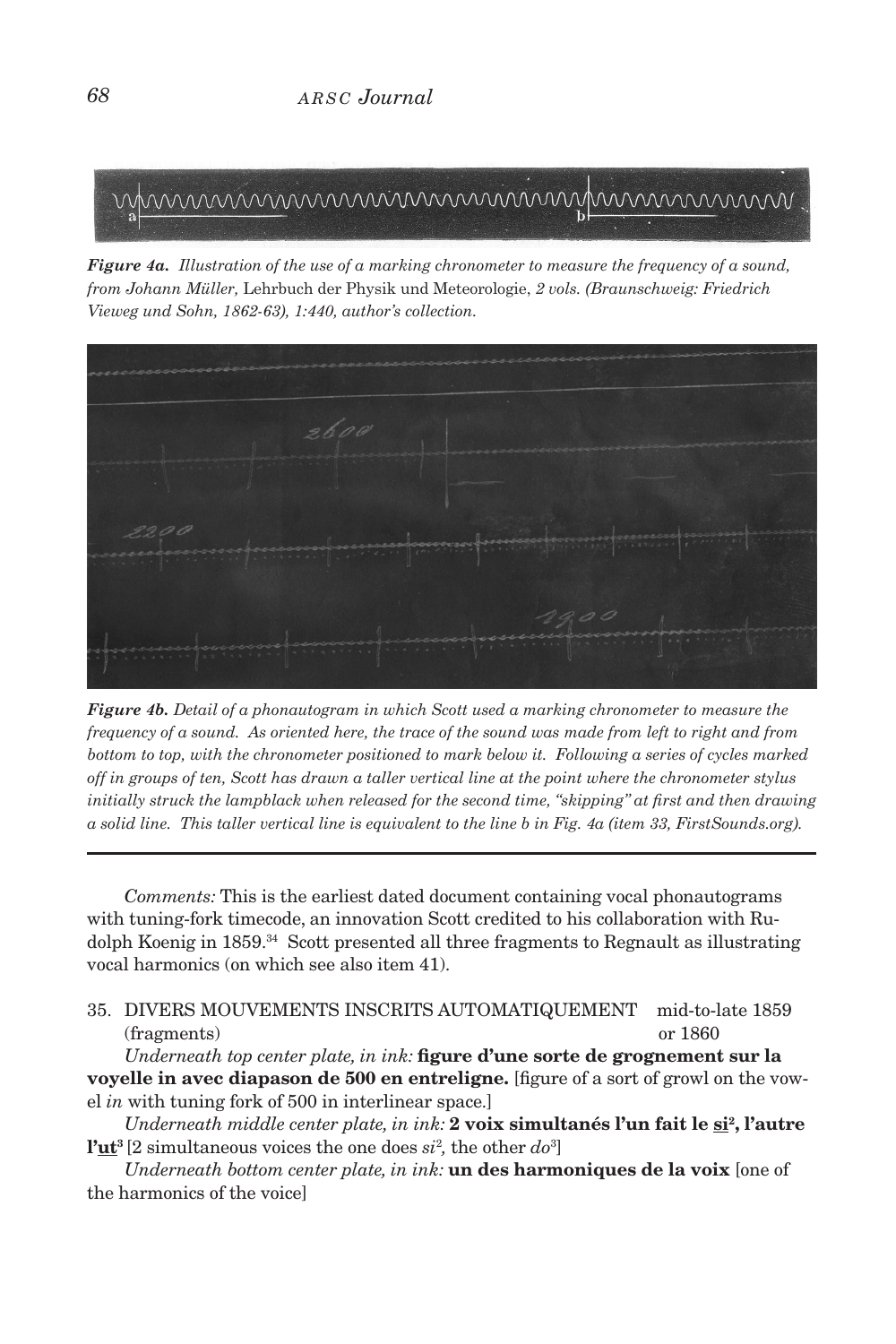*Underneath top right plate, in ink:* **la voyelle a chantée avec diapason en entreligne** [the vowel *a* sung with tuning fork in interlinear space]

*Underneath bottom right plate, in ink:* **figure et durée d'un choc simple sur une plaque de fer blanc transmis par l'air avec diapason simultané en entreligne.** [figure and duration of a simple impact on a sheet of tin-plate transmitted by the air with simultaneous tuning fork in interlinear space.]

*Bottom:* **Léon Scott, b. s. g. d. g.** [i.e., "brevet sans garantie du gouvernement": Léon Scott, patent without governmental guarantee]

*Location:* Archives of the Académie des Sciences, page [6] attached to "Inscription automatique des sons de l'air," manuscript no. 324 *bis*.

*Deposit:* with "Inscription automatique des sons de l'air" manuscript, 15 July 1861.

*Physical Description:* Five phonautogram fragments attached to a sheet of paper, of which those with labels mentioning tuning-fork timecode have it; the others do not. To the left of the plates listed above are three more inscriptions made by tops or teetotums. If we include these, there are eight fragments total attached to the sheet.

*References:* In the accompanying manuscript, Scott identifies this plate as "divers mouvements inscrits automatiquement" ["various motions automatically inscribed"] (*PM* 71).

*Comments:* This item resembles one of the first published sets of phonautogram fragments, found in the ninth edition of Adolphe Ganot's *Traité élémentaire de physique expérimentale et appliquée et de meteorologie* (1860), which might also have been Scott's work: "La figure 152 montre le trace d'un ton simple chanté, renforcé par son octave supérieure, représentée par la courbe de moindre amplitude. La figure 153 donne le son de deux tuyaux sonores à l'octave. La figure 154, dans sa ligne inférieure, représente le roulement de la lettre R grasseyée; et la figure 155, aussi dans sa ligne inférieure, correspond au bruit que fait entendre une plaque de fer-blanc qu'on frappe avec le doigt" ["Figure 152 shows the trace of a simple sung tone, strengthened by its upper octave, represented by the curve of lesser amplitude. Figure 153 gives the sound of two sounding pipes an octave apart. Figure 154, in the lower line, represents the letter R spoken gutturally; and figure 155, also in the lower line, corresponds to the sound caused to be heard by a sheet of tin-plate which is struck with the finger"].<sup>35</sup> Note the presence of fragments illustrating the sound of a struck tin sheet in both groups. On the *r grasseyé*  mentioned in Ganot*,* see item 42.

# 36. au clair de la lune (a) 9 April 1860

*Bottom, in lampblack:* **au clair de la lune chanté; la ton est mesuré par le diapason de 500 vibrations simples par seconde qui écrit directement et simultanément en entreligne du chant | Léon Scott 9 Avril 1860** [au clair de la lune sung; the tone is measured by the tuning fork of 500 simple vibrations per second which writes directly and simultaneously in interlinear space of the song | Léon Scott 9 April 1860]

### *Margin, in red pencil:* **№ 5.**

*Margin, in ink*: **Chant de la voix par la membrane du tympan fixée à son centre. Le Diapason écrit simultanément en entreligne.** [Song of the voice by the membrane of the tympanum fixed at its center. The tuning fork writes simultaneously in interlinear space.]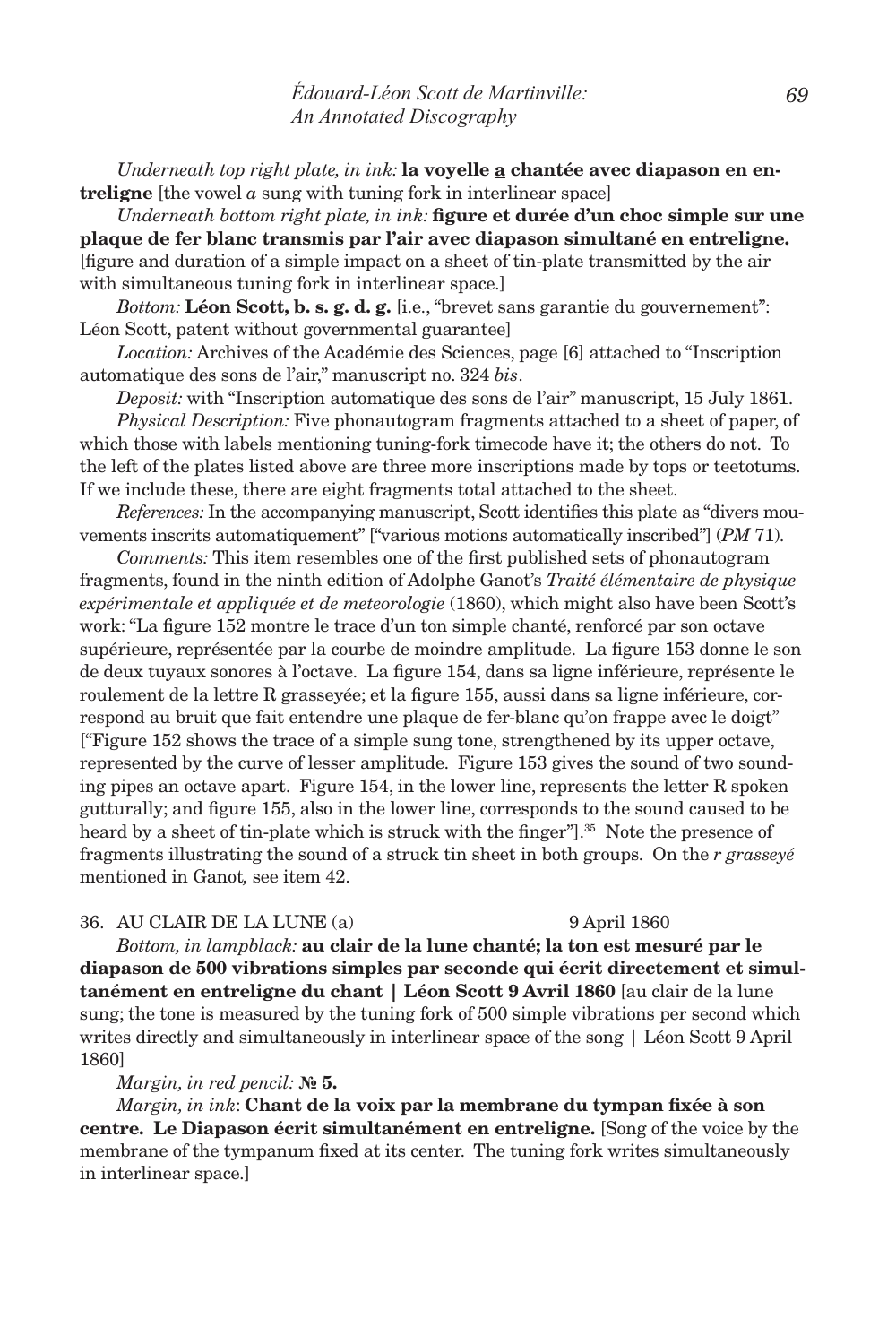*Location:* Archives of the Académie des Sciences, page [9] attached to "Inscription automatique des sons de l'air," manuscript no. 324 *bis*.

*Deposit:* with "Inscription automatique des sons de l'air" manuscript, 15 July 1861. *Physical Description:* Paper, unmounted, helical trace-plus-timecode.

*References:* In the accompanying manuscript, Scott identifies this plate as "chant de la voix par la membrane du tympan fixée à son centre, également avec diapason" ["song of the voice by the membrane of the tympanum fixed at its center, likewise with tuning fork"] (*PM* 71-72).

*Comments:* This is the earliest known complete Scott phonautogram of the human voice with timecode. "Au Clair de la Lune" appears to have been one of Scott's favorite test pieces in this period; other known examples are items 37 and 44. The inscription in the lampblack indicates that Scott originally produced this phonautogram as a study of "tone," in the sense of "pitch." The ink inscription made at the time of assembly for deposit instead emphasizes the use of a membrane "fixée à son centre" ["fixed at its center"], a notation also found in the ink inscription on item 46. The phrase *fixée à son centre* was also used in connection with Chladni plates,<sup>36</sup> and in the context of phonautography it probably meant the analogous practice of resting a pin against a point on the membrane in an effort to modify its nodal patterns and to ensure that the stylus was not attached to a node. This adjustable pin, the "subdiviseur de la membrane" ["subdivider of the membrane"], is described in the *certificat d'addition* of 1859 (*PM* 55-56). Scott writes further: "Cette pièce dont je n'accepte pas la responsabilité, est la réalisation d'une théorie de Chladni et de Savart. Elle est due à M. Kœnig" ["This part, for which I do not take responsibility, is the realization of a theory of Chladni and Savart. It is due to Mr. Koenig"].37 In the case of items 36 and 46, the "subdivider" pin apparently rested on the center of the membrane – possibly its default position.

### 37. AU CLAIR DE LA LUNE (b) 17 April 1860

*Bottom, in lampblack:* **au clair de la lune, avec diapason écrivant simultanément et directement en entreligne | 17 avril 1860** [au clair de la lune, with tuning fork writing simultaneously and directly in interlinear space | 17 April 1860]

*Location:* Library of the Institut de France, Regnault Papers, Ms. 2935, leaf [4]. *Deposit:* unknown; gift to Henri-Victor Regnault.

*Physical Description:* Paper, unmounted but bound, helical trace-plus-timecode. *Comments:* On the selection, see item 36.

38. s'il faut qu'à ce rival (c) 17 April 1860

*Bottom, in lampblack:* **effet acoustique de la déclamation avec diapason simultané pour montrer les flexions de l'intonation** [acoustic effect of declamation with simultaneous tuning fork to show the inflections of the intonation]; **s'il faut qu'à ce rival hédelmone infidèle | Ait remis ce bandeau / dans leur rage cruelle | Nos lions du désert sous leur antre brûlant –** [so it must be that to this rival faithless hédelmone | Gave this diadem / in their cruel rage | Our lions of the desert under their burning lair – ]; **Léon Scott | 17 avril 1860** [Léon Scott | 17 April 1860]

*Location:* Library of the Institut de France, Regnault Papers, Ms. 2935, leaf [6]. *Deposit:* unknown; gift to Henri-Victor Regnault.

*Physical Description:* Paper, unmounted but bound, helical trace-plus-timecode.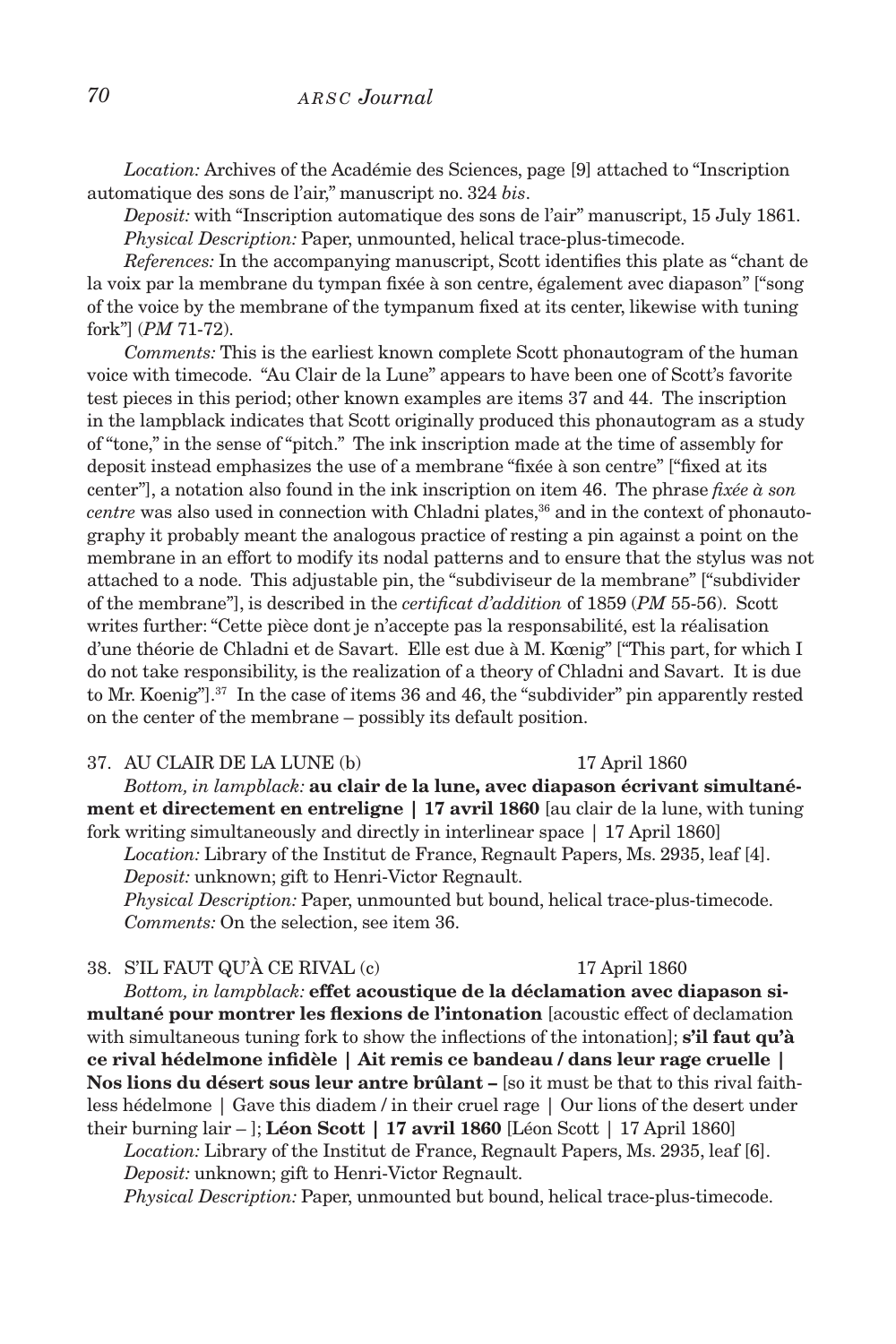*Comments:* On the selection, see item 21. Scott's stated objective here was to document changes of pitch in declamation.

### 39. gamme de la voix (a) 18 April 1860

*Bottom, in lampblack*: **gamme de voix avec diapason de 500 vibrations simples en entreligne | 18 avril (bis)** [scale of the voice with tuning fork of 500 simple vibrations in interlinear space | 18 April (#2)]

*Location:* Library of the Institut de France, Regnault Papers, Ms. 2935, leaf [3]. *Deposit:* unknown; gift to Henri-Victor Regnault.

*Physical Description:* Paper, unmounted but bound, helical trace-plus-timecode.

*Comments:* All known phonautograms recorded on 18 April (items 39-42) have the notation "bis" (i.e., "#2"), while the only known phonautogram recorded on 19 April (item 43) has the notation "ter" (i.e., "#3"). Perhaps Scott recorded a series of subjects on 17 April, recorded them again as "second takes" on 18 April, and recorded some yet again as "third takes" on 19 April; or perhaps he was simply numbering days for clarification (i.e., 18 April was day #2 of these experiments, and 19 April was day #3). Scott had recorded vocal scales before (items 16 and 23) and was to do so again (item 46).

### 40. D'ACCORD PARFAIT 1860

*Bottom, in lampblack:* **d'accord parfait | 18 avril (bis)** [of a tonic chord | 18 April (#2)]

*Location:* Library of the Institut de France, Regnault Papers, Ms. 2935, leaf [5v]. *Deposit:* unknown; gift to Henri-Victor Regnault.

*Physical Description:* Paper, unmounted but bound, helical trace-plus-timecode. Item 44 occupies the "front" side of the same sheet of paper. Item 40 has a blackened width of ca. 42 cm, indicating that a ca. 11 cm strip has been cropped off the left side; this presumably happened when the sheet was prepared for the recording of item 44.

*Comments:* on the notation "bis," see item 39. One or more words before "d'accord parfait" may have been removed when the sheet was cropped.

### 41. la même declamation 18 April 1860

*Bottom, in lampblack:* **La même déclamation pour montrer quelques-un des harmoniques | 18 avril (bis)** [The same declamation to show some of the harmonics | 18 April (#2)]

*Location:* Library of the Institut de France, Regnault Papers, Ms. 2935, leaf [7]. *Deposit:* unknown; gift to Henri-Victor Regnault.

*Physical Description:* Paper, unmounted but bound, helical trace-plus-timecode.

*Comments:* Scott's stated objective of showing vocal harmonics reflects the same research interest he had illustrated fragmentarily for Regnault in item 34; see also item 46. This may be the "same" declamation as item 38, which immediately precedes it in the Regnault papers, but it might also be the "same" as whatever Scott had recorded immediately before it (cf. item 43, which is labeled "the same" but has content not corresponding to anything else in the Regnault papers, showing that original lampblack notations could lose their points of reference when phonautograms were reorganized with new contexts in mind). On the notation "bis," see item 39.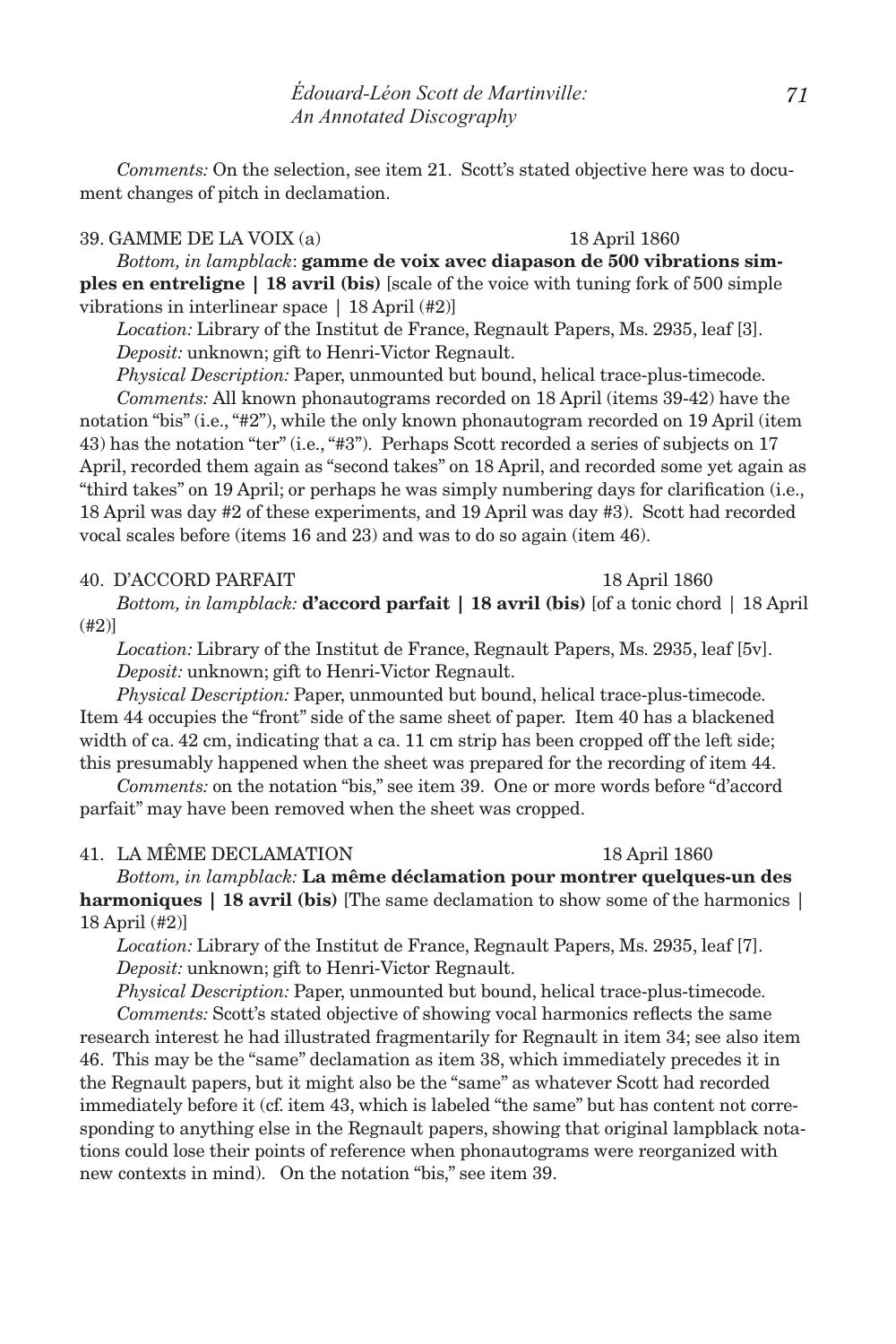

*Figure 5. Detail of three successive rotations of a trace-plus-timecode phonautogram. The upper traces represent a 250 Hz tuning fork, and the lower traces represent the voice (item 44, FirstSounds.org).*

### 42. épellation du mot *rira* 18 April 1860

*Bottom, in lampblack:* **épellation du mot rira avec l' r grasseyé pour montrer comment la consonne s'appuie sur la voyelle | Léon Scott | 18 avril (bis)** [spelling of the word *rira* with the r spoken gutturally to show how the consonant rests on the vowel | Léon Scott | 18 April (#2)]

*Along trace:* **re | i | ri | re | a | ra | rira | re | i | ri | re | a | ra | rira | re | i | ri | re | a | ra | rira**

*Location:* Library of the Institut de France, Regnault Papers, Ms. 2935, leaf [8]. *Deposit:* unknown; gift to Henri-Victor Regnault.

*Physical Description:* Paper, unmounted but bound, helical trace-plus-timecode. *Comments:* The word *rira* means "will laugh." Judging from the inscriptions along

the trace, the same sequence is repeated three times: *R, I, RI, R, A, RA, RIRA.* The breakdown by syllables and the use of the name "re" for the letter *r* is consistent with *la nouvelle épellation* ("the new spelling"), a proposed educational reform that was never widely adopted. The term *r grasseyé* traditionally refers to a uvular *r* (cf. the comments on item 35), and Scott's stated objective here was to study the combination of this distinctive speech sound with vowels. On the notation "bis," see item 39.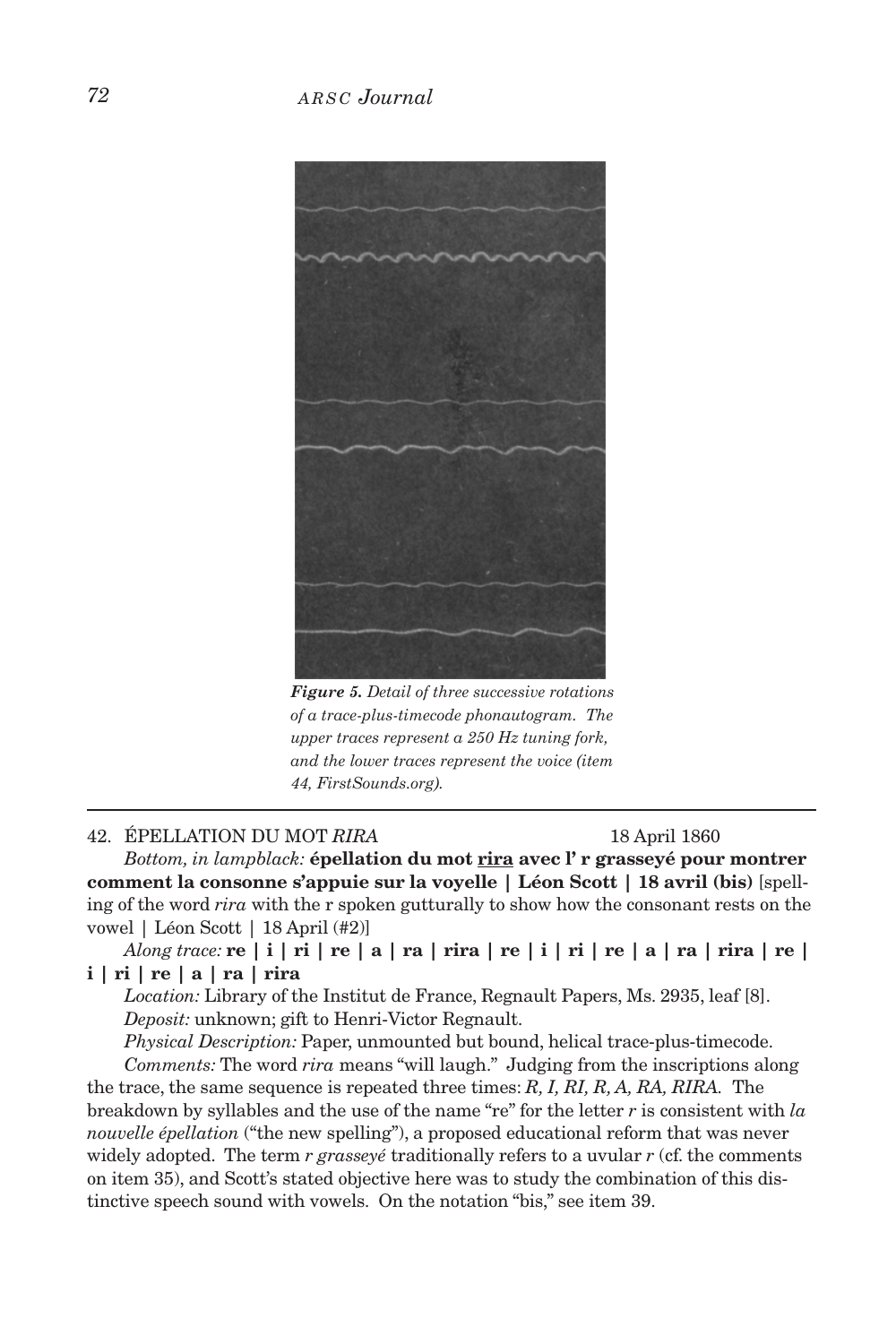43. le jour nê pa plus pur ke le fon de mon keur 19 April 1860 *Bottom, in lampblack:* **la même (membrane enduite par le procédé indiqué par M le professeur Regnault) | 19 avril (ter)** [the same (membrane coated by the process indicated by Professor Regnault) | 19 April (#3)] *Along trace, in lampblack:* "[*unlabeled syllable*] | **jour | nê | pa | plus | pur | ke** 

**| le | fon | de | mon | keur | Le | jour | nê | pa |** [*unlabeled syllable*]" *Location:* Library of the Institut de France, Regnault Papers, Ms. 2935, leaf [9].

*Deposit:* unknown; gift to Henri-Victor Regnault.

*Physical Description:* Paper, unmounted but bound, helical trace-plus-timecode. *Comments:* In standard French orthography, the line is "Le jour n'est pas plus pur que le fond de mon cœur" (Jean Racine, *Phèdre*, Act IV, Scene 2); in English, "The day is no more pure than the depth of my heart." The phonautogram evidently contains the line spoken once all the way through, and then a second time up through the word "plus." Scott's father had used this same line for stenographic experiments in the 1840s and had chosen it because it consists solely of monosyllabic words.38 On the "coating" of the membrane see item 45, and on the notation "ter" see item 39.

44. au clair de la lune (c) 20 April 1860

*Bottom, in lampblack:* **la même expérience (au clair de la lune) avec le timbre indiqué / inclinaison naturelle du tympan; fenêtre ovale; caoutchouc | 20 avril L S**[**co**]**tt** [the same experiment (au clair de la lune) with the timbre shown / natural inclination of tympanum; oval window; caoutchouc | 20 April L Scott]

*Location:* Library of the Institut de France, Regnault Papers, Ms. 2935, leaf [5r]. *Deposit:* unknown; gift to Henri-Victor Regnault.

*Physical Description:* Paper, unmounted but bound, helical trace-plus-timecode. Item 40 occupies the "back" side of the same sheet of paper.

*Comments:* The "natural inclination" of the tympanum – i.e., that found in the human ear – is oblique rather than perpendicular with respect to the axis of the conduit (cf. item 13). Scott's reference to an "oval window" implies that he has now introduced a second membrane analogous to this part of the ear, as he had envisioned in early 1857 (*PM* 4-18*,* passim). Perhaps this experiment reflects some part of the advice from Regnault to which Scott refers in his 1861 communication to the Académie: "c'est...à lui que je dois les conseils qui me permettent aujourd'hui de soumettre à l'Académie l'appareil artificiel de la chaîne des osselets" ["it is...to him that I owe the counsels that today allow me to submit to the Académie the artificial apparatus of the chain of the ossicles"] (*PM*  71). Scott's inscription further reveals that he believed this item documented timbre to a degree his earlier efforts had not. On the selection, see item 36.

45. chi crederia che sotto forme umane ca. April-May 1860

*Bottom, in lampblack:* **étude sur l'accent tonique à la requête de M. le professeur Regnault Chi crederia che sotto forme umane\* e sotto queste pastorali spoglie fosse nascosto un Dio? non mi –** [Study of the tonic accent at the request of Professor Regnault. Chi creder*i*a che s*o*tto f*o*rme um*a*ne\* e s*o*tto qu*e*ste pastor*a*li sp*o*glie f*o*sse nasc*o*sto un D*i*o? Non mi – ]; **\*je me suis trompé | il faudrait umane forme** [*these last two words touched up in ink*; \*I was wrong | it should be um*a*ne f*o*rme]

*Bottom, in ink:* **Léon Scott**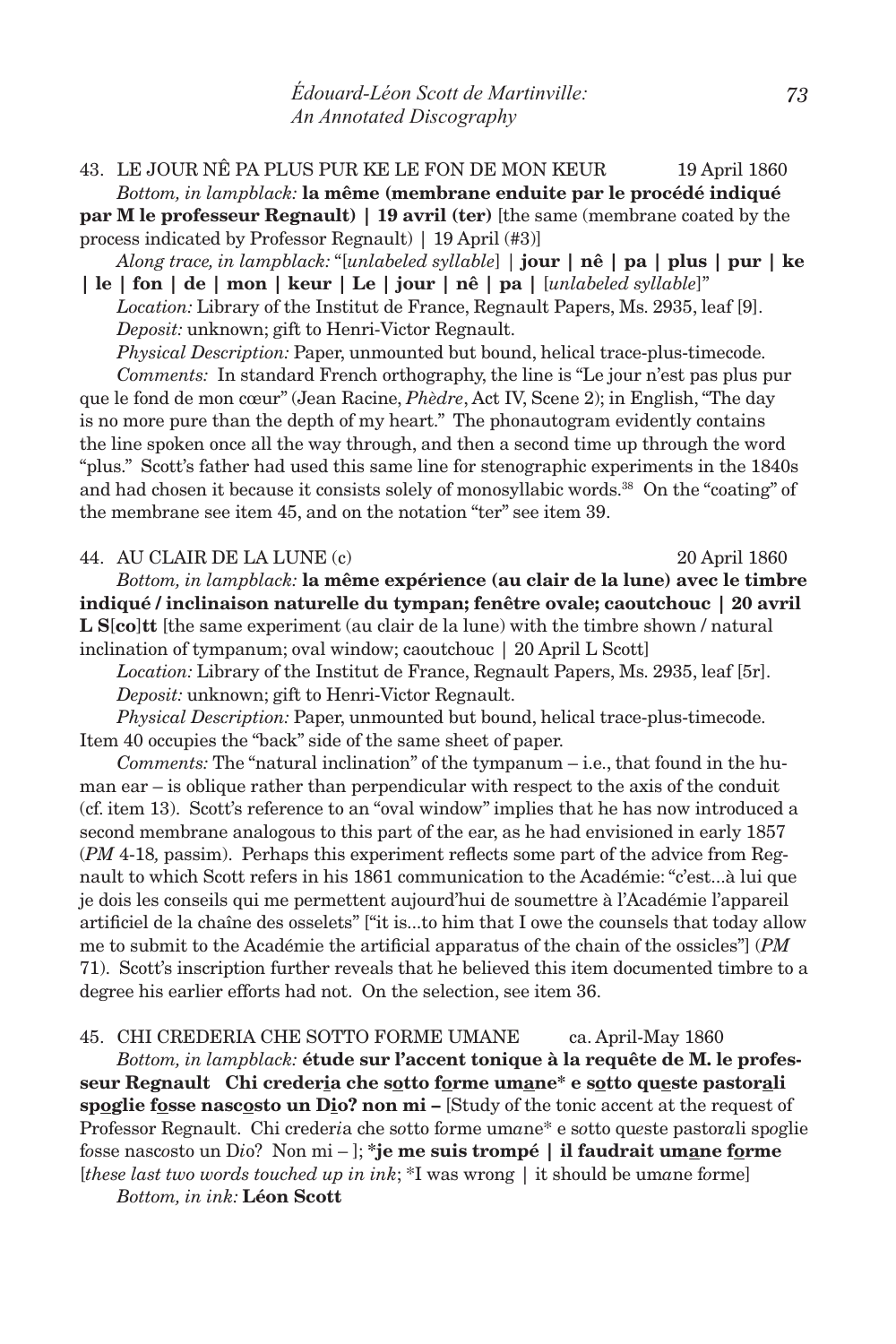### *Margin, in red pencil:* **№ 8.**

*Margin, in ink:* **Membrane du tympan, à trois tuniques d'élasticités compensées.** [Membrane of the tympanum, with three tunics of compensated elasticities.]

*Location:* Archives of the Académie des Sciences, page [12] attached to "Inscription automatique des sons de l'air," manuscript no. 324 *bis*.

*Deposit:* with "Inscription automatique des sons de l'air" manuscript, 15 July 1861. *Physical Description:* Paper, unmounted, helical trace-plus-timecode.

*References:* In the accompanying manuscript, Scott identifies this plate as "étude sur l'accent tonique par une membrane du tympan formée de trois tuniques à élasticités compensées" ["study of the tonic accent by a membrane of the tympanum formed of three tunics with compensated elasticities"] (*PM* 72). He also explains the rationale behind this arrangement: "La membrane de mon tympan artificiel doit être composée de plusieurs tuniques d'élasticités différentes, soudées ensemble; car elle ne doit sonner sous l'influence d'aucun son, et n'exécuter jamais librement $\Lambda^{\text{le ten}}$  qui est propre à leur élasticité naturelle, à leur état actuel de tension, mais seulement auxles tons accomplis <par l'air vibrant dans le conduit" ["The membrane of my artificial tympanum must be composed of several tunics of different elasticities, soldered together; because it must not sound under the influence of any sound nor ever execute freely  $\Lambda$ <sup>the tone</sup> which is peculiar to their natural elasticity, in their current state of tension, but only to the  $\Lambda^{\text{the}}$  tones carried out by the air vibrating in the conduit"] (*PM* 74).

*Comments:* The selection is the opening of Torquato Tasso's *Aminta*, in Italian, intended as a study of the "tonic accent," meaning pitch-based rather than volume-based stress. Although Scott's notation indicates that this item was produced "at the request of Professor Regnault," Scott apparently retained it until its eventual deposit with the Académie. The multiple-tunic membrane design may have had some relationship with the method of "coating" membranes recommended by Regnault (see items 43 and 46); perhaps the "coating" was intended to serve a similar purpose. Scott notes that he was "wrong" about the order of two words in the recitation, and since the words are audibly inverted in the phonautogram itself, this provides circumstantial evidence that the recorded voice is Scott's own – though it is also conceivable that he had furnished an incorrect text for somebody else to recite.

### 46. GAMME DE LA VOIX (b) 17 May 1860

*Bottom, in lampblack:* **Gamme de la voix avec diapason de 500 vibrations simples en interligne pour compter, les harmoniques sont indiqués dans la vibration principale, membrane enduite d'après les indications de M. le professeur Regnault | 17 Mai 1860 | Léon Scott** [Scale of the voice with tuning fork of 500 simple vibrations in interlinear space for counting, the harmonics are indicated in the principal vibration, membrane coated according to the instructions of Professor Regnault | 17 May 1860 | Léon Scott]

*Margin, in red pencil:* **№ 3.**

*Margin, in ink:* **Gamme de la voix, par la membrane du tympan fixée à son centre. Le diapason écrit simultanément en entreligne.** [Scale of the voice, by the membrane of the tympanum fixed at its center. The tuning fork writes simultaneously in interlinear space.]

*Location:* Archives of the Académie des Sciences, page [7] attached to "Inscription automatique des sons de l'air," manuscript no. 324 *bis*.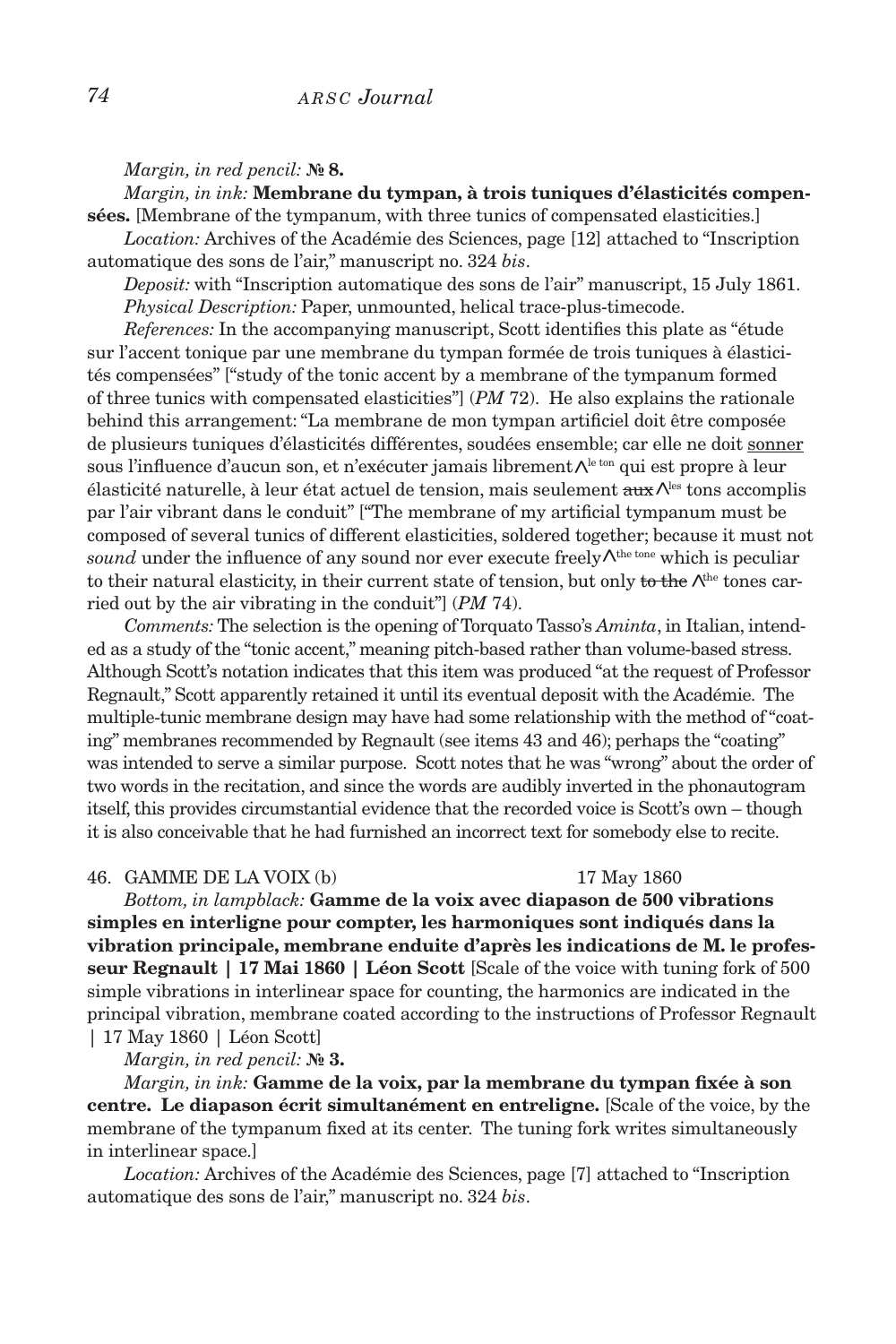*Deposit:* with "Inscription automatique des sons de l'air" manuscript, 15 July 1861. *Physical Description:* Paper, unmounted, helical trace-plus-timecode.

*References:* In the accompanying manuscript, Scott identifies this plate as "gamme de la voix fixée par la membrane du tympan fixée à son centre" ["scale of the voice fixed by the membrane of the tympanum fixed at its center"] (*PM* 71).

*Comments:* See item 36 on the use of a membrane "fixed at its center," item 45 on the "coating" of the membrane, item 41 on the study of vocal harmonics, and item 39 on the recording of vocal scales.

### 47. et incarnatus est de chérubini 1 September 1860

*Bottom, in lampblack:* **un chant de la voix (et incarnatus est de Chérubini) écrit par un solide (la platine de l'étrier) formant un nœud fixe dans la fenêtre ovale | Léon Scott | 1<sup>er</sup> Sept 1860** [a song of the voice (et incarnatus est by Chérubini) written by a solid (the footplate of the stirrup) forming a fixed node in the oval window | Léon Scott | 1st Sept 1860]

*Bottom, in ink:* **Vu le 7 7bre 1860 A. Gérardin prof. de Physique au Collège Stanislas. | Vu le 7 Septembre 1860 Saigey** [Seen 7 September 1860 A. Gérardin prof. of physics at the Collège Stanislas. Seen 7 September 1860 Saigey]

*Margin, in pencil:* **ne pas couper en [...] bas l'écriture** [do not cut the writing at... bottom]

*Location:* Archives of the Académie des Sciences, page [13] attached to "Inscription automatique des sons de l'air," manuscript no. 324 *bis*.

*Deposit:* with "Inscription automatique des sons de l'air" manuscript, 15 July 1861. *Physical Description:* Paper, unmounted, helical trace-plus-timecode.

*References:* In the accompanying manuscript, Scott identifies this plate as "nº 9, l'inscription automatique du chant par l'étrier (épreuve visée le 7 7bre 1860 par MM. Gérardin et Saigey)" ["no. 9, the automatic inscription of song by the stirrup (*épreuve* signed on 7 September 1860 by Messrs. Gérardin and Saigey)"], and notes further: "J'ai joint au présent envoi une épreuve dont la date est visée certifiée par le visa de deux savants, M.M. Gérardin et Saigey" ["I have enclosed with the present parcel an *épreuve* of which the date is certified by the signature of two scientists, Messrs. Gérardin and Saigey"] (*PM* 72). Elsewhere in the same document, Scott explains the rationale behind his insertion of artificial ossicles as follows: "La phonométrie n'existant pas encore, on ne s'était pas aperçu de l'énorme différence d'amplitude qui existe entre les vibrations musicales*,* telles que celles de la trompette, du chant de la voix, etc., et les sifflements et les bruits, tels, les frôlements, certaines articulations, etc. Pour amplifier ceux-ci et atténuer celleslà, la nature s'est servie d'artifices acoustiques. – Le principal moyen principal de cette espèce de compensation, c'est la chaîne des osselets. Cette chaîne, que je vous présente artificiellement construite, est un appareil de tension des membranes et de conduction par voie de solide; c'est un arc à la fois flexible et bandé qui, par sa tension, produite par deux muscles antagonistes l'un du marteau, l'autre de l'étrier, opère à ses deux extrémités un tirage sur les membranes du tympan et de la fenêtre ovale, en les bandant ellesmêmes" ["*Phonometry* not yet existing, one had not realized the enormous difference in amplitude that exists between musical *vibrations,* such as those of the trumpet, the song of the voice, etc., and hissings and *noises,* such as rustlings, certain articulations, etc. To amplify the latter and attenuate the former, nature is served by acoustic contrivances.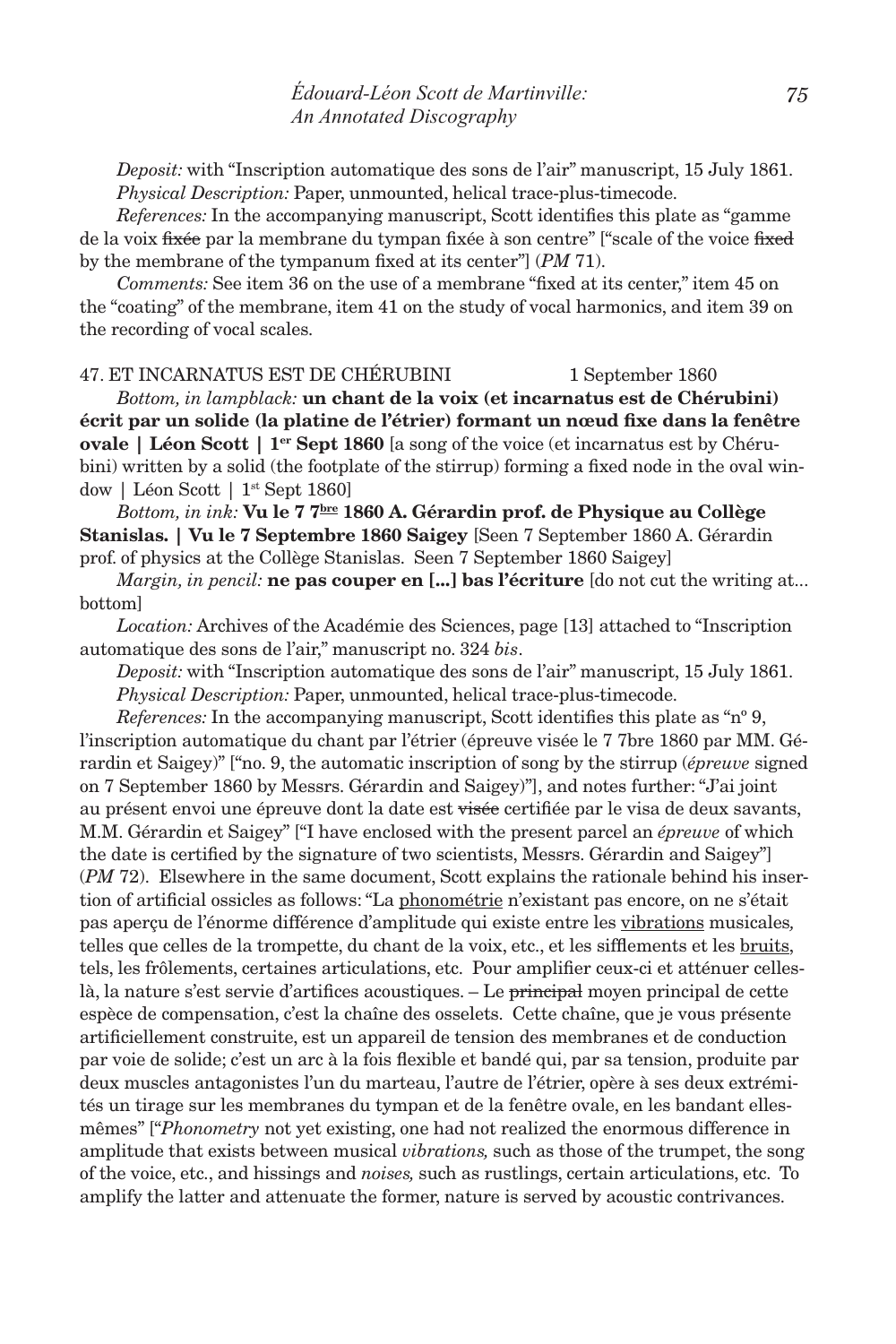# *76 a r s c Journal*

The principal means of this kind of compensation is the chain of the ossicles. This chain, which I present to you artificially built, is an apparatus for stretching the membranes and conducting by way of a solid; it is an arc at once flexible and bent which, by its tension, produced by two opposed muscles, the one of the hammer, the other of the stirrup, effects at both its ends a pull on the membranes of the tympanum and of the oval window, in bending themselves"] (*PM* 74).

*Comments:* The selection appears to be "Et Incarnatus Est" from the *Missa Solemnis* in D minor by Luigi Cherubini.39 This item seems to mark a point of crisis in Scott's phonautographic work. On 27 August 1860, Justin Bourget and Félix Bernard had presented findings to the Académie des Sciences which they framed as disproving Savart's theory of the vibratory properties of membranes – the key theoretical basis on which Scott's phonautograph rested.<sup>40</sup> Scott's introduction of the artificial chain of ossicles, and his explanation of its significance, may be interpretable as an attempt to answer their critique. If so, that might explain why he considered item 47 important enough to seek out formal witnesses for it; one was Auguste-Charles Gérardin,<sup>41</sup> and the other was probably Émile Saigey. The reference to the "oval window" indicates that the apparatus Scott used to record this phonautogram incorporated a second membrane at the end of the artificial chain of ossicles, as depicted in some published illustrations.<sup>42</sup>

48. GAMME DE LA VOIX (c) ca. early Sept. 1860

*Bottom, in lampblack:* **Gamme de la voix par l'oreille moyenne (fenêtre ovale)** [Scale of the voice by the middle ear (oval window)]

*Margin, in red pencil:* **№ 4.**

*Margin, in ink*: **Gamme par la platine de l'étrier, le Diapason écrit simultanément en entreligne.** [Scale by the footplate of the stirrup, the tuning fork writes simultaneously in interlinear space.]

*Location:* Archives of the Académie des Sciences, page [8] attached to "Inscription automatique des sons de l'air," manuscript no. 324 *bis*.

*Deposit:* with "Inscription automatique des sons de l'air" manuscript, 15 July 1861. *Physical Description:* Paper, unmounted, helical trace-plus-timecode.

*References:* In the accompanying manuscript, Scott identifies this plate as "nº 4 [*written over '3'*] gamme par la platine de l'étrier, également avec diapason" ["no. 4, scale by the footplate of the stirrup, likewise with tuning fork"] (*PM* 71).

Comments: The references to the "oval window" and the "footplate of the stirrup" point to the same recording setup Scott used to make item 47 (q.v.). On the recording of vocal scales, see item 39.

49. vole, petite abeille (a) 15 September 1860

*Underneath, in pencil:* **vole, petite abeille – membrane simple – L'étrier écrit à l'air libre | L Scott 15 Sept. 1860** [vole, petite abeille – simple membrane – The stirrup writes in the free air | L Scott 15 Sept. 1860]

*Underneath, left corner, in pencil*: **No. 2** [*corrected from "No. 1"?*] *Underneath, right corner, in pencil:* **vole/**

*Side, in red pencil:* **№ 6.**

*Side, in ink:* **Chant de la voix, écrit par la platine de l'étrier, dépouillée de sa membrane. Diapason en entreligne.** [Song of the voice, written by the footplate of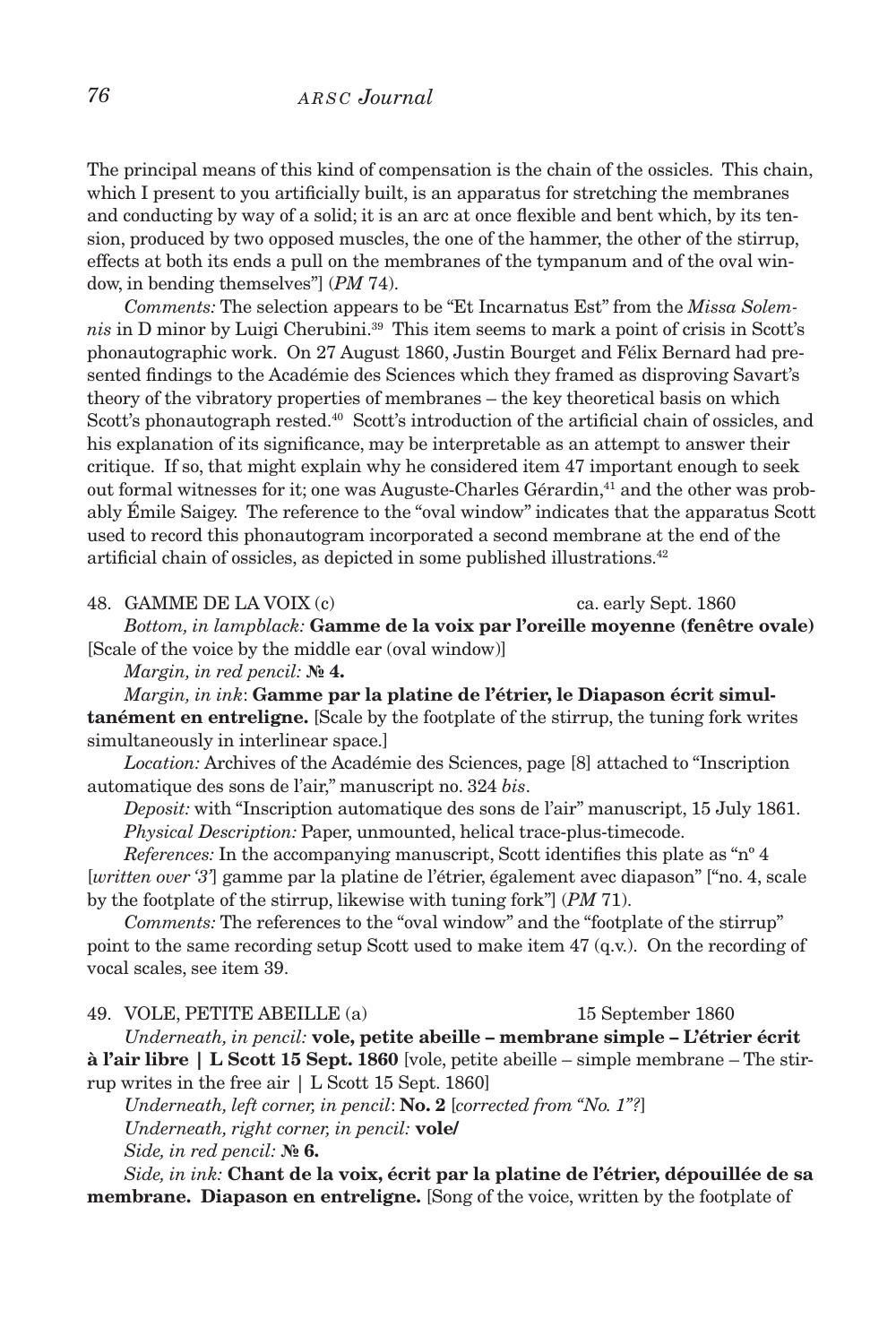the stirrup, stripped of its membrane. Tuning fork in interlinear space.]

*Location:* Archives of the Académie des Sciences, page [10] attached to "Inscription automatique des sons de l'air," manuscript no. 324 *bis*.

*Deposit:* with "Inscription automatique des sons de l'air" manuscript, 15 July 1861. *Physical Description:* Paper, mounted on backing paper, helical trace-plus-timecode.

*References:* In the accompanying manuscript, Scott identifies this plate as "chant de la voix écrit par la platine de l'étrier artificiel dépouillé de sa membrane, avec diapason" ["song of the voice written by the artificial footplate of the stirrup stripped of its membrane, with tuning fork"] (*PM* 72).

*Comments:* The selection here and in item 50 is "La Chanson de l'Abeille," from *La reine Topaze* by Victor Massé.<sup>43</sup> The melody was identified through playback,<sup>44</sup> which also reveals that Scott used the same abridgement or "edit" for both items 49 and 50. Scott's reference to a "simple membrane," and to the "stripping" of the membrane from the footplate of the stirrup, indicates that the apparatus used to make this phonautogram omitted the artificial oval window used for items 47 and 48, leaving the end of the artificial chain of ossicles dangling out "in the free air," as depicted on page 4 of the accompanying manuscript.

50. vole, petite abeille (b) ca. mid-to-late Sept. 1860

*Underneath, in pencil:* **un chant (vole, etc.) écrit par un solide, la platine de l'étrier à l'extrémité de la chaîne des osselets avec diapason compteur** [a song (vole, etc.) written by a solid, the footplate of the stirrup at the end of the chain of the ossicles with measuring tuning fork]

*Underneath, right corner, in pencil:* **No. 3** [*corrected from "No. 2"*] *Side, in red pencil:* **№ 7.**

*Side, in ink:* **Chant de la voix écrit par la platine de l'étrier, à l'extremité de la chaîne des osselets, avec diapason compteur et style amplificateur.** [Song of the voice written by the footplate of the stirrup, at the end of the chain of the ossicles, with measuring tuning fork and amplifier stylus.]

*Location:* Archives of the Académie des Sciences, page [11] attached to "Inscription automatique des sons de l'air," manuscript no. 324 *bis*.

*Deposit:* with "Inscription automatique des sons de l'air" manuscript, 15 July 1861. *Physical Description:* Paper, mounted on backing paper, helical trace-plus-timecode.

*References:* In the accompanying manuscript, Scott identifies this plate as "chant de la voix écrit par la platine de l'étrier à l'extrémité de la chaîne des osselets, avec diapason compteur et style amplificateur" ["song of the voice written by the footplate of the stirrup at the end of the chain of the ossicles, with measuring tuning fork and amplifier stylus"], and notes further: "Le style amplificateur que j'ai l'honneur de vous soumettre m'a permis de donner aux mouvements trop faibles de l'étrier les dimensions nécessaires" ["The amplifier stylus which I have the honor of submitting to you has enabled me to give to the too-weak motions of the stirrup the necessary dimensions"] (*PM* 72). The amplifying lever is depicted and described on page 4 of the same document (*PM* 75).

*Comments:* On the selection, see item 49. Item 50 contrasts with item 49 only by introducing the amplifying lever and so represents the last known stage in Scott's development of the phonautograph.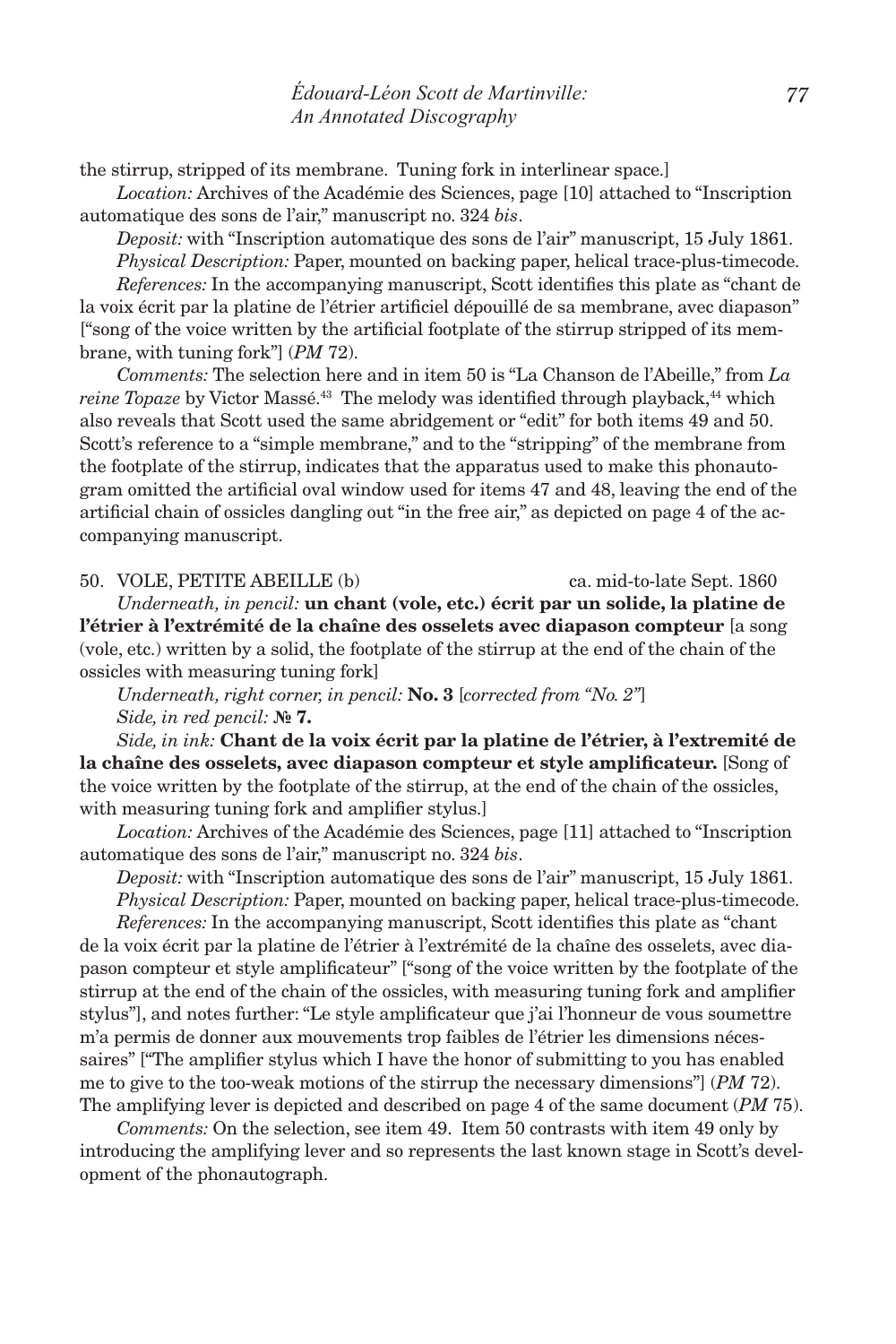# *78 a r s c Journal*

*Patrick Feaster is an educator and researcher who received his Ph.D. in folklore and ethnomusicology from Indiana University in 2007. He served as ARSC's conference program chair from 2005-07 and is a co-founder of the First Sounds initiative known for its pioneering playback of Scott phonautograms. His research centers on the culture and communicative practices of early sound media, and he has twice received Grammy nominations in the album notes category.*

\_\_\_\_\_\_\_\_\_\_\_\_\_\_\_\_\_\_\_\_\_\_\_\_\_\_\_\_\_\_\_\_\_\_\_\_\_\_\_\_\_\_\_\_\_\_\_\_\_\_\_\_\_\_\_\_\_\_\_\_\_\_\_\_\_\_\_\_\_\_\_\_\_\_\_\_\_\_\_\_\_

# *Appendix*

### **Index by select archival collections**

Archives of the **Académie des Sciences,** 1861 deposit

| Item 35 |
|---------|
| Item 46 |
| Item 48 |
| Item 36 |
| Item 49 |
| Item 50 |
| Item 45 |
| Item 47 |
|         |

### Library of the **Institut de France**, Papers of Victor Regnault, Ms. 2935

| leaf[2]          | Item 34 |
|------------------|---------|
| leaf[3]          | Item 39 |
| leaf[4]          | Item 37 |
| leaf[5r]         | Item 44 |
| $leaf$ [5 $vl$ ] | Item 40 |
| leaf[6]          | Item 38 |
| $leaf$ $[7]$     | Item 41 |
| leaf[8]          | Item 42 |
| leaf[9]          | Item 43 |

### Archives of the **Société d'Encouragement pour l'Industrie Nationale**

| <b>SEIN 8/54-2</b>  | Item 3  |
|---------------------|---------|
| <b>SEIN 8/54-3</b>  | Item 4  |
| <b>SEIN 8/54-4</b>  | Item 15 |
| <b>SEIN 8/54-5</b>  | Item 17 |
| <b>SEIN 8/54-7</b>  | Item 10 |
| <b>SEIN 8/54-8</b>  | Item 12 |
| <b>SEIN 8/54-9</b>  | Item 19 |
| <b>SEIN 8/54-10</b> | Item 20 |
| <b>SEIN 8/54-11</b> | Item 18 |
|                     |         |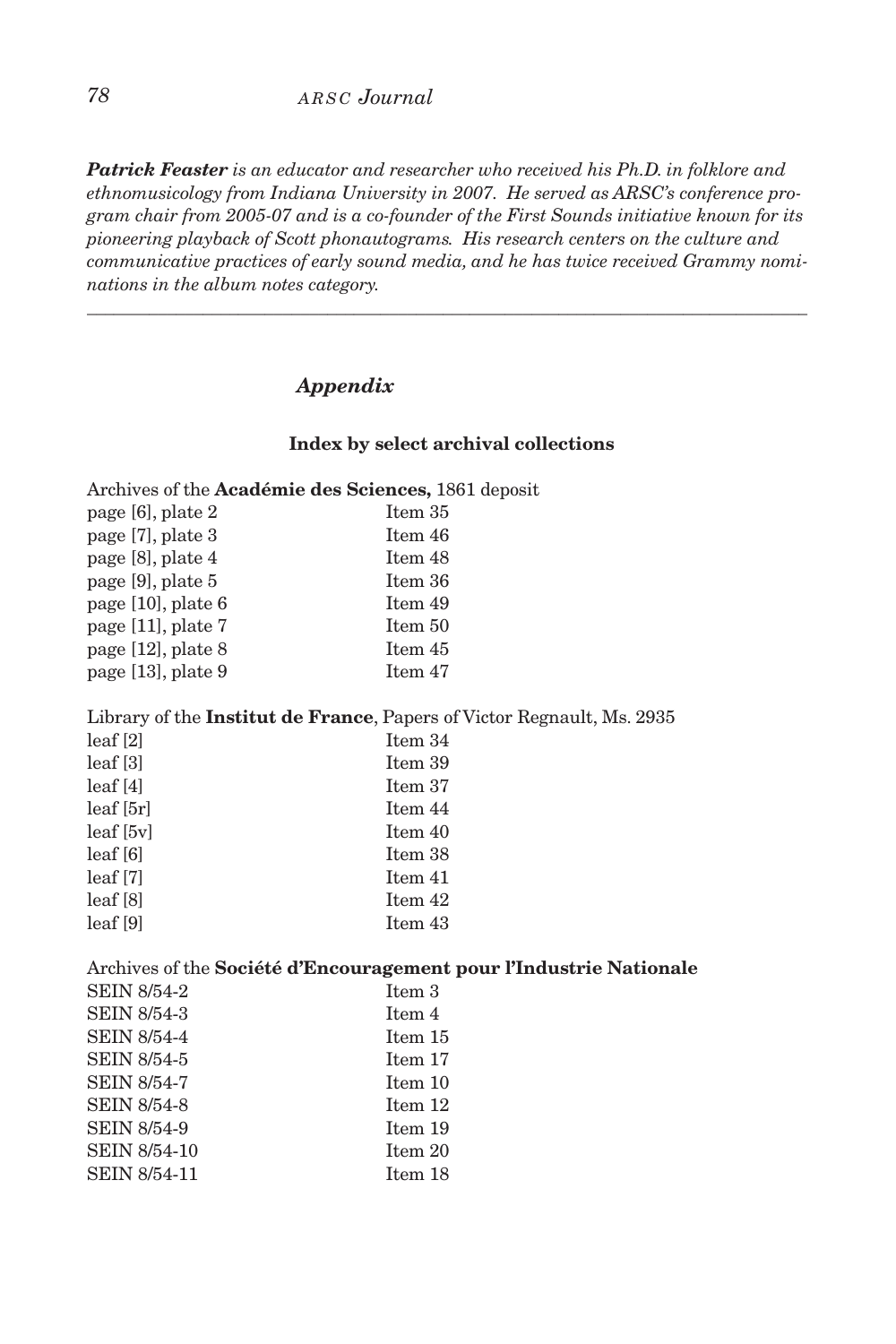| <b>SEIN 8/54-14</b> | Item 16 |
|---------------------|---------|
| SEIN 8/54-15        | Item 6  |
| SEIN 8/54-16        | Item 7  |
| SEIN 8/54-17        | Item 8  |
| SEIN 8/54-19        | Item 21 |
| SEIN 8/54-20        | Item 23 |
| SEIN 8/54-21        | Item 24 |
| SEIN 8/54-22        | Item 25 |
| SEIN 8/54-23        | Item 26 |
| SEIN 8/54-24        | Item 27 |
| SEIN 8/54-25        | Item 28 |
| SEIN 8/54-26        | Item 14 |
| SEIN 8/54-27        | Item 9  |
| SEIN 8/54-28        | Item 13 |
| SEIN 8/54-30        | Item 5  |
| SEIN 8/54-31        | Item 29 |
| <b>SEIN 8/54-32</b> | Item 31 |
| SEIN 8/54-33        | Item 32 |
| SEIN 8/54-34        | Item 30 |
| SEIN 8/54-35        | Item 22 |
| SEIN 8/54-36        | Item 11 |

### **Endnotes**

- 1. The rumor can be traced back to Louis Hertz, *Antique Collecting for Men* (New York: Hawthorn Books, [1969]), 269-70, where it is characterized as a "legend" in which Thomas Edison destroyed the recording during a bungled playback attempt. For later versions, see Katie Hafner, "A Collector in Love With Technology, as Long as It's Dusty," *New York Times,*  25 March 1999, pp. G1, G8; and Brad Smith, *Busted Flush: A Novel* (New York: Henry Holt and Co., 2005), 200.
- 2. Parenthetical citations to *PM* refer throughout to Patrick Feaster, ed. and transl., *The Phonautographic Manuscripts of Édouard-Léon Scott de Martinville* (Bloomington, Indiana: FirstSounds.org, Dec. 2009).
- 3. Regarding his own work on phonautography, see Jean-Paul Agnard, "Working

Phonautograph," *Antique Phonograph News*  2004(Sept.-Oct.); "Phonautographe Replica," *The Sound Box* 2008;26.2(June):32.

- 4. In particular, Édouard-Léon Scott de Martinville, *Le Problème de la parole s'écrivant elle-même* (Paris: chez l'auteur, May 1878), 48, mentions a sealed packet containing *épreuves* deposited with the "Institut" in January 1857 that were then already four years old, and this struck me as likely to refer to the sealed packet deposited with the Académie des Sciences de l'*Institut* de France that same month.
- 5. For a narrative of events written retrospectively in the form of a journal, see David Giovannoni, "The Phonautogram Diaries," *The Sound Box* 2008;26.2(June):3-6.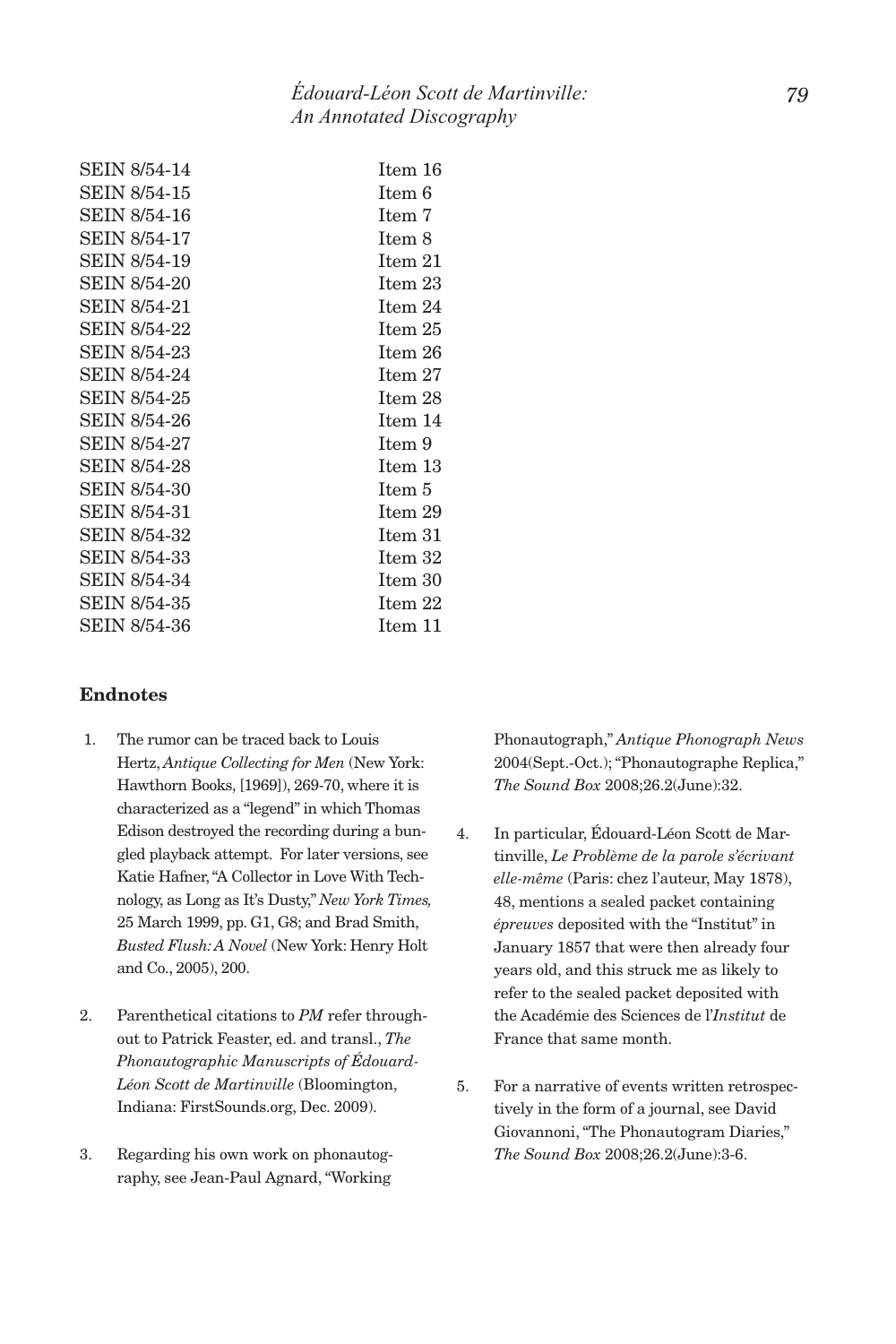- 6. The outcome of this work includes George Brock-Nannestad, "150 Years of Time-Base in Acoustic Measurement and 100 Years of Audio's Best Publicity Stunt – 2007 as a Commemorative Year," Audio Engineering Society convention 122, 2007(May), paper 7007; George Brock-Nannestad, "Prosody in French theatrical declamation traced backwards in time," *Proceedings of Acoustics'08 Paris* (http://intellagence.eu.com/acoustics2008/acoustics2008/cd1), 2399-2404; George Brock-Nannestad and Jean-Marc Fontaine, "Early Use of the Scott-Koenig phonautograph for documenting performance," *Proceedings of Acoustics'08 Paris*, 6239-6244.
- 7. See e.g., Jody Rosen, "Researchers Play Tune Recorded Before Edison," *New York Times,*  27 Mar. 2008, pp. A1, A20, also reprinted in *Best Music Writing 2009*, ed. Daphne Carr (Da Capo Press, 2009), 80-85; Adam Sherwin, "Listeners join in joke as helpless BBC announcer gets a fit of the giggles," *London Times,* 29 Mar. 2008, p. 5.
- 8. "Catalogue en ligne des archives et des manuscrits de l'enseignement supérieur" (calames.abes.fr), with entry: "Manuscrits de l'Institut de France: Manuscrits de la Bibliothèque de l'Institut de France: Ms 2821-2936 Papiers de Victor Regnault: Ms 2931-2935 Notes et travaux divers: Ms 2935... « Fixation du chant », diagrammes de Léon Scott, 1860."
- 9. On 7 December 2009, after the first draft of this discography had been completed, David Giovannoni and Katherine Sheram made high-resolution scans of Ms. 2935. I have made a few revisions based on information gathered at that time.
- 10. One such communication was reprinted in Scott de Martinville, *Problème*, 38ff.
- 11. Andrew J. Butrica, "Historical Collections in Jeopardy: The Société d'Encouragement pour l'Industrie Nationale," *Isis* 1997;88(June):296- 301.
- 12. A first-hand account of this episode, and others in this period, appears in David Giovannoni, "Adventures in Archeophony," Association for Recorded Sound Collections annual conference, Washington DC, 29 May 2009 (audio available at arsc-audio.org).
- 13. However, there do appear to be exceptions. For example, the extremities of the parallel traces in items 10 and 15 line up at the bottom, as though Scott had started both from the same point, and one trace in item 10 occupies only the lowest few rotations, as though Scott had started recording from the bottom and stopped prematurely. Still, items 10 and 15 are also exceptional for another reason: they were made using a stylus attached directly to an ashen pipe rather than to a membrane, which may have necessitated a different arrangement of apparatus. There are some further clues we might use to assess the direction of recording, such as the characteristics of the trace at the edges corresponding to the original join: whenever the trace consistently shows a deflection on one side of the join but not the other, I believe we can safely conclude that the stylus was jarred by passing over the bump and that it was therefore moving from the undeflected edge towards the deflected edge.
- 14. SEIN 8/54-13 has its margin on the left when the inscription scratched in the lampblack is right side up; however, this is not a phonautogram (and thus not included in the discography) but a record of the motions of a teetotum on an inclined plane, so Scott would have used the cylinder in this case only as a convenient means of blackening the sheet. Item 33 is also an exception, as discussed in that entry.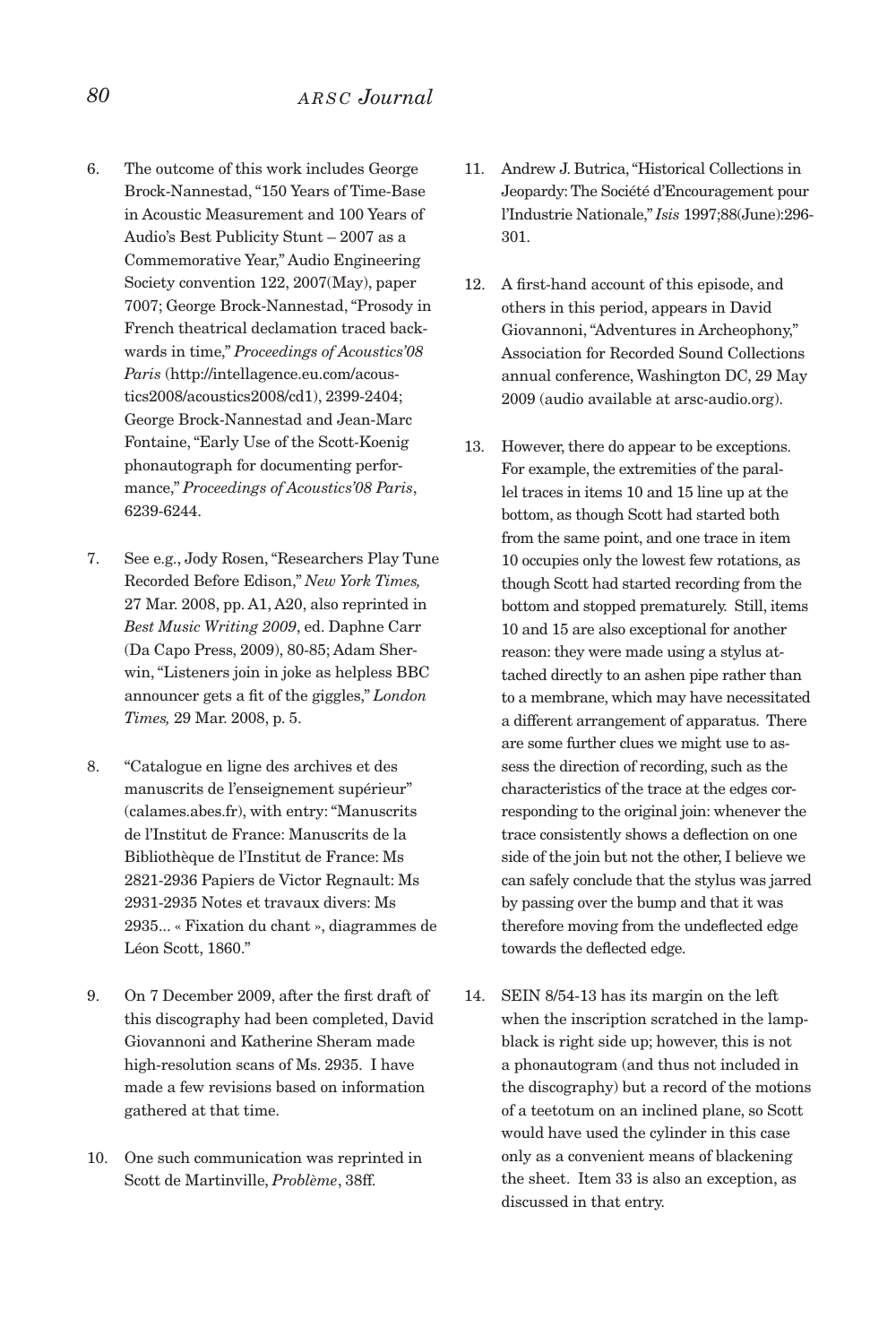- 15. The report was published as "Rapport fait par M. Lissajous, au nom du comité des arts économiques, sur les essais phonographiques de M. Scott, rue Taranne, 6," *Bulletin de la Société d'Encouragement pour l'Industrie Nationale* 1858;2ser.5:141-145. On Scott's association with the SEIN in general, see Serge Benoit, Daniel Blouin, Jean-Yves Dupont, Gérard Emptoz, "Chronique d'une invention: le *phonautographe* d'Édouard-Léon Scott de Martinville (1817-1879) et les cercles parisiens de la science et de la technique," *Documents pour l'histoire des techniques*  2009;17(June):69-89.
- 16. Hence the characterization of the set as "6 original and 2 photographic reproductions" in the appendix to *Édouard-Léon Scott de Martinville's 1861 Communication to the Académie des Sciences,* First Sounds Working Paper 4 (FirstSounds.org: 24 April 2008), 16.
- 17. For an account of how this work fits into the broader IRENE program at Lawrence Berkeley National Laboratory, see Carl Haber, "Imaging Historical Voices," *International Preservation News* 2008;46(Dec.):23-28.
- 18. The method I use was first described in Patrick Feaster, "New Directions in Phonautographic History," Association for Recorded Sound Collections annual conference, Washington DC, 29 May 2009 (audio available at arsc-audio.org).
- 19. Scott, *Problème*, 73.
- 20. Two complementary explanations for the tempo of item 36 have been offered: (1) Scott may have believed longer notes would be easier to study visually, and (2) "Au Clair de la Lune" is traditionally sung slowly as a lullaby, an insight I owe to Marie-Madeleine Mervant-Roux.
- 21. For a contemporary explanation in English of the distinction between "simple" and "double" vibrations and the confusion it caused, see Charles Knight, *Arts and Sciences or Fourth Division of "The English Cyclopædia"* (London: Bradbury, Evans, & Co., 1867), 3:207.
- 22. Among the phonautograms Scott exhibited during a presentation to the Cercle de la Presse Scientifique on 23 Nov. 1857 was one of "toute une gamme de cornet à piston" ["a whole scale by a cornet"], which further supports the proposed interpretation; see "Chronique," *L'Ami des Sciences* 1857;3(6 Dec.):770.
- 23. "Scientific: Phonautograph," *Literary Gazette*  (London, England) 1859;n.s.3(15 Oct.):384.
- 24. "Traces imprimées des sons produits par la voix humaine," *L'Ami des Sciences* 1857;3(19 Apr.):256, cited there as reprinted from "la *Science*."
- 25. See e.g., F[rançois]-A[chille] Longet, *Traité de physiologie*, 2 vols. (Paris: Masson, 1850 – ), 2:[1]:139.
- 26. See also the keys accompanying items 21 and 22, the former of which is reproduced in Benoit et al., "Chronique," 77; these do not show the superimposed "waves of condensation" but do suggest the type of larger pattern shown in Fig. 3, which appears prominently in each of the phonautograms Scott describes as documenting "waves of inflection."
- 27. It is also possible that the musical instrument shown being played into the recording funnel of a phonautograph in figure 6 of Scott's 1857 *brevet d'invention* is supposed to be an oboe, though the bell is drawn too large if so.